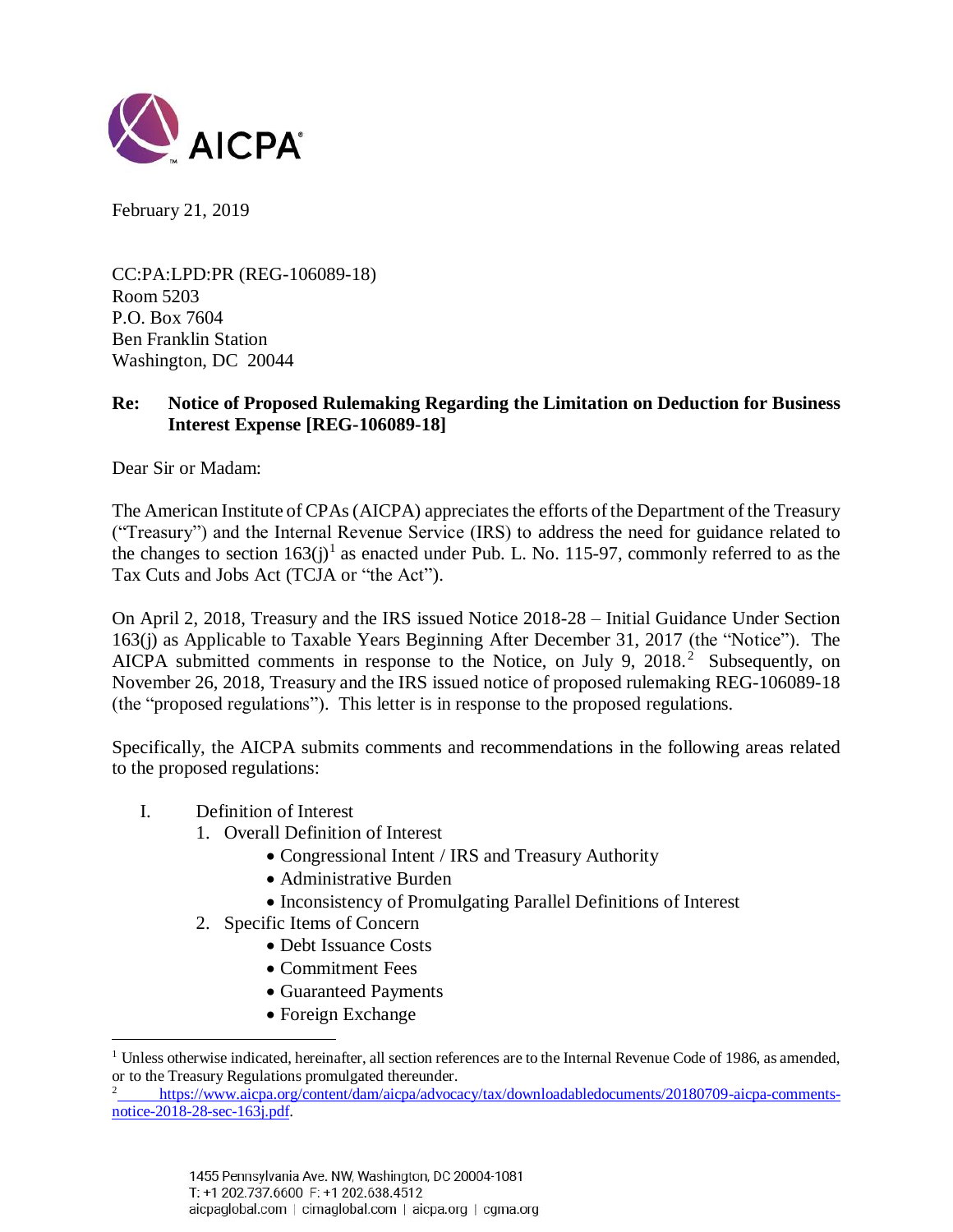- 3. The Anti-avoidance Rule
- II. Application of Section 163(j) to Consolidated Groups
	- 1. The Section 163(j) Limitation of a Consolidated Group
	- 2. Aggregate Business Interest Expense and Business Interest Income
	- 3. Allocation of Interest and Other Items Between Excepted Trades or Businesses and Non-Excepted Trades or Businesses Conducted by a Consolidated Group
	- 4. Disallowed Interest Incurred by a Partnership Allocated to a Subsidiary of a Group
	- 5. Ordering Rules for Absorbing Disallowed Interest
	- 6. Separate Return Limitation Year Rules
- III. Allocation Rules
	- 1. Adjusted Basis Attributed to the Stock of a Group Member
	- 2. Indirect Interests for the Look-Through Rule in Prop. Reg. § 1.163(j)-  $10(c)(5)(ii)(B)$
	- 3. Allocation of Disallowed Disqualified Interest Carryforward
- IV. Ordering and Operating Rules
	- 1. Whether the Section 163(j) Limitation is a Method of Accounting under Sections 446 and 481
	- 2. Determination of Adjusted Taxable Income
- V. Interaction of Section 163(j) and Section 108
	- 1. Interaction with Section 108(b)
	- 2. Interaction with Section 108(e)(2)
- VI. Partnership Related Items
	- 1. Intercompany Transfer of a Partnership Interest in Nonrecognition Transactions
	- 2. Tiered Partnerships Carryforward Allocation
	- 3. Basis Adjustments Upon Disposition of Partnership Interests Pursuant to Section  $163(i)(4)(B)(iii)(II)$
- VII. International Tax Items
	- 1. Excess Adjusted Taxable Income Limitation within a Controlled Foreign Corporation Group
	- 2. Excess Adjusted Taxable Income Limitation of a Single Controlled Foreign Corporation
	- 3. Computing the Adjusted Taxable Income of an Applicable Controlled Foreign Corporation
- VIII. Small Business Relief from Definition of Tax Shelter

These comments were developed by the AICPA Corporations and Shareholders Tax Technical Resource Panel, with assistance from the Partnership Tax Technical Resource Panel, the International Tax Technical Resource Panel, and the Tax Methods and Periods Technical Resource Panel, and approved by the Tax Executive Committee.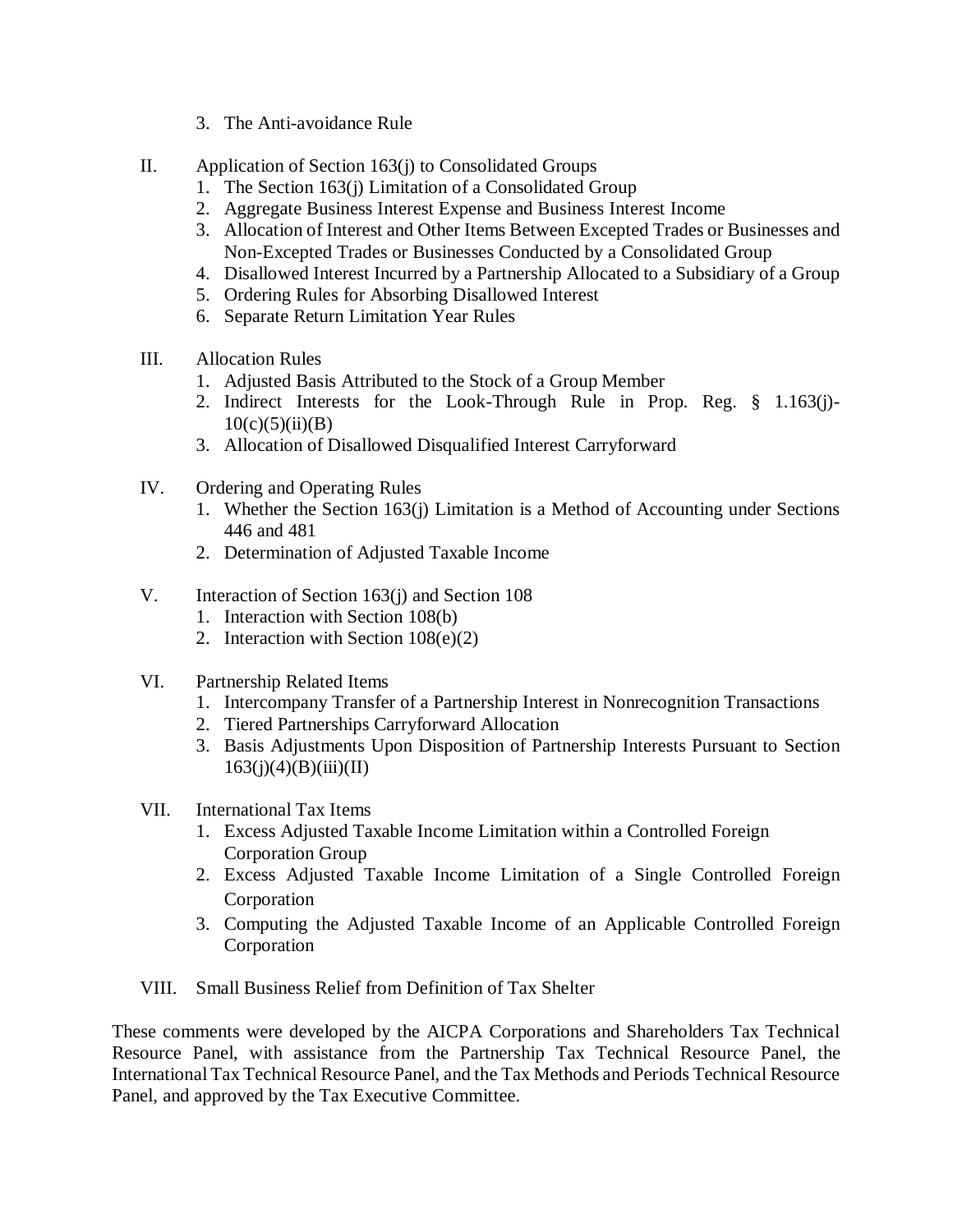The AICPA is the world's largest member association representing the accounting profession with more than 431,000 members in 137 countries and a history of serving the public interest since 1887. Our members advise clients on federal, state and international tax matters and prepare income and other tax returns for millions of Americans. Our members provide services to individuals, not-for-profit organizations, small and medium-sized businesses, as well as America's largest businesses.

We appreciate your consideration of these comments and welcome the opportunity to discuss these issues further. If you have any questions, please contact Kristin Esposito, Senior Manager – AICPA Tax Policy & Advocacy, at (202) 434-9241, or [kristin.esposito@aicpa-cima.com;](mailto:kristin.esposito@aicpa-cima.com) or me at  $(408)$  924-3508, or annette.nellen@sisu.edu.

Sincerely,

Gnella

Annette Nellen, CPA, CGMA, Esq. Chair, AICPA Tax Executive Committee

cc: The Honorable David J. Kautter, Assistant Secretary for Tax Policy, Department of the Treasury The Honorable Charles P. Rettig, Commissioner, Internal Revenue Service The Honorable William M. Paul, Acting Chief Counsel, Internal Revenue Service Mr. Thomas A. Barthold, Chief of Staff, Joint Committee on Taxation Mr. Krishna Vallabhaneni, Deputy Tax Legislative Counsel, Office of Tax Policy, Department of the Treasury Mr. Christopher W. Call, Attorney-Advisor (Tax Legislation), Office of Tax Policy, Department of the Treasury Mr. Brett York, Attorney-Advisor, Office of Tax Policy, Department of the Treasury Mr. Robert Wellen, Associate Chief Counsel (Corporate), Internal Revenue Service Mr. Zachary King, Office of the Associate Chief Counsel (Income Tax and Accounting), Internal Revenue Service Mr. Charles Gorham, Office of the Associate Chief Counsel (Income Tax and Accounting), Internal Revenue Service Ms. Susie Bird, Office of the Associate Chief Counsel (Income Tax and Accounting), Internal Revenue Service Ms. Jaime Park, Office of the Associate Chief Counsel (Income Tax and Accounting), Internal Revenue Service Ms. Sophia Wang, Office of the Associate Chief Counsel (Income Tax and Accounting), Internal Revenue Service Mr. Kevin Jacobs, Office of the Associate Chief Counsel (Corporate), Internal Revenue Service Mr. Russell Jones, Office of the Associate Chief Counsel (Corporate), Internal Revenue Service Mr. John Lovelace, Office of the Associate Chief Counsel (Corporate), Internal Revenue Service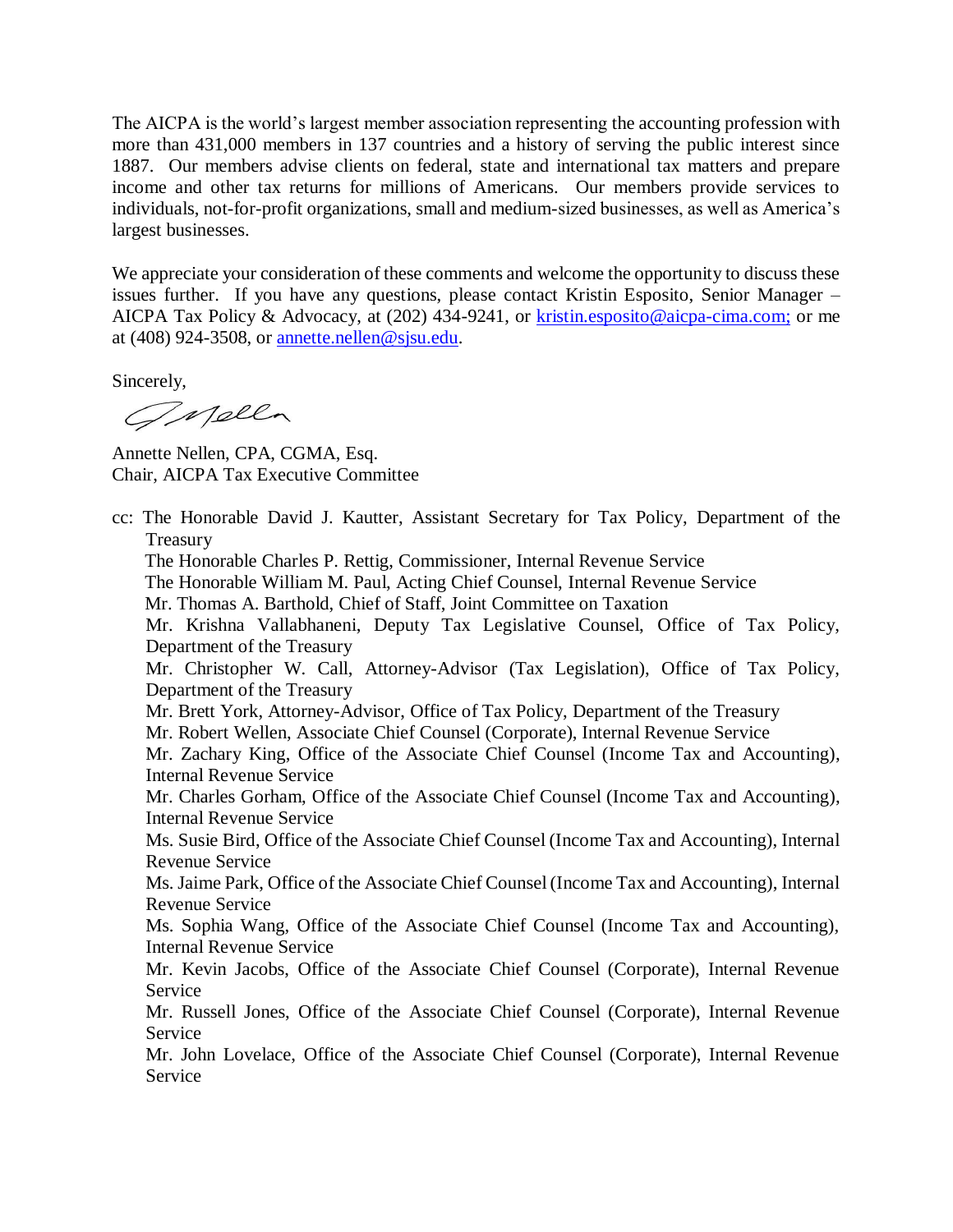Ms. Meghan Howard, Attorney, Office of the Associate Chief Counsel (Passthroughs and Special Industries), Internal Revenue Service

Mr. William Kostak, Office of the Associate Chief Counsel (Passthroughs and Special Industries), Internal Revenue Service

Mr. Anthony J. McQuillen, Attorney, Office of the Associate Chief Counsel (Passthroughs and Special Industries), Internal Revenue Service

Ms. Adrienne Mikolashek, Attorney, Office of the Associate Chief Counsel (Passthroughs and Special Industries), Internal Revenue Service

Mr. James Quinn, Attorney, Office of the Associate Chief Counsel (Passthroughs and Special Industries), Internal Revenue Service

Ms. Angela Holland, Attorney, Office of the Associate Chief Counsel (International), Internal Revenue Service

Mr. Steve Jensen, Senior Counsel, Office of the Associate Chief Counsel (International), Internal Revenue Service

Mr. Charles Rioux, Attorney, Office of the Associate Chief Counsel (International), Internal Revenue Service

Mr. Michael Chin, Office of the Associate Chief Counsel (Financial Instruments and Products), Internal Revenue Service

Ms. Regina Johnson, Publication Regulation Specialist, Internal Revenue Service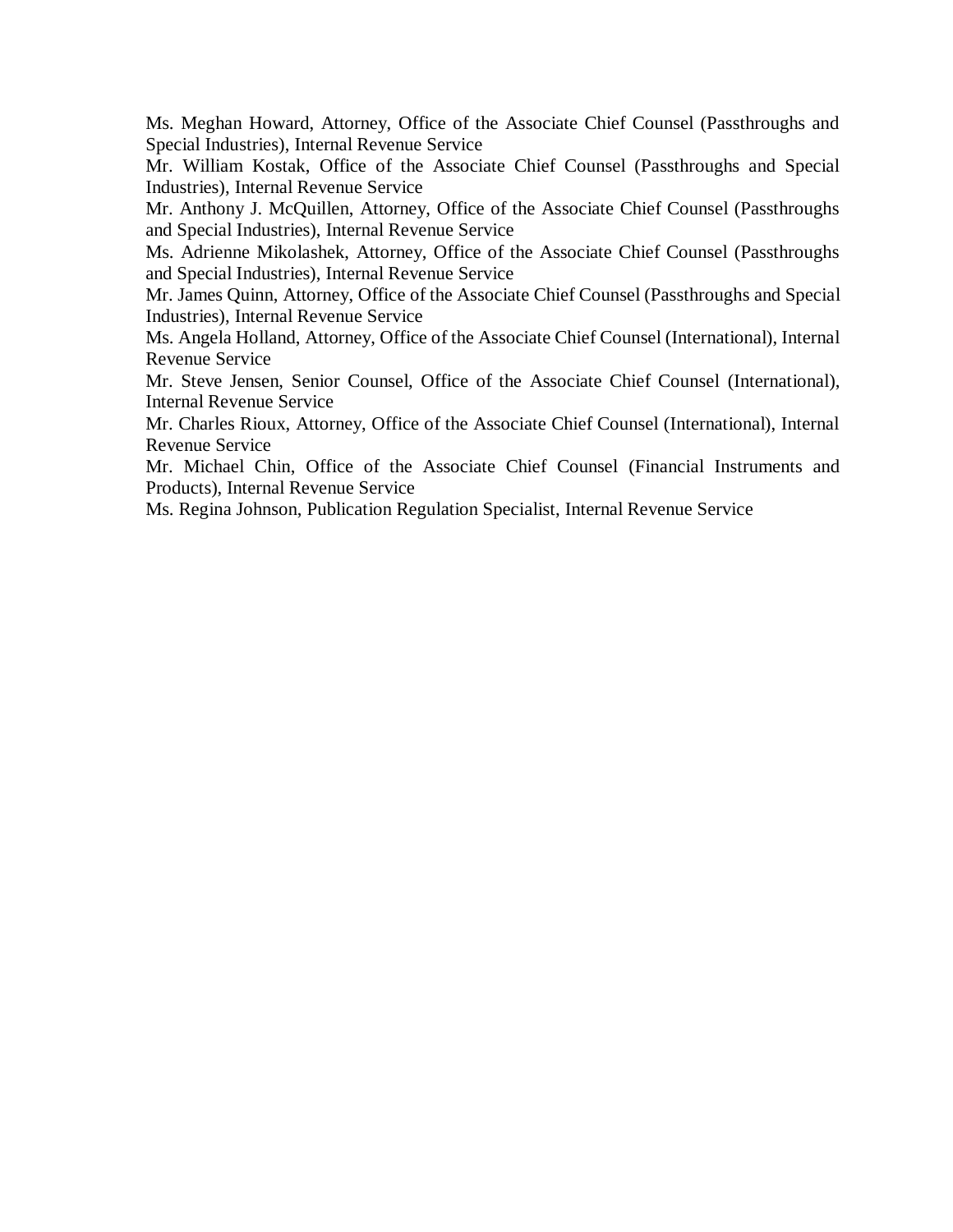#### **AMERICAN INSTITUTE OF CPAs**

#### **Proposed Regulations Regarding the Limitation on Deduction for Business Interest Expense [REG-106089-18]**

#### **February 21, 2019**

### **BACKGROUND**

Prior to the enactment of the Tax Cuts and Jobs Act (TCJA), under section 163(j) ("old section  $163(j)$ "),<sup>3</sup> corporations were disallowed a deduction for disqualified interest paid or accrued in a taxable year if the following threshold tests were satisfied:

- The payor's debt-to-equity ratio exceeded 1.5 to 1.0 (also known as the safe harbor ratio); and
- The payor's net interest expense was in excess of 50% of its adjusted taxable income (ATI).

For purposes of old section 163(j), disqualified interest included interest paid or accrued to the following parties:

- Related parties if no federal income tax was imposed on the interest;
- Unrelated parties in certain instances when a related party guaranteed the debt; and
- A real estate investment trust (REIT) by a taxable REIT subsidiary of the REIT.

Any disallowed interest was treated as interest paid or accrued in the succeeding taxable year and eligible for carry forward indefinitely and any excess limitation was eligible for carry forward for three years.

The TCJA substantially amended section 163(j) by placing additional limitations on the deduction of business interest expense for taxpayers and expanding the group of taxpayers to which it applies. Under section 163(j) as amended by the TCJA ("new section  $163(j)$ "),<sup>4</sup> beginning in taxable years after December 31, 2017, a taxpayer's deduction for business interest expense is limited to the sum of:

- Interest income:
- 30% of ATI: and

 $\overline{a}$ 

• Floor plan financing interest.

<sup>&</sup>lt;sup>3</sup> For purposes of this letter, all references to "old section  $163(j)$ " are to section  $163(j)$  prior to the Tax Cuts and Jobs Act.

 $4$  For purposes of this letter, all references to "new section 163(j)" are to section 163(j) as amended by the Tax Cuts and Jobs Act.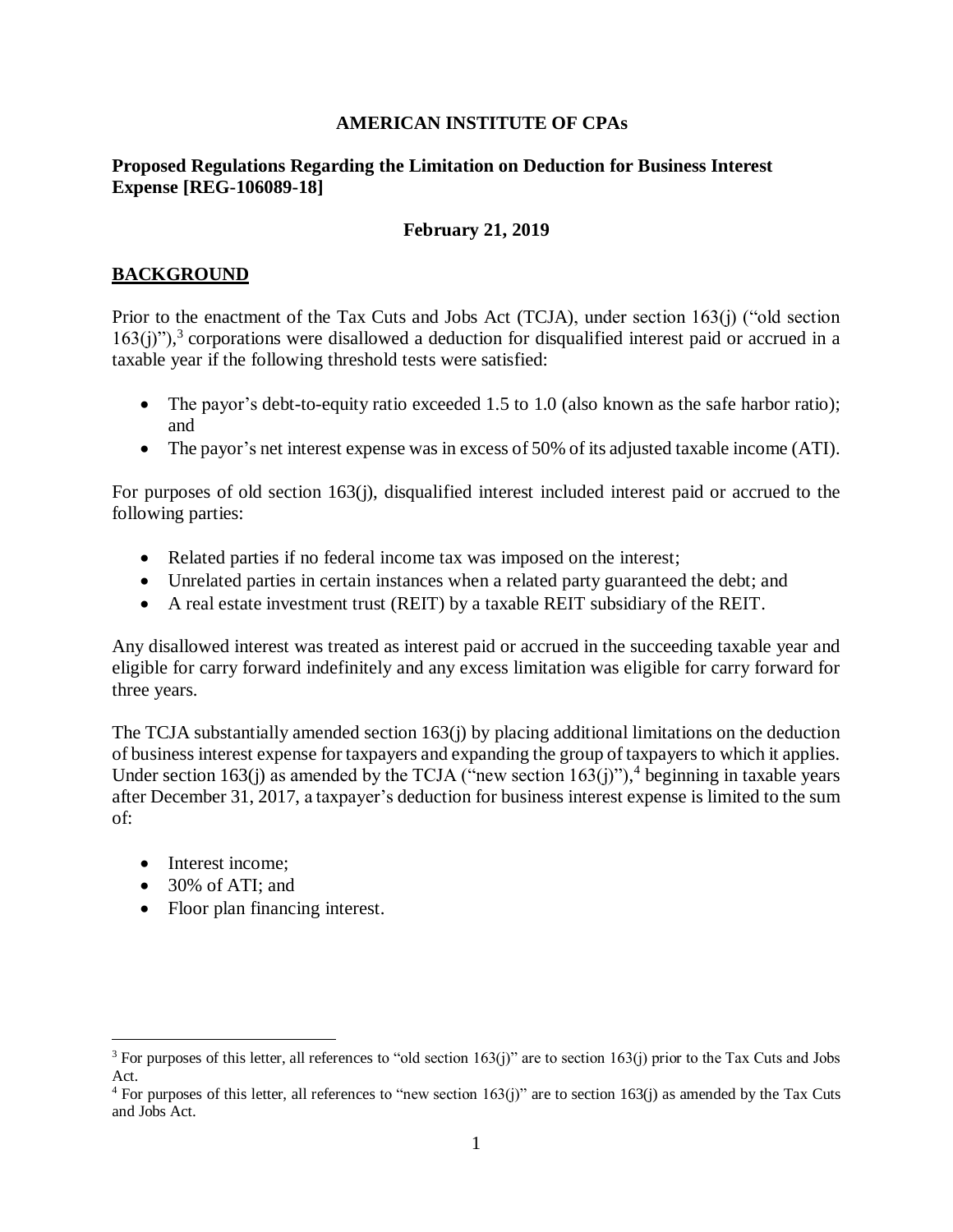In addition, new section 163(j) applies to all taxpayers except the following:

- Taxpayers with average annual gross receipts in the prior three-year period of \$25 million or less (other than a tax shelter as defined under section 448);
- Certain regulated utilities trades or businesses;
- Certain real property trades or businesses that make an election; and
- Certain farming businesses that make an election.

Under new section 163(j), disallowed interest expense is eligible for carry forward indefinitely. However, there is no longer a carryforward available for any excess limitation.

## **COMMENTS**

## **I. Definition of Interest**

### Background

Section  $163(j)(5)$  defines the term "business interest" as any interest paid or accrued "on indebtedness" properly allocable to a trade or business. By contrast, "business interest income" is defined as the amount of interest includible in the gross income of the taxpayer for the taxable year which is properly allocable to a trade or business.<sup>5</sup> Thus, the statutory definition is potentially asymmetrical: business interest expense is limited to interest on "indebtedness," while the scope of business interest income is exceptionally broad. Although the term "indebtedness" is not defined, it appears to refer to traditional debt instruments.

The Preamble to the proposed regulations under section 163(j) (the Preamble and the proposed regulations, respectively) notes the absence of statutory and regulatory guidance as to when an instrument is treated as debt for tax purposes and when a payment is treated as interest. Consequently, the Internal Revenue Service (IRS) and Department of the Treasury ("Treasury") established debt-equity principles (as described in Notice 94-47)<sup>6</sup> and to the common law definition of interest as compensation for the use or forbearance of money.<sup>7</sup>

The Treasury and the IRS considered three options with respect to the definition of interest. The first option was not to define the term and instead rely on general tax principles for this purpose. However, the absence of a clear definition would have created uncertainty for the IRS and taxpayers in determining the scope of section 163(j). Alternately, the proposed regulations could have defined interest narrowly in order to cover amounts only associated with conventional debt instruments and amounts that are generally treated as interest for United States (U.S.) federal income tax purposes. This approach, however, in the view of the IRS and Treasury, would incentivize taxpayers to enter into distortive transactions that have the economic effect of indebtedness and interest without being labeled as such.

 $\overline{a}$ 

<sup>5</sup> Section 163(j)(6).

<sup>6</sup> 1994-1 C.B. 357.

<sup>7</sup> *See Deputy v. du Pont*, 308 U.S. 488, 498 (1940).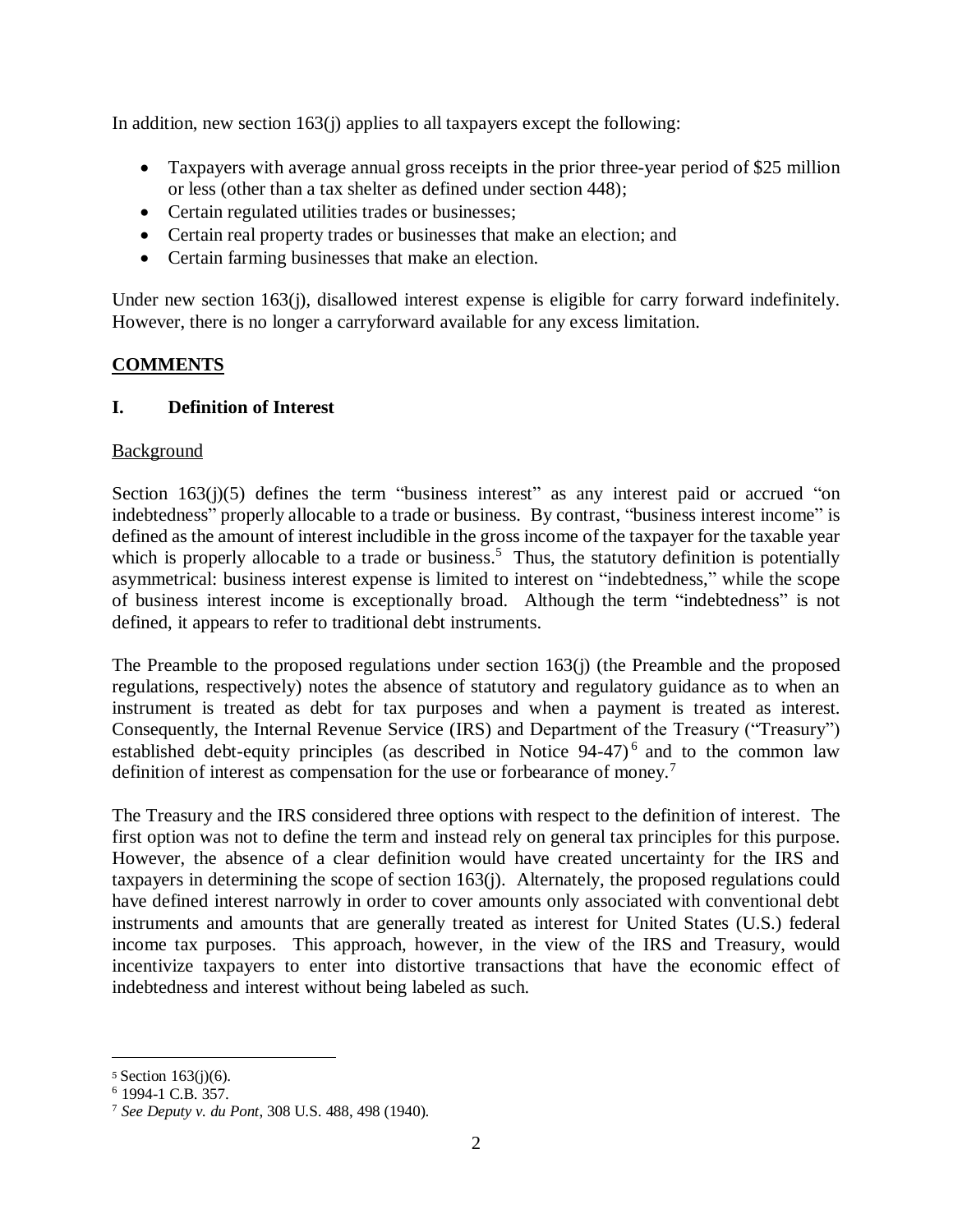Therefore, the proposed regulations incorporate a broad and highly detailed definition of interest that according to the Preamble, is designed to encompass all transactions that are commonly understood to generate interest income and expense. Notwithstanding the statutory definition, the proposed regulations explicitly define interest to include payments that are not made with respect to a debt instrument.

The definition of interest under the proposed regulations is divided into three broad categories. First, under the general rule, interest includes any amount paid, received, or accrued as compensation for the use or forbearance of money under the terms of an instrument or contractual arrangement (including a series of transactions) that is treated as a debt instrument for purposes of section  $1275(a)$  and Treas. Reg. § 1.1275-1(d) or an amount that is treated as interest under other provisions of the Internal Revenue Code (IRC or "Code") or the regulations thereunder.<sup>8</sup>

Second, the definition of interest includes certain amounts that are closely related to interest and affect the economic yield or cost of funds of a transaction involving interest—even if such amounts do not constitute compensation for the use or forbearance of money—and even if such amounts are deductible under section 162 (rather than section 163).<sup>9</sup> This category includes such items as debt issuance costs, commitment fees (if any portion of the financing to which the fee relates is actually provided), and guaranteed payments for the use of capital under section 707(c).

The second category also includes a special rule for amounts that affect an issuer's effective cost of borrowing or a holder's effective yield with respect to a debt instrument.<sup>10</sup> Specifically, the proposed regulations provide that income, deduction, gain, or loss from a derivative (as defined in section 59A(h)(4)(A)) that alters a taxpayer's effective cost of borrowing with respect to a liability of the taxpayer is treated as an adjustment to the interest expense of the taxpayer.<sup>11</sup> Likewise, a derivative that alters a holder's effective yield with respect to a debt instrument is treated as an adjustment to the interest income by the taxpayer.

Finally, the proposed regulations provide an anti-avoidance rule for amounts predominantly associated with the time value of money.<sup>12</sup> The rule provides that any deductible expense or loss incurred by a taxpayer in a transaction or series of integrated or related transactions in which the taxpayer secures the use of funds for a period of time is treated as interest expense if it is

 $\overline{a}$ 

<sup>&</sup>lt;sup>8</sup> Proposed Reg. § 1.163(j)-1(b)(20)(i). Payments with respect to a debt instrument that is treated as stock under Treas. Reg. § 1.385-3 are not characterized as interest under the general rule.

 $^{9}$  Proposed Reg. § 1.163(j)-1(b)(20)(iii).

<sup>&</sup>lt;sup>10</sup> Proposed Reg. § 1.163(j)-1(b)(20)(iii)(E)-(F).

<sup>&</sup>lt;sup>11</sup> The proposed regulations provide an example in which a taxpayer that is obligated to pay interest at a floating rate on a note, enters into an interest rate swap that entitles the taxpayer to receive an amount that is equal to or that closely approximates the interest rate on the note in exchange for a fixed amount. Income, deduction, gain, or loss from the swap is treated as an adjustment to interest expense. Similarly, any gain or loss resulting from a termination or other disposition of the swap is an adjustment to interest expense, with the timing of gain or loss subject to the rules of Treas. Reg. § 1.446-4.

<sup>&</sup>lt;sup>12</sup> Proposed Reg. § 1.163(j)-1(b)(20)(iv). The proposed regulations also contain a special rule that applies to certain swaps. A swap (other than a cleared swap) with significant nonperiodic payments is treated as two separate transactions consisting of an on-market, level payment swap and a loan. The loan is accounted for by the parties to the contract independently of the swap. The time value of money component associated with the loan (determined in accordance with Treas. Reg. §  $1.446-3(f)(2)(iii)(A)$  is recognized as interest expense to the payor and interest income to the recipient.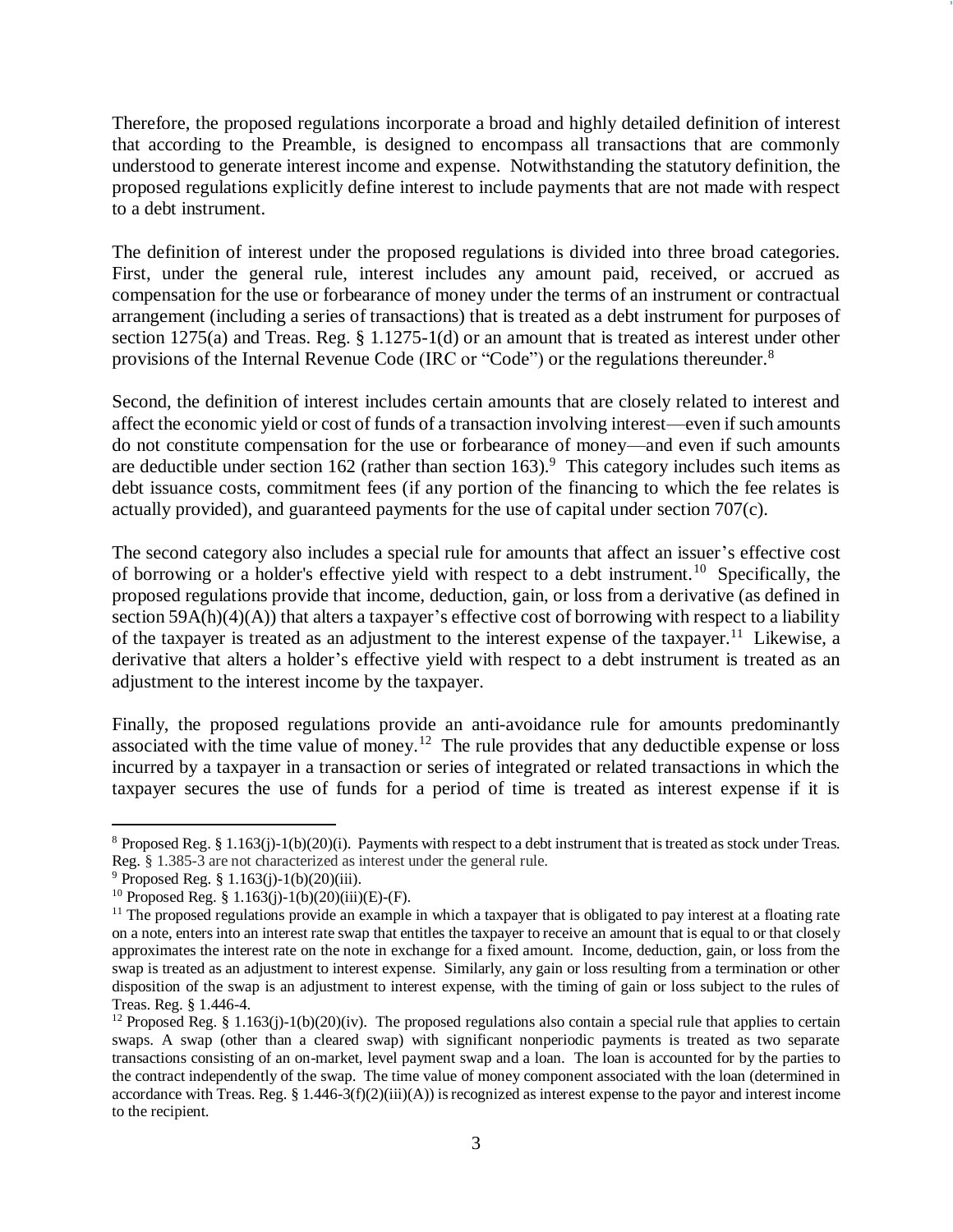"predominantly incurred in consideration of the time value of money." There is no parallel rule that permits the recipient to treat such amounts as interest income (although the IRS and Treasury have requested comments on whether such a rule is appropriate). Further, the anti-avoidance rule applies irrespective of whether the taxpayer acted with a principal purpose of avoiding the interest expense limitation under section 163(j).

### **1. Overall Definition of Interest**

#### Recommendation

We strongly recommend that Treasury and the IRS amend the proposed regulations to define interest for purposes of section 163(j) as any amount generally treated as interest under other provisions of the Code or regulations.

### Analysis

### *Congressional Intent / IRS and Treasury Authority*

The definition of interest in the proposed regulations is exceptionally broad. Section 7805(a) permits Treasury to "prescribe all needful rules and regulations for enforcement of [the tax laws]." Such a general grant of congressional authority gives Treasury the executive power to issue *interpretive* regulations. Interpretive regulations should interpret, explain, and apply the bills signed into law without expansion beyond the apparent statutory intent.

Based on the statutory text of section 163(j) and the legislative history underlying section 163(j), there is no indication that Congress intended for interest within the meaning of section 163(j) to apply to transactions that do not involve indebtedness, or payments that are not viewed as traditional interest. Further, there is no clause in section 163(j) specifically authorizing Treasury to promulgate regulations similar to section 1502. The Preamble references Treas. Reg. §§ 1.891- 9T and 1.954-2 regarding treating amounts that are closely related to interest as interest income or expense. However, the underlying statute of each of these regulations has a different purpose than section 163(j) in which an expansive view of interest is more consistent with the intent and authority given by the statute. Therefore, the term "interest" as defined in the proposed regulations exceeds the scope of congressional intent regarding the definition of interest within the meaning of section 163(j). If Congress intended to expand the definition of interest within the meaning of section 163(j), particularly to such a significant extent, Congress would have indicated as such, whether in the statute itself or in the relevant legislative history.

Pursuant to the foregoing, Treasury and the IRS should amend the proposed regulations to define interest for purposes of section 163(j) as any amount generally treated as interest under other provisions of the Code or regulations. Alternatively, the final regulations should allow for an itemby-item analysis in order to determine if an item is interest within the meaning of section 163(j). Such an approach would consider the substance of each item, which is consistent with U.S. federal income tax policy. To the extent that Treasury and the IRS are concerned about addressing alleged abuses, they can address such issues by virtue of the substance over form principle, existing case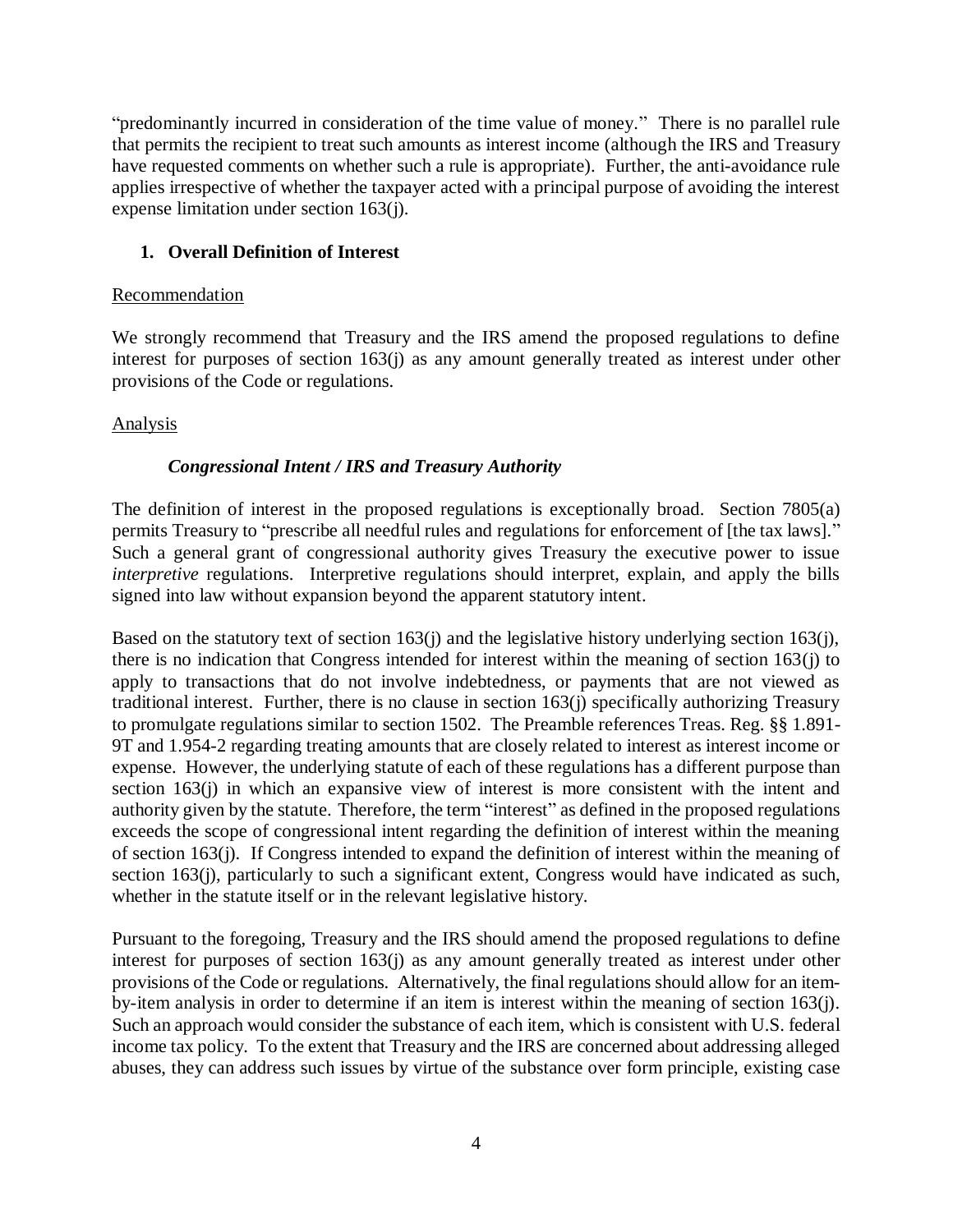law on the definition of debt, or permissible regulatory means, rather than via an overly broad and complex interpretation of interest.

## *Administrative Burden*

The proposed regulations will impose substantial administrative burdens on taxpayers (and the IRS) as a result of the exceptionally broad definition of interest without meaningfully contributing to the sound administration of tax policy. The proposed regulations create a parallel as opposed to interpretive definition of interest. Therefore, taxpayers will need to engage in significant and comprehensive compliance activities in order to ensure that they are treating all the potential transactions in accordance with the proposed regulations. Furthermore, the IRS will need to utilize its limited resources to ensure that taxpayers are complying with the proposed regulations.

## *Inconsistency of Promulgating a Parallel Definition of Interest*

It is inconsistent with other Code sections to establish a parallel definition of interest in the proposed regulations for purposes of section 163(j). Section 163(j) does not present any special or compelling federal tax policy that warrants defining interest more broadly than it is defined for purposes of other important federal income tax regimes in the Code (e.g., withholding and information reporting, section 59A, and foreign tax credit expense apportionment). To the extent section 163(j) presents a special or compelling tax policy that warrants defining interest broader than it is defined for purposes of other rules, Congress could have indicated as such.

In addition, while the term "indebtedness" is not defined in the statute or proposed regulations, the placement of the limitation in section 163 appears intended to refer to traditional debt instruments. Section 163(a) allows a deduction for all *interest* paid or accrued within the taxable year *on indebtedness*. Section 163(j) merely limits the application of section 163(a) by virtue of limiting the amount of business interest that a taxpayer may deduct for any taxable year. Because the proposed regulations would significantly broaden the definition of interest, they would apply section  $163(i)$  to items that do not fall within the purview of section  $163(a)$ . The limitation (section  $163(i)$ ) applicable to a general rule (section  $163(a)$ ) would apply to items not governed by the general rule. The interaction between sections  $163(a)$  and  $163(j)$  further demonstrates that the term "interest" as defined in the proposed regulations not only exceeds the scope of congressional intent but creates inconsistency with other code sections.

# **2. Specific Items of Concern**

If the IRS and Treasury, in the final regulations, do not reverse their overly broad definition of interest put forth in the proposed regulations, we suggest the final regulations allow for an itemby-item analysis (as discussed below) as to whether an item is considered interest within the meaning of section 163(j).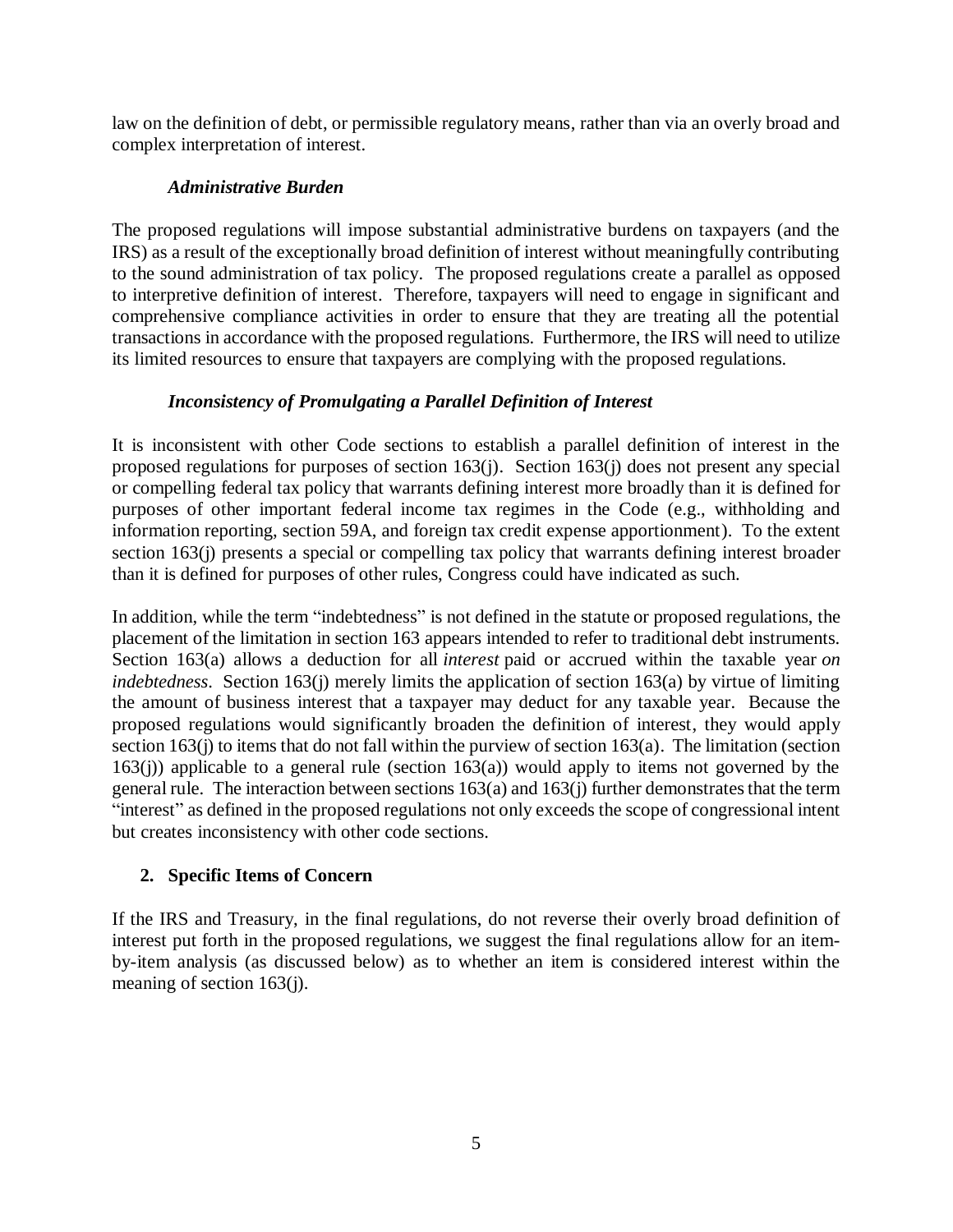#### *Debt Issuance Costs*

#### **Overview**

The Preamble provides that the proposed regulations treat as interest, certain amounts that are closely related to interest and that also affect the economic yield or cost of funds of a transaction involving interest. At the same time, however, the Preamble expressly provides that such amounts may not fall within the purview of interest in the ordinary sense (i.e., compensation for the use or forbearance of money). Particularly, the Preamble provides that certain debt issuance costs are an example of amounts treated as interest expense under the proposed regulations.

The proposed regulations define "interest" as any amount described in Prop. Reg. § 1.163(j)- $1(b)(20)(i)$ , (ii), (iii), or (iv).<sup>13</sup> The proposed regulations provide that any debt issuance costs that are subject to Treas. Reg.  $\S 1.446-5$  are treated as interest expense of the issuer.<sup>14</sup> Generally, Treas. Reg. § 1.446-5 provides rules for allocating debt issuance costs over the term of the indebtedness. Under Treas. Reg. § 1.446-5, debt issuance costs are defined "as those transaction costs incurred by an issuer of debt (that is, a borrower) that are required to be capitalized under Treas. Reg. § 1.263(a)-5." Treasury Reg. § 1.263(a)-5(a) generally provides that a taxpayer is required to capitalize amounts paid to facilitate a borrowing. Included within the scope of a borrowing is the issuance of any indebtedness.<sup>15</sup>

#### Recommendation

We recommend that the final regulations do not include as interest expense, the costs associated with issuing indebtedness.

#### Analysis

 $\overline{a}$ 

Although we agree that certain costs for the use of capital closely resemble interest and could potentially affect the economic yield or cost of funds of a transaction involving interest, treating debt issuance costs for the use of capital as interest, (e.g., accounting, legal, and underwriting costs) is exceptionally broad and does not account for economic reality. Particularly, debt issuance costs are ancillary to facilitating the issuance of indebtedness. To the contrary, interest in the ordinary sense—as well as amounts that are reasonably related to interest and that also affect the economic yield or cost of funds of a transaction involving interest—are and traditionally have been integrally related to the cost of borrowing. Debt issuance costs are a related, but economically disparate cost of doing business.

Further, existing statutory and regulatory regimes arguably govern the deductibility of debt issuance costs adequately, such as Treas. Reg. § 1.263(a)-5. The proposed regulations create an additional layer of complexity to an already robust statutory and regulatory regime. Accordingly, costs associated with issuing indebtedness should not fall within the purview of interest as it relates to interest expense as defined in the proposed regulations.

<sup>13</sup> Proposed Reg. § 1.163(j)-1(b)(20).

<sup>&</sup>lt;sup>14</sup> Proposed Reg. § 1.163(j)-1(b)(20)(iii)(H).

<sup>&</sup>lt;sup>15</sup> Treasury Reg. § 1.263(a)-5(a)(9).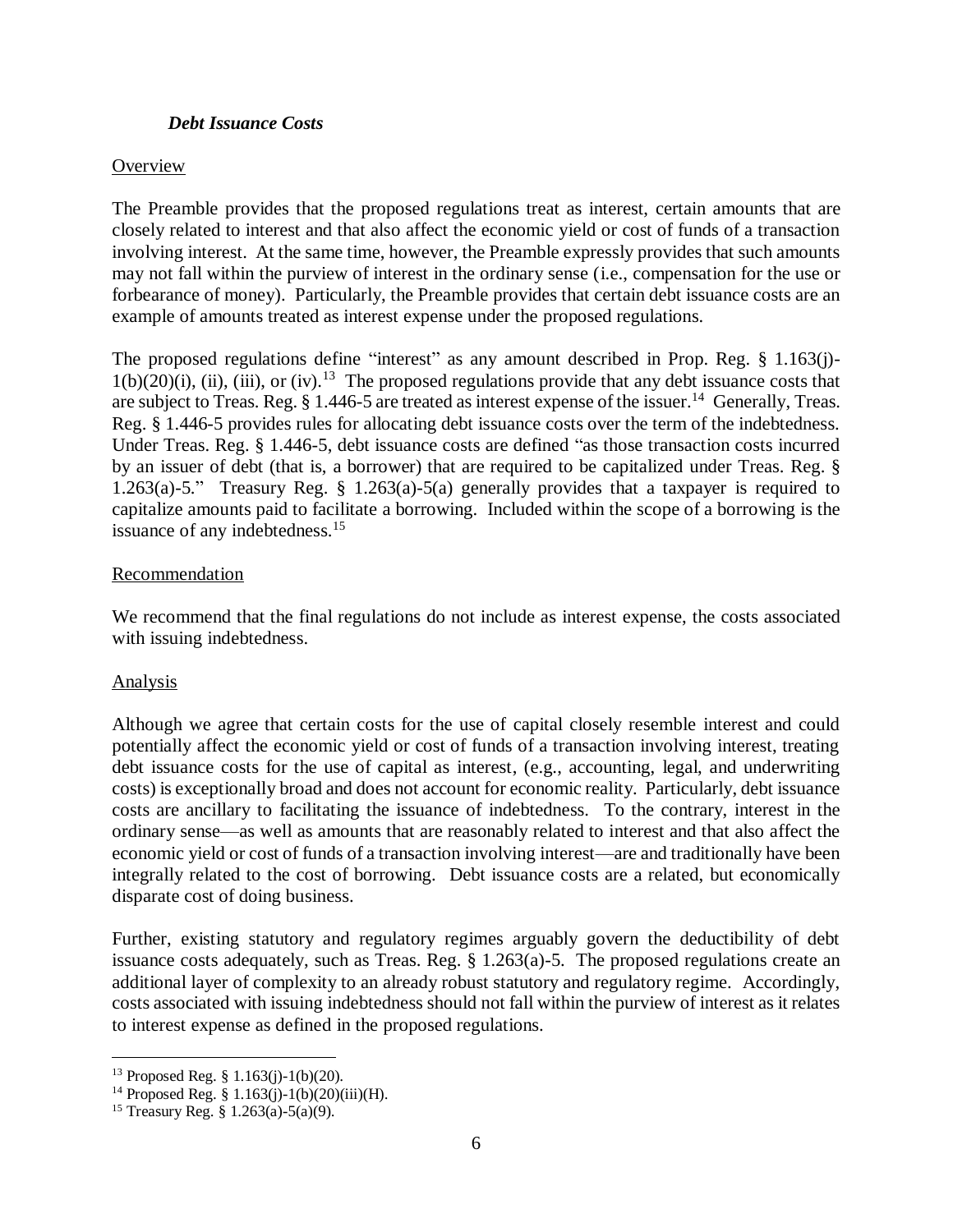### *Commitment Fees*

### **Overview**

The proposed regulations define "commitment fees" in part as "any fees in respect of a lender['s] commitment to provide financing . . . ." The proposed regulations treat commitment fees "as interest if any portion of such financing is actually provided."

#### Recommendation

We recommend that the final regulations not include as interest, income associated with commitment fees.

#### Analysis

Similar to debt issuance costs, commitment fees should not fall within the purview of "interest" as defined in the proposed regulations. Commitment fees are ancillary to facilitating the issuance of indebtedness and are not interest. While interest in the ordinary sense—as well as amounts that are reasonably related to interest and that also affect the economic yield or cost of funds of a transaction involving interest—are integrally related to the cost of borrowing, commitment fees are a related, but economically disparate cost of doing business. Accordingly, income associated with commitment fees should not fall within the purview of interest as defined in the proposed regulations.

#### *Guaranteed Payments*

#### **Overview**

The proposed regulations provide that amounts that are closely related to interest and that affect the economic yield or cost of funds of a transaction involving interest are treated as interest for purposes of section 163(j), and that such amounts include "guaranteed payments for the use of capital under section 707(c)."

#### Recommendation

The AICPA recommends that the final regulations do not treat all guaranteed payments for the use of capital as interest.

#### Analysis

While we agree that certain guaranteed payments for the use of capital closely resemble interest and likely affect the economic yield or cost of funds of a transaction involving interest, treating all guaranteed payments for the use of capital as interest is overly broad. Additionally, it creates uncertainty as to the treatment of certain partnership payment structures that were not historically treated as debt.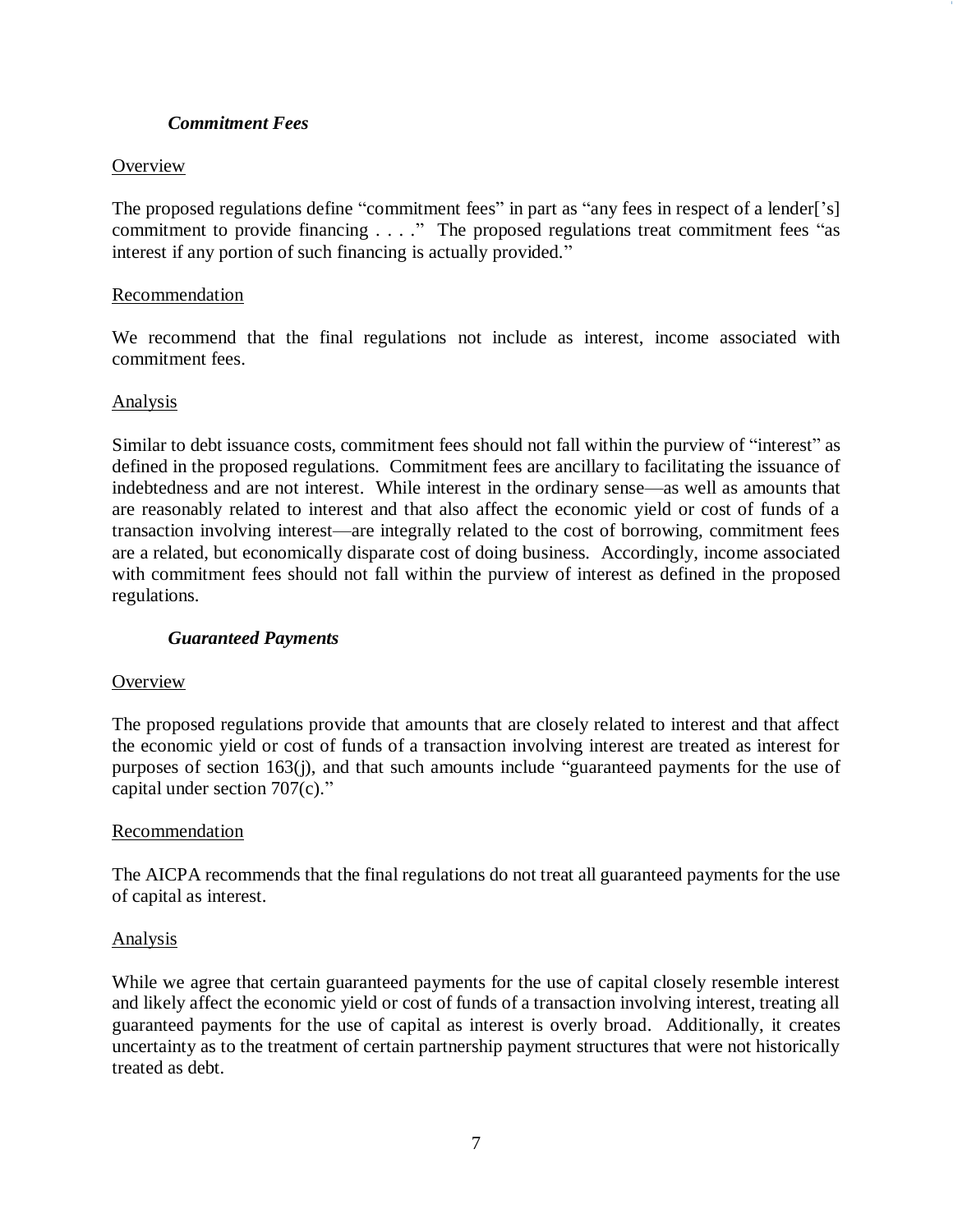### *Example 1*

Individuals A, B, and C form Partnership ABC. In Year 1, each of the partners contributes the following property to Partnership ABC in exchange for partnership interests: Partner A contributes cash (or cash-equivalent property); Partner B contributes real property; and Partner C contributes intellectual property.

Over the course of several years, each partner (i.e., A, B, and C) receives annual guaranteed payments for the use of capital under section 707(c). Partner A receives guaranteed payments for the use of the cash contributed; Partner B receives guaranteed payments for the use of the real property contributed; and Partner C receives guaranteed payments for the use of the intellectual property contributed.

While we agree that the guaranteed payments for the use of the cash contributed by Partner A closely resembles interest, the guaranteed payments made to Partner B and Partner C resemble rent payments and royalty payments, respectively. However, the proposed regulations do not make a distinction between guaranteed payments made for the use of cash and guaranteed payments made for the use of other capital (e.g., real property or intellectual property). Instead, the proposed regulations suggest that guaranteed payments for the use of any capital under section 707(c) is included in interest.

The statutory language in section 707(c) provides that guaranteed payments subject to section 707(c) are treated as trade or business expenses and, subject to the capitalization rules of section 263, are deductible under section 162, and not section 163. Accordingly, treating all guaranteed payments for the use of capital as interest is overly broad and creates uncertainty for certain partnership payment structures that were not historically treated as payments on debt.

## *Foreign Exchange*

#### **Overview**

It is not clear in the proposed regulations if foreign exchange (FX) is included in the definition of interest for purposes of section 163(j).

#### Recommendation

We request that Treasury and the IRS clarify whether FX is included in interest for purposes of section 163(j). Additionally, we specifically suggest excluding an FX hedge of principal from the definition of interest for purposes of section 163(j).

#### Analysis

There is at least one example in the proposed regulations indicating that an FX swap altered a taxpayer's cost of borrowing. The example provides that FX swaps that hedge interest payments appear to fall within the purview of interest as defined in the proposed regulations. However, it is unclear whether the definition of interest set forth in the proposed regulations captures an FX hedge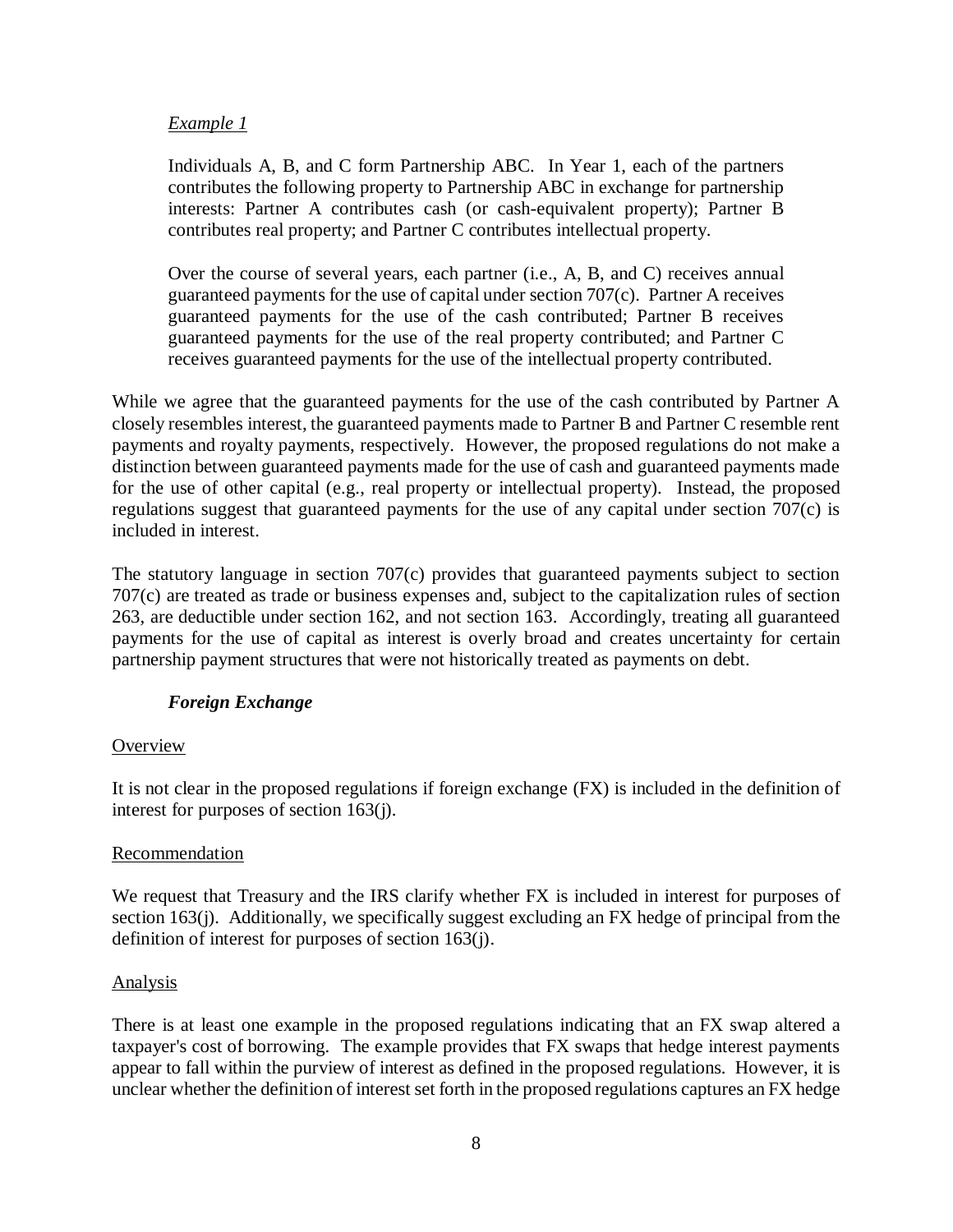of principal (e.g., an FX forward). Since it would have a relatively marginal impact on the yield of indebtedness, an FX hedge of principal should not fall within the purview of interest.

## **3. The Anti-Avoidance Rule**

## **Overview**

Proposed Reg. § 1.163(j)-1(b)(20)(iv) provides an anti-avoidance rule which states that "[a]ny expense or loss, to the extent deductible, incurred by a taxpayer in a transaction or series of integrated or related transactions in which the taxpayer secures the use of funds for a period of time is treated as interest expense of the taxpayer if such expense or loss is predominantly incurred in consideration of the time value of money."

## Recommendations

The AICPA recommends that Treasury and the IRS withdraw the anti-avoidance rule in Prop. Reg.  $§ 1.163(i)-1(b)(20)(iv).$ 

To the extent the Treasury and the IRS do not withdraw the anti-avoidance rule, we recommend that the final regulations:

- Limit the rule to transactions that have a principal purpose of avoiding the rules of section 163(j) or the proposed regulations, akin to Prop. Reg. § 1.163(j)-2(h);
- Make the anti-avoidance rule bilateral in order that any income or gain predominantly received in the consideration of the time value of money is treated as interest income for purposes of section 163(j); and
- Clarify the meaning of the terms "secures the use of funds" and "predominantly incurred in consideration of the time value of money" as used for purposes of the anti-avoidance rule.

# Analysis

The anti-avoidance rule in Prop. Reg.  $\S 1.163(j)-1(b)(20)(iv)$  lacks both symmetry (i.e., it treats the payment of such amounts as interest expense, however, it does not treat the receipt of such amounts as interest income) and an element of intent (i.e., it applies whether or not the taxpayer acted with a principal purpose of avoiding the interest expense limitation under section 163(j)). Therefore, we suggest withdrawing the anti-avoidance rule because it is overbroad, prejudicial (it only treats amounts as interest expense, but not interest income) and it lacks an intent element. However, to the extent the Treasury and the IRS do not withdraw the anti-avoidance rule, we suggest limiting the rule to transactions that have a principal purpose of avoiding the rules of section 163(j) or the proposed regulations, akin to Prop. Reg.  $\S 1.163(i)$ -2(h).

The lack of symmetry in the anti-avoidance rule is concerning because it could potentially increase a taxpayer's regulatory burden if it creates multiple characterizations of the same item (e.g., an item that is characterized as interest expense under section 163(j), but not characterized as interest for any other purpose, including interest income under section  $163(i)$ ). In this regard, certain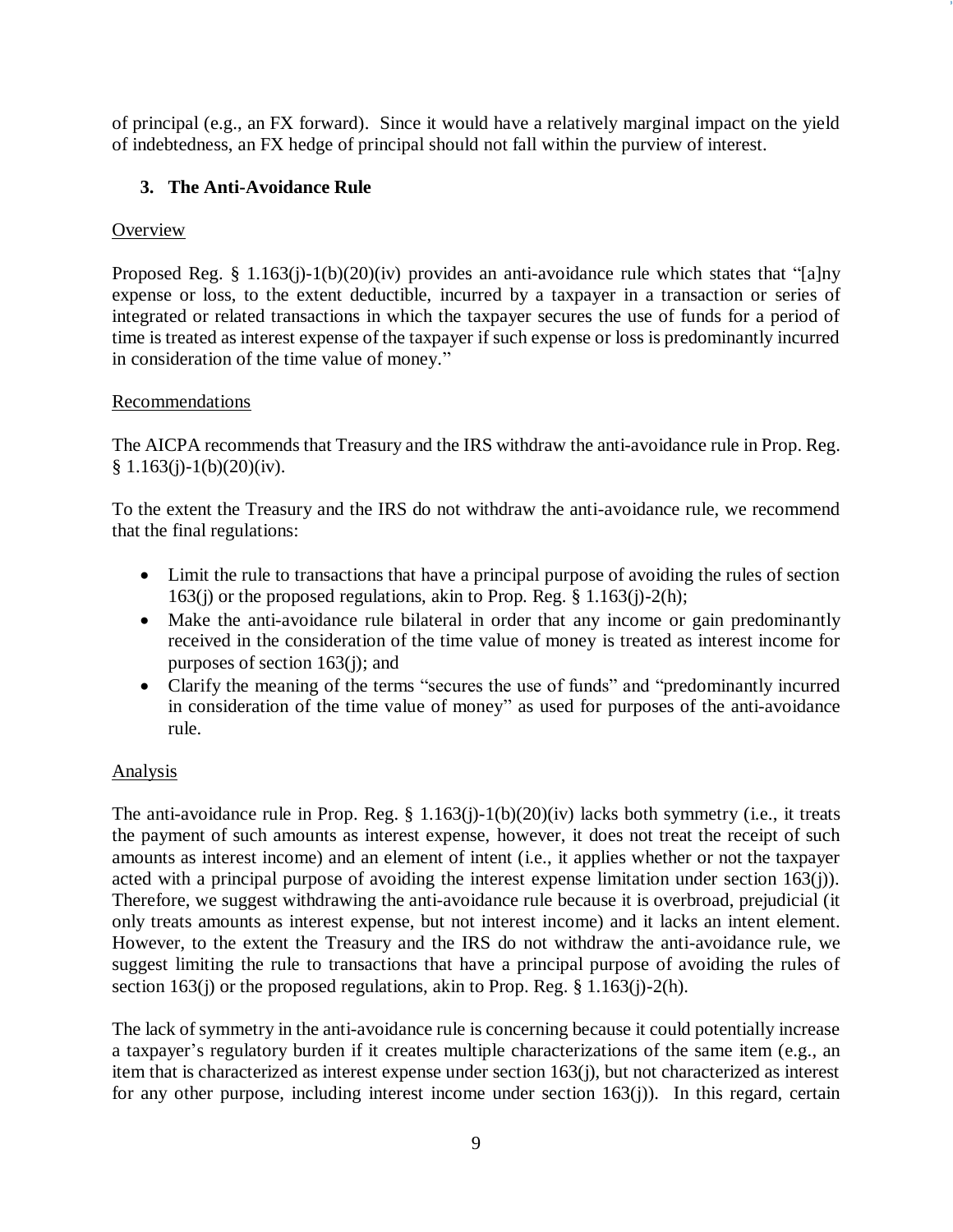taxpayers could also experience whipsaws when treating an expense item as an interest expense, but the corresponding income item is not treated as interest income. Thus, we recommend that Treasury and the IRS make the "anti-avoidance" rule in Prop. Reg.  $§$  1.163(j)-1(b)(20)(iv) bilateral—namely, that any income or gain predominantly received in consideration of the time value of money is treated as interest income for purposes of section 163(j).

Moreover, it is not clear how the phrase "predominantly incurred in consideration of the time value of money" is interpreted. This ambiguity is particularly pronounced with respect to loans denominated in a nonfunctional currency and related FX hedging transactions (which is potentially treated as a derivative that adjusts the yield of a debt instrument). In addition, although many transactions have a component relating to the time value of money, the anti-avoidance rule should not apply unless, as part of the relevant transaction, the taxpayer secures the use of funds for a period of time. It is not entirely clear, however, what it means to "secure the use of funds" for this purpose. The IRS and the Treasury should clarify such terms with additional examples or guidance.

## **II. Application of Section 163(j) to Consolidated Groups**

### Background

The proposed regulations provide rules for: (i) computation of the consolidated group section 163(j) limitation; (ii) computation of consolidated business interest expense and business interest income; (iii) allocation of interest expense, interest income, and other items of income and expense, among excepted trades or businesses (ETBs) and non-excepted trade or businesses (NETBs) conducted by members of a consolidated group; (iv) taking into account disallowed interest incurred by a partnership that is allocated to a member of a consolidated group; (v) ordering rules for absorbing disallowed interest arising in different years; and (vi) computation of the separate return limitation year (SRLY) limitation on disallowed interest carryforwards arising in SRLYs.

## **1. The Section 163(j) Limitation of a Consolidated Group**

## *Consolidated Groups*

#### **Overview**

Under the proposed regulations, a consolidated group has a single limitation. This single limitation is based upon the consolidated taxable income (CTI) of the group, as adjusted to reflect ATI. Thus, the location of items of income or loss within the group generally does not impact the limitation, which furthers consolidated group single-entity principles that are articulated, among other places, in the intercompany transaction rules of Treas. Reg. § 1.1502-13. This approach allows consolidated groups to avoid the burdens that would otherwise have applied if they were required to determine each member's ATI separately, and restructure operations to ensure that the members generating ATI are the same members accruing business interest expense.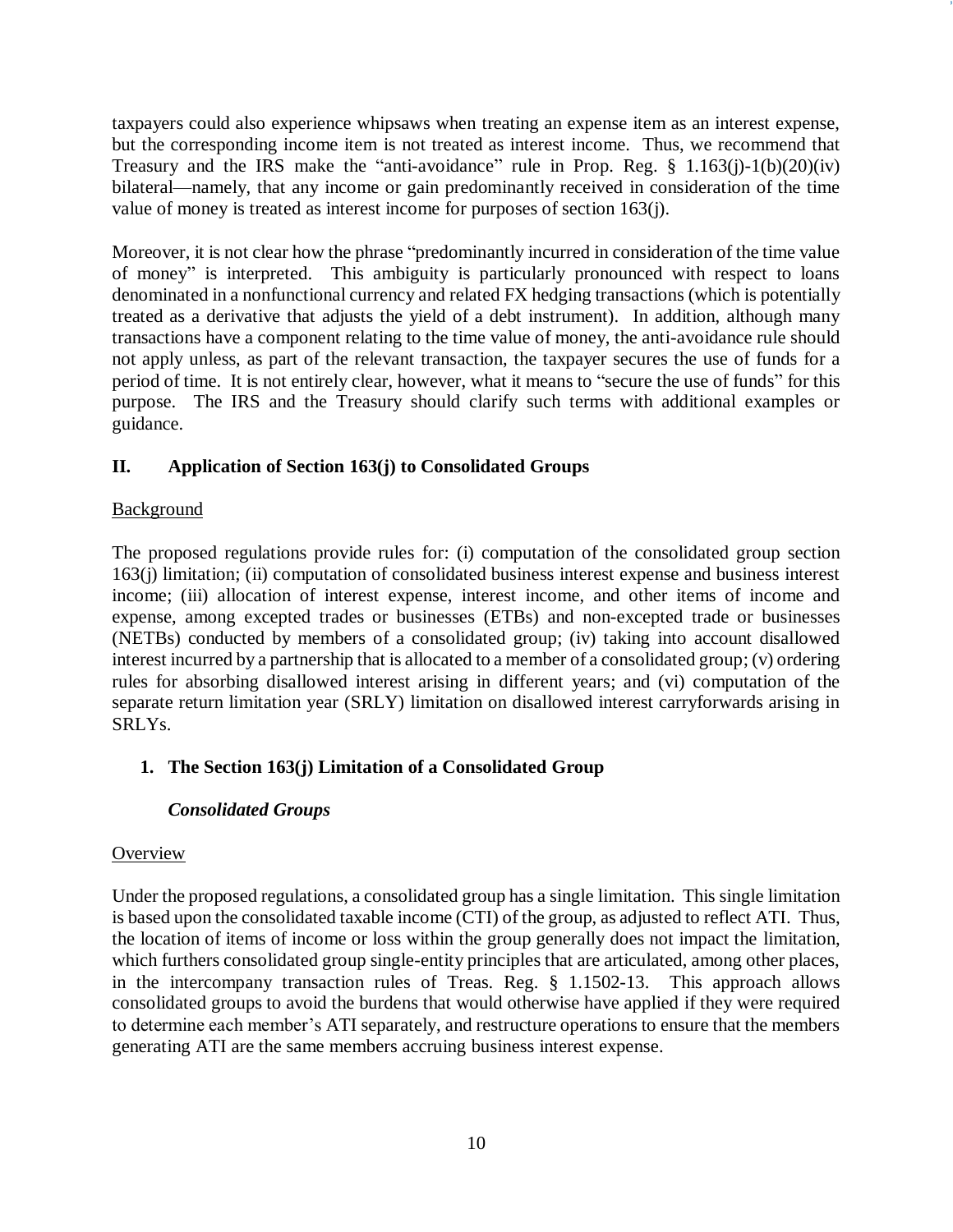#### Recommendation / Observation

We commend the IRS and Treasury for adopting a single limitation approach with regards to consolidated groups.

#### **Analysis**

We commend Treasury for adopting a single limitation approach with regard to consolidated groups. It is impractical and administratively burdensome, without meaningfully furthering the policies behind section 163(j), to require a member of a consolidated group to calculate its limitation on a separate entity basis.

### *Example 1: Consolidated group's limitation based on CTI*

P is the common parent of a consolidated group, and P owns 100% of the stock of S1 and S2, each a member of the P consolidated group. The P group's consolidated ATI is \$100, solely attributable to S1's items. S2 accrues \$40 of business interest expense to a bank. Notwithstanding that S2 did not generate any ATI or interest income on a separate company basis, the P group's consolidated ATI is \$100, and thus its consolidated limitation is \$30, all of which is available to S2, because S2 is the only member that paid or accrued business interest expense. S2 deducts \$30 of business interest expense, and its remaining \$10 is disallowed carryforward to the P group's subsequent consolidated return year.

If instead, S2 were required to generate its own ATI, all of S2's business interest expense is disallowed, which is an inappropriate result. Therefore, we agree with the approach of the proposed regulations to allow consolidated groups to have a single limitation.

## *Affiliated Groups that Do Not File a Consolidated Return*

#### **Overview**

Affiliated groups that do not file a consolidated return (and other groups of related entities) do not determine ATI on a single-entity basis, except in the context of certain special rules for partnerships and controlled foreign corporations (CFCs) that effectively tier-up excess ATI in certain situations.

#### Recommendation / Observation

We agree with Treasury's approach of not aggregating the items of affiliated groups that do not file a consolidated return.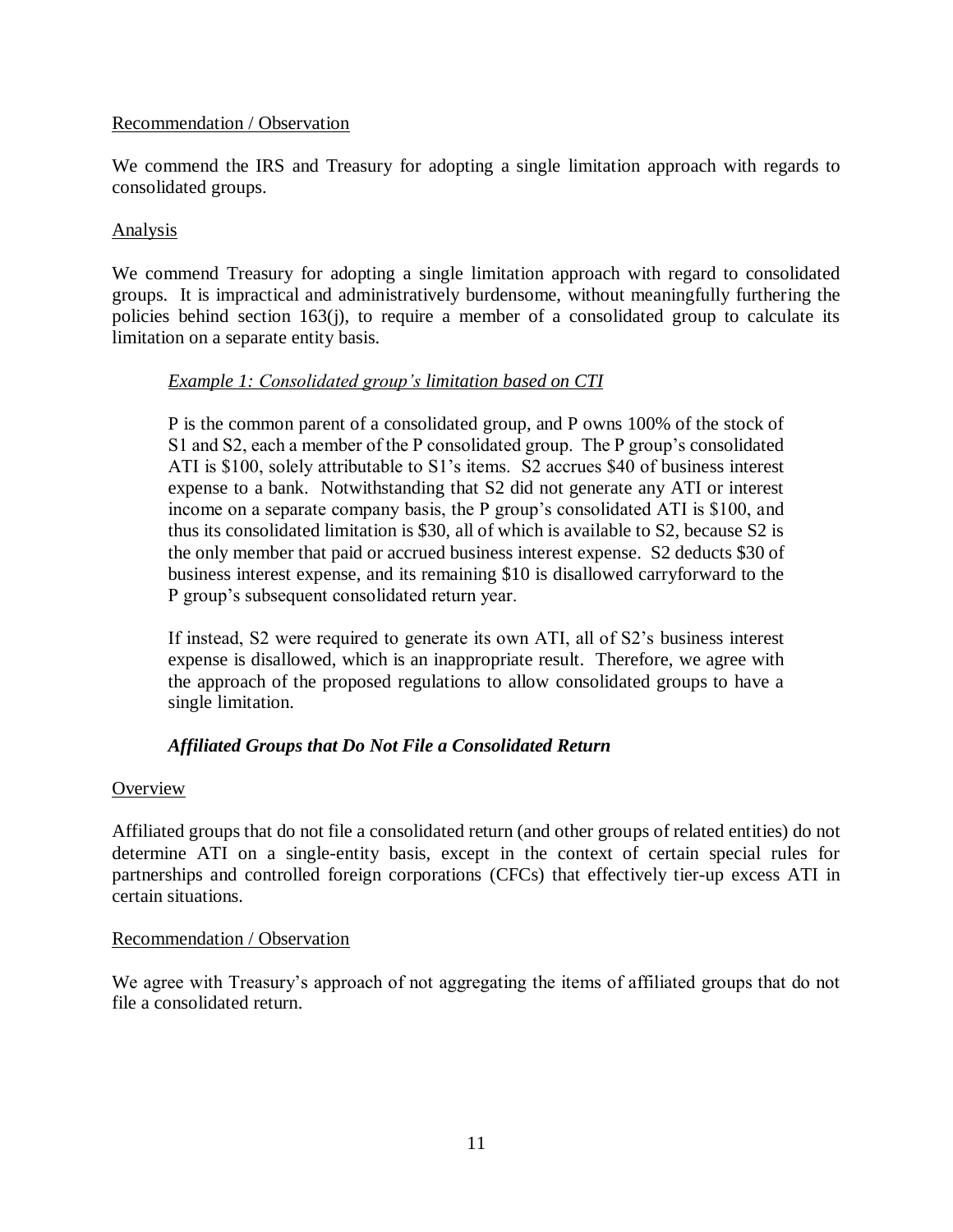#### Analysis

The partnerships and CFCs that tier-up excess ATI are presumably more likely to consider restructuring operations that align business interest expense within the entities that generate ATI. We acknowledge that harsh consequences could result if, for example, one member of the group incurs the business interest expense and another member generates the ATI, however, these results flow from the taxpayer's decision not to file a consolidated return. Thus, we agree with Treasury's approach of not aggregating the items of affiliated groups that do not file a consolidated return, because sharing items among non-consolidated members (e.g., allocating limitation) is unjustifiably complex.

## *Example 2: Affiliated (but not consolidated) group's limitation based on separate member basis*

Assume the same facts as Example 1, except that the P group does not file a consolidated return. Because S2 has no separate ATI or interest income, it has a zero limitation, and thus its entire business interest expense is disallowed and carried forward to its subsequent year.

If S1 and S2 merge, the future ATI of the combined entity is available for the combined entity's future business interest expense. Assuming S1 and S2 combine in a section 381 transaction, any limitation of the combined entity remaining for a year (after first being applied to the current business interest expense incurred in such year) is available to allow deductions for disallowed carryforwards from prior years. There is a special limitation applicable to the year of the combination, based on the post-combination portion of the acquiring corporation's limitation.

We note that the "super-affiliation" concept in the withdrawn, former proposed regulations (1991- 2 C.B. 1040) under former section 163(j)(6)(C) introduced in 1991, was not adopted by the proposed regulations. For the reasons stated above in the discussion of affiliated non-consolidated groups, we agree with this approach.

#### *Intercompany Transactions*

#### **Overview**

Extending single-entity principles, the proposed regulations provide that a group's consolidated ATI is determined without regard to intercompany items and corresponding items from intercompany transactions to the extent they offset. Thus, if one group member conducts solely an ETB (e.g., an electing real property business) and another member conducts solely an NETB, transactions between such members do not affect ATI.

#### Recommendation

We recommend that Treasury and the IRS revisit whether items from intercompany transactions (other than business interest expense and business interest income) can, in certain circumstances,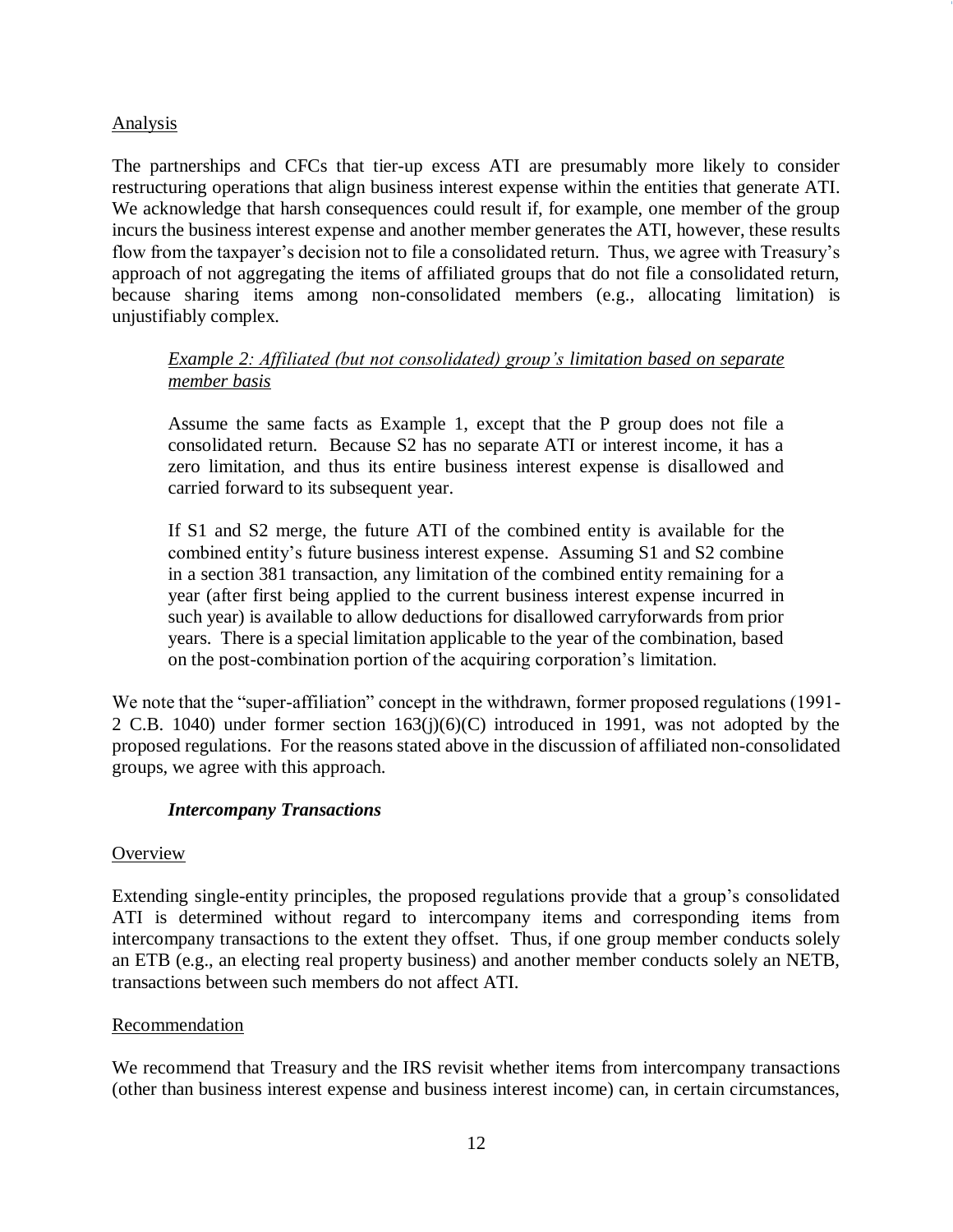affect the amount of ATI generated by ETBs and NETBs and reconsider the competing policies of section 163(j) and Treas. Reg. § 1.1502-13(a).

#### Analysis

There are alternative approaches to the method in the proposed regulations that better reflect the intent of Congress to provide an exemption from debt attributable to certain businesses. For example, other than business interest expense and business interest income which, as discussed below are generally allocated in proportion to relative asset basis by reason of the fungibility of money, Treasury could have provided that other items of income and expense are taken into account by the businesses to which they relate, regardless of whether the transactions giving rise to such items are intercompany transactions.

This approach would have more precisely identified the ATI attributable to ETBs and NETBs. However, such an approach would cause intercompany transactions to affect the tax liability of the consolidated group, a consequence that is inconsistent with the single entity principles of Treas. Reg. § 1.1502-13(a). Thus, it is necessary to weigh single entity principles against the policy of section 163(j) to exempt certain businesses. Although the approach of the proposed regulations is an acceptable one, Treasury should revisit whether items from intercompany transactions (other than business interest expense and business interest income) can, in certain circumstances, affect the amount of ATI generated by ETBs and NETBs, and reconsider the competing policies of section 163(j) and Treas. Reg. § 1.1502-13(a). For example, Treasury should consider whether engaging in an NETB or ETB is treated as a "special status" under Treas. Reg. §1.1502-13(c)(4).

## *Example 3: Consolidated ATI does not take into account offsetting items from intercompany transactions*

P is the common parent of a consolidated group, and P owns 100% of the stock of S1 and S2, each a member of the P consolidated group. S1 conducts a real estate business that qualifies as an ETB, generally not subject to section 163(j). S2 conducts an NETB. S2 makes a \$100 deductible payment to S1 for real estate management services, and S1 includes the amount in income. Notwithstanding that the items relating to the ETB conducted by S1 are not included in the P group's consolidated ATI and the items relating to S2's business are included in the consolidated ATI, under the proposed regulations the consolidated ATI is not reduced by S2's \$100 deduction. In contrast, assume that S2 made a deductible payment to an unrelated party of \$100 for comparable services, and S1 received an unrelated \$100 payment from a different unrelated party for comparable services. In this case S2's expense would reduce the consolidated ATI by \$100, reflecting S2's \$100 deduction, and none of S1's items are reflected in ATI, by reason of S1's business being an ETB.

As described above, alternative approaches are possible, including giving effect to S2's \$100 payment to S1, by increasing the CTI attributable to the ETB and decreasing the CTI attributable to the NETB, thus in aggregate decreasing the consolidated ATI.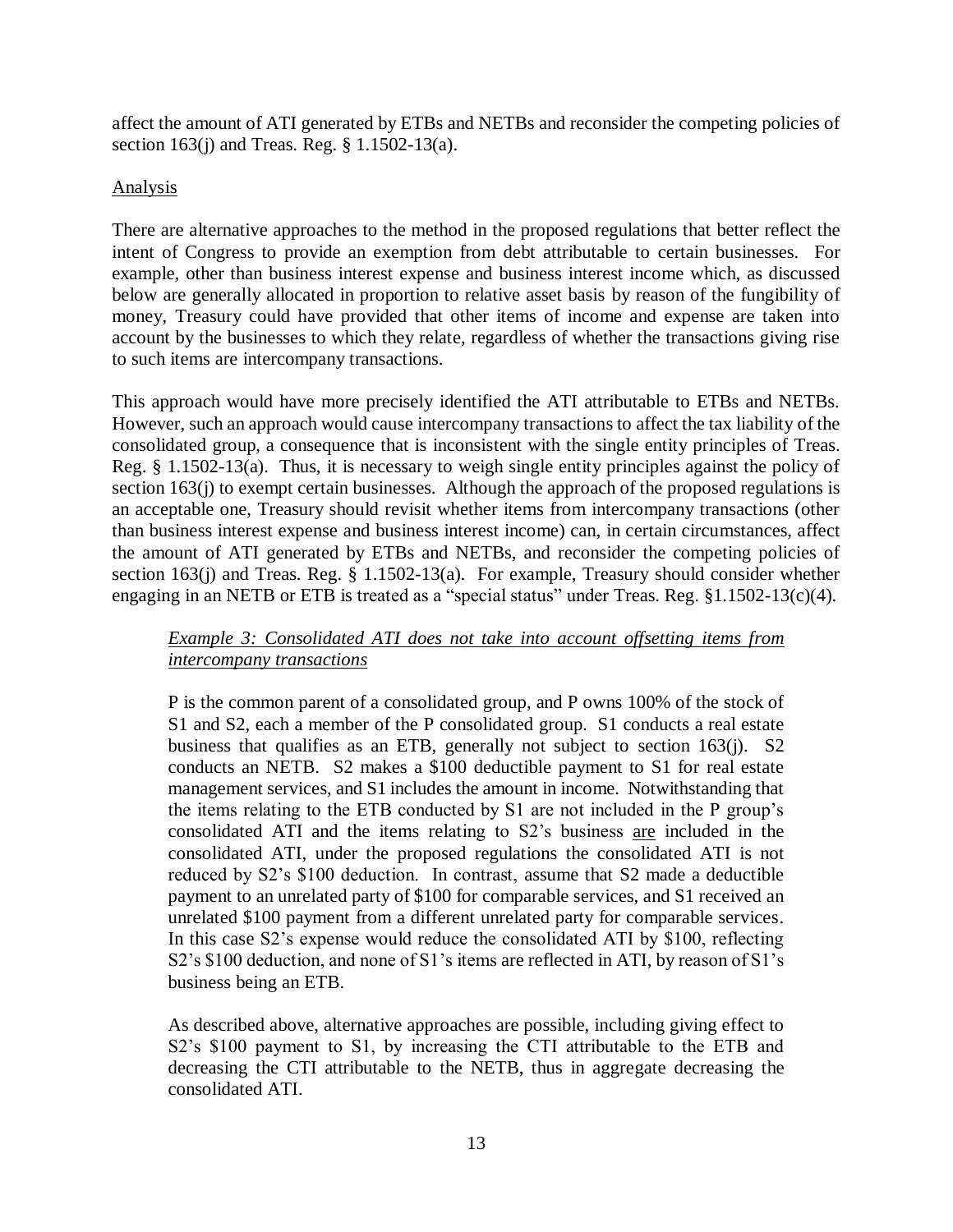### *Carryforward of Excess Limitation*

Consistent with the statutory language of section 163(j), the proposed regulations provide for no carryforward of excess limitation to subsequent years. Thus, if a consolidated group's limitation for a year is not fully utilized to absorb business interest expense of its members, the excess is eliminated. While the merits of this "use it or lose it" mechanism are questionable, Treasury is bound by the statutory provisions on this issue, and thus if it wants to provide relief to taxpayers by allowing carryover of excess limitation, it should seek a legislative change.

### **2. Aggregate Business Interest Expense and Business Interest Income**

#### **Overview**

A consolidated group's business interest expense and business interest income are the aggregate of each member's business interest expense and business interest income, intercompany obligations disregarded. Aggregate business interest expense and business interest income of the group thus looks only to external borrowing/lending (including borrowing/lending with nonconsolidated affiliates). Because, as discussed above, the consolidated limitation is determined by reference to CTI, disregarding intercompany obligations for purposes of determining business interest expense and business interest income generally should not impact the ability of the group to utilize its consolidated limitation. For example, as illustrated in Example 1 above, it is not necessary for a group member that is an external borrower to itself to generate ATI. Rather, it can use the consolidated ATI. Similarly, if an external borrower on-lends the proceeds to an incomeproducing group member, the fact that this on-lending is disregarded does not prevent the group from using the consolidated limitation attributable to the income-producing member to absorb the business interest expense of the external borrower.

#### Recommendation

We support the approach of the proposed regulations to not permit intercompany debt to create business interest expense or business interest income.

#### Analysis

Given single entity principles and the fungibility of money, we agree that intercompany obligations should not create business interest expense or business interest income. Such a result would allow for manipulation of such amounts simply by moving money around the consolidated group. In contrast with non-interest items of income and deduction, it is appropriate to take into account intercompany transactions with respect to interest. Therefore, we agree with the approach of the proposed regulations to ignore intercompany debt.

*Example 1: Aggregate business interest expense and business interest income* – *do not take into account items from intercompany obligations*

P is the common parent of a consolidated group, and P owns 100% of the stock of S1 and S2, each a member of the P consolidated group. For the year, P pays an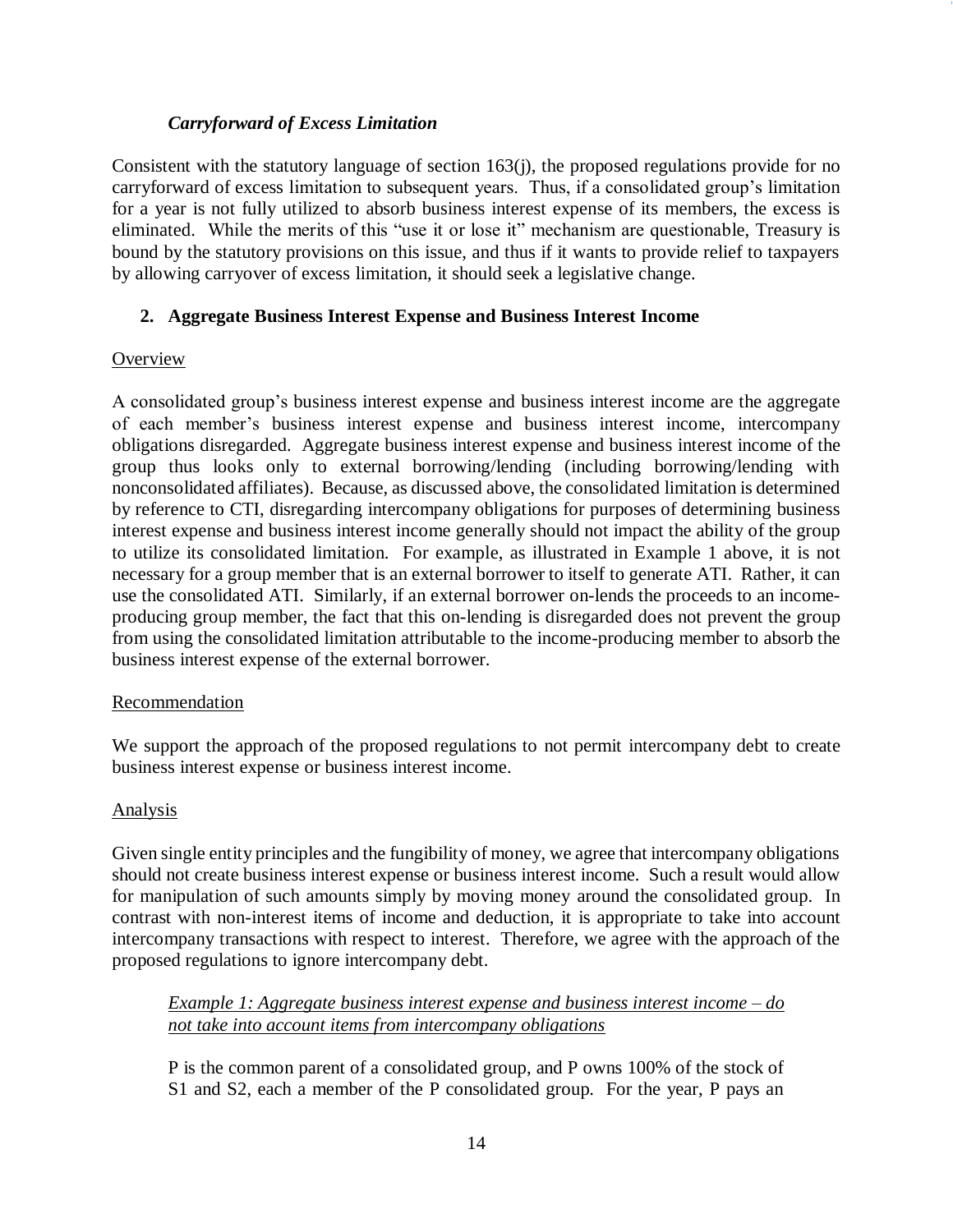unrelated bank \$100 of business interest expense, S1 pays P \$80 of interest, and S2 pays S1 \$70 of interest. S2 earns \$40 of business interest income from a different unrelated bank. The intercompany interest income of each of P and S1, and the corresponding interest expense of each of S1 and S2, are disregarded in determining the P group's aggregate business interest expense and business interest income, because such items are from intercompany obligations. The P group's aggregate business interest expense is \$100, attributable to P's payment to a bank, and the P group's aggregate business interest income is \$40, attributable to S2's receipt from a different bank.

We agree with these results since money is fungible and, more importantly, the approach employs consolidated group single entity principles.

### **3. Allocation of Interest and Other Items Between Excepted Trades or Businesses and Non-Excepted Trades or Businesses Conducted by a Consolidated Group**

#### **Overview**

The proposed regulations determine whether trade or business activity is an ETB or an NETB by reference to the activities conducted by all members of a consolidated group, as if such activities were conducted by a single corporation. This method furthers the single-entity approach generally taken by the proposed regulations, with which we support.

After a consolidated group determines its aggregate percentage of business interest expense allocable to all of its ETBs (generally, by relative asset basis), that percentage applies to each member's business interest expense. Thus, a member conducting an ETB will not have a higher percentage (and a member conducting an NETB will not have a lower percentage) of its business interest expense treated as exempt from the rules of section 163(j).

Consistent with single-entity treatment of a consolidated group, the basis in the creditor position of an intercompany obligation is not considered an asset for purposes of allocating items between the group's ETBs and NETBs, and neither is the basis in member stock owned by another group member. In addition, member stock transferred to a nonmember is treated as a transfer by the consolidated group of a proportionate amount of the transferred member's underlying assets. Finally, basis does not include any amounts attributable to gain or loss realized on property transferred in an intercompany transaction (whether or not such gain or loss has been taken into account).

#### **Recommendation**

For purposes of determining asset basis, we recommend that the IRS and Treasury allow taxpayers to take into account basis from certain intercompany transactions, provided that adequate safeguards are put in place against abuse.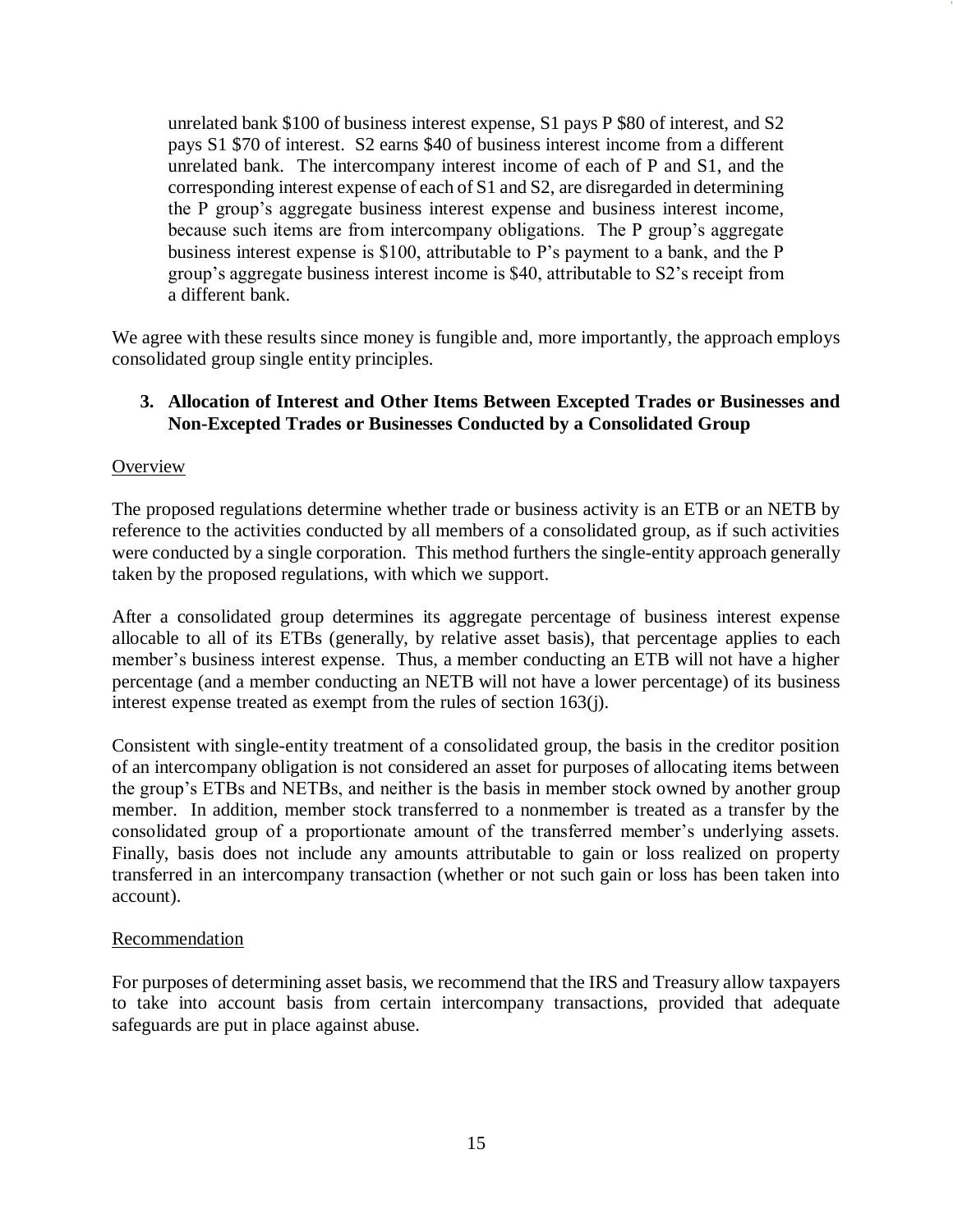#### Analysis

As noted above, due to single entity principles and the fungibility of money, we agree with the allocation of the group's business interest expense to the members. Generally, it should not matter which member incurs the interest expense. However, there are competing considerations with respect to determining asset basis by disregarding intercompany transactions. We recognize that it is problematic if taxpayers can sell at a gain, in an intercompany transaction, assets used in an ETB, and thus allocate more interest expense to ETBs. However, requiring taxpayers to monitor a separate system of asset basis for section 163(j) purposes adds significant complexity. For example, assume that S sells an asset to B at a gain, and then S leaves the group. The asset basis step-up is from an intercompany transaction and thus disregarded for section 163(j) purposes. The gain is taken into account upon S leaving the group, and the group would no longer track the asset or the transaction as an intercompany transaction (i.e., the adjustments pursuant to Treas. Reg. § 1.1502-13 would have been made upon S leaving the group). Furthermore, is it possible that there are meaningful practical, legal, and commercial constraints on transferring assets attributable to an ETB from one member to another. Thus, Treasury should consider allowing taxpayers to include basis from certain intercompany transactions, provided that adequate safeguards are put in place against abuse.

## *Example 1: Members conduct ETBs and NETBs, and engage in intercompany transactions*

P is the common parent of a consolidated group, and P owns 100% of the stock of S, a member of the P consolidated group. P conducts an ETB (which includes leasing buildings) and S conducts an NETB. P leases a 30% portion of a building to S for use in S's NETB, and P leases a 70% portion of the building to an unrelated customer as part of its own ETB. A 30% portion of P's basis is attributable to S's NETB, because S uses that portion in its business, notwithstanding that P owns the building. The 70% portion of the building leased to the unrelated customer is attributable to P's ETB. P's lease to S is disregarded for purposes of determining the nature of the business activity.

Intercompany transactions are also disregarded for purposes of determining whether an asset is used in an ETB or an NETB, and property is treated as not used in a trade or business for purposes of these allocation rules if the use derives from intercompany transactions.

#### **4. Disallowed Interest Incurred by a Partnership Allocated to a Subsidiary of a Group**

#### **Overview**

In general, section 163(j) applies to partnerships at the partnership level, and if the partnership does not have sufficient limitation, the partner carries forward its allocable share of disallowed partnership business interest expense until it is allocated excess taxable income (ETI) from the partnership. ETI generally is any excess of the partnership's ATI over the amount of ATI that would have been necessary to fully utilize all of the partnership's business interest expense for the year. The partner reduces its outside basis in the partnership interest in the year the business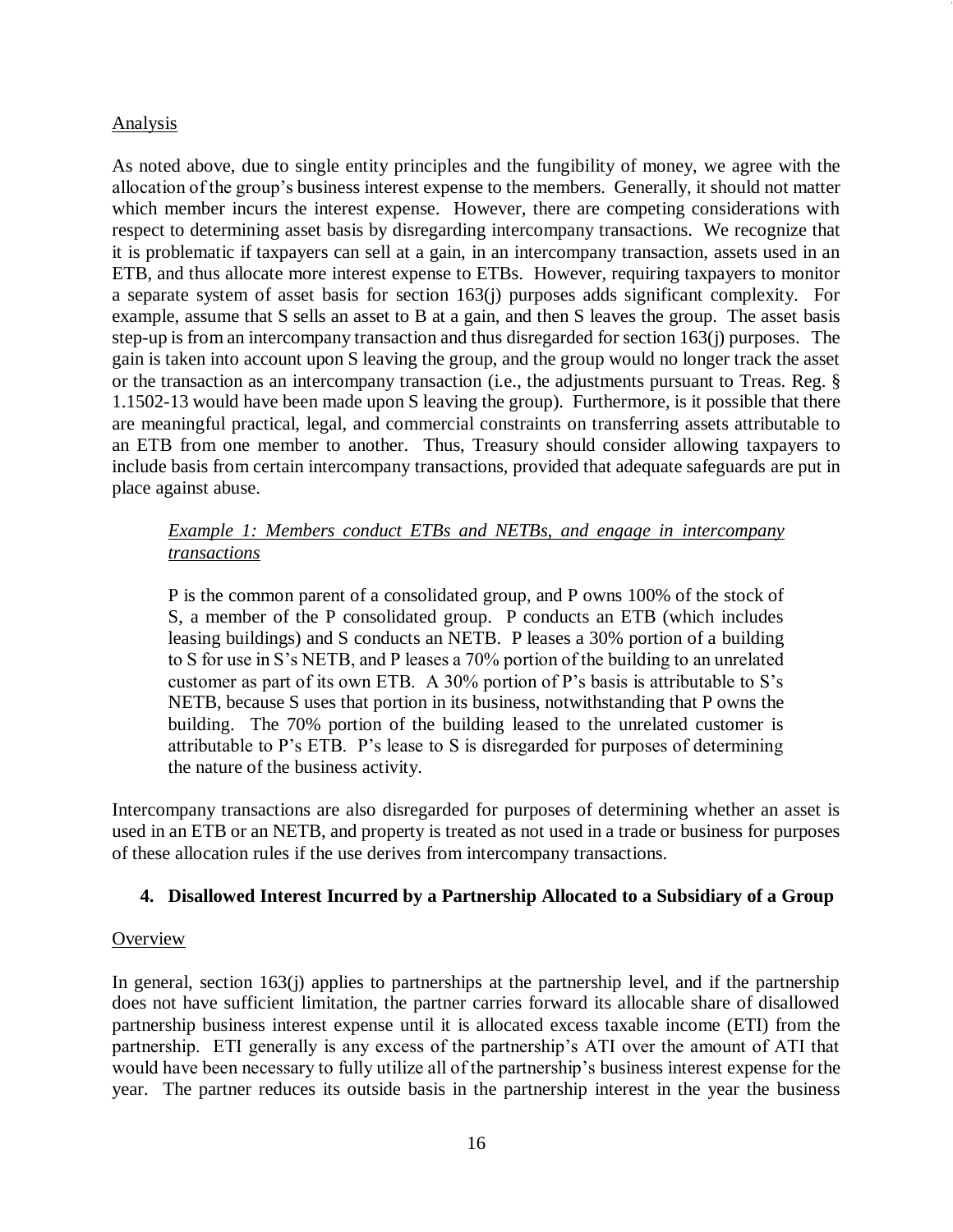interest expense is disallowed, as opposed to waiting until the business interest expense is absorbed. Thereafter, if the partner disposes of the partnership interest (even in a nonrecognition transaction) before the business interest expense is taken into account, the business interest expense carryforward is eliminated. Immediately prior to the disposition, the partner increases its outside basis in the partnership interest to reverse the prior reduction.

When a subsidiary of a consolidated group is the partner in the partnership with disallowed business interest expense, the Treas. Reg. § 1.1502-32 system of investment adjustments to a higher-tier member's basis in the stock of a subsidiary member works differently than the basis adjustments to the subsidiary's basis in the partnership. In particular, there is no downward adjustment in member stock basis when the partnership's business interest expense is disallowed despite the subsidiary's reduction to its own partnership interest basis, and there is no upward adjustment in member stock basis immediately before the subsidiary disposes of the partnership interest despite the subsidiary's increase to its own partnership interest basis. Rather, the member's basis in subsidiary stock does not change by reason of the disallowance and subsequent elimination of business interest expense; it only is reduced if and when the subsidiary's business interest expense is absorbed by the group. This method creates temporary inside/outside basis disparity with respect to the member's basis in the subsidiary's stock and the subsidiary's basis in its own assets.

#### Recommendation

The AICPA recommends providing an example under Treas. Reg. § 1.1502-13 to illustrate how the matching and acceleration rules work in the case of an intercompany disposition of a partnership with disallowed business interest expense carryforwards. The approach should apply the principle that the intercompany disposition does not alter the amount of business interest expense that is effectively taken as a deduction by the consolidated group.

#### Analysis

The temporary inside/outside basis disparity is important in performing calculations that focus on basis in the group (e.g., consolidated built-in gain or loss under Treas. Reg. § 1.1502-91(g), and net inside attributes under Treas. Reg. § 1.1502-36(d)). The Preamble to the proposed regulations notes that the member partner is exchanging one attribute (outside basis in a partnership interest) with another (effectively a deferred deduction of business interest expense), which is reasonable, and is derived from how partnerships are treated under section 163(j). It may lead to anomalous results in certain cases when inside basis is relevant to a calculation and, therefore, attention to such cases and possible adjustments to obtain the correct result is warranted.

### *Example 1: Member's disposition of interest in a partnership with disallowed business interest expense*

P is the common parent of a consolidated group. P owns 100% of the stock of S, a member of the P consolidated group, and S is a partner in PRS. P's basis in S stock is \$100, and S's basis in its PRS interest is \$100. PRS allocates \$20 of disallowed business interest expense to S under section 704, and S carries forward this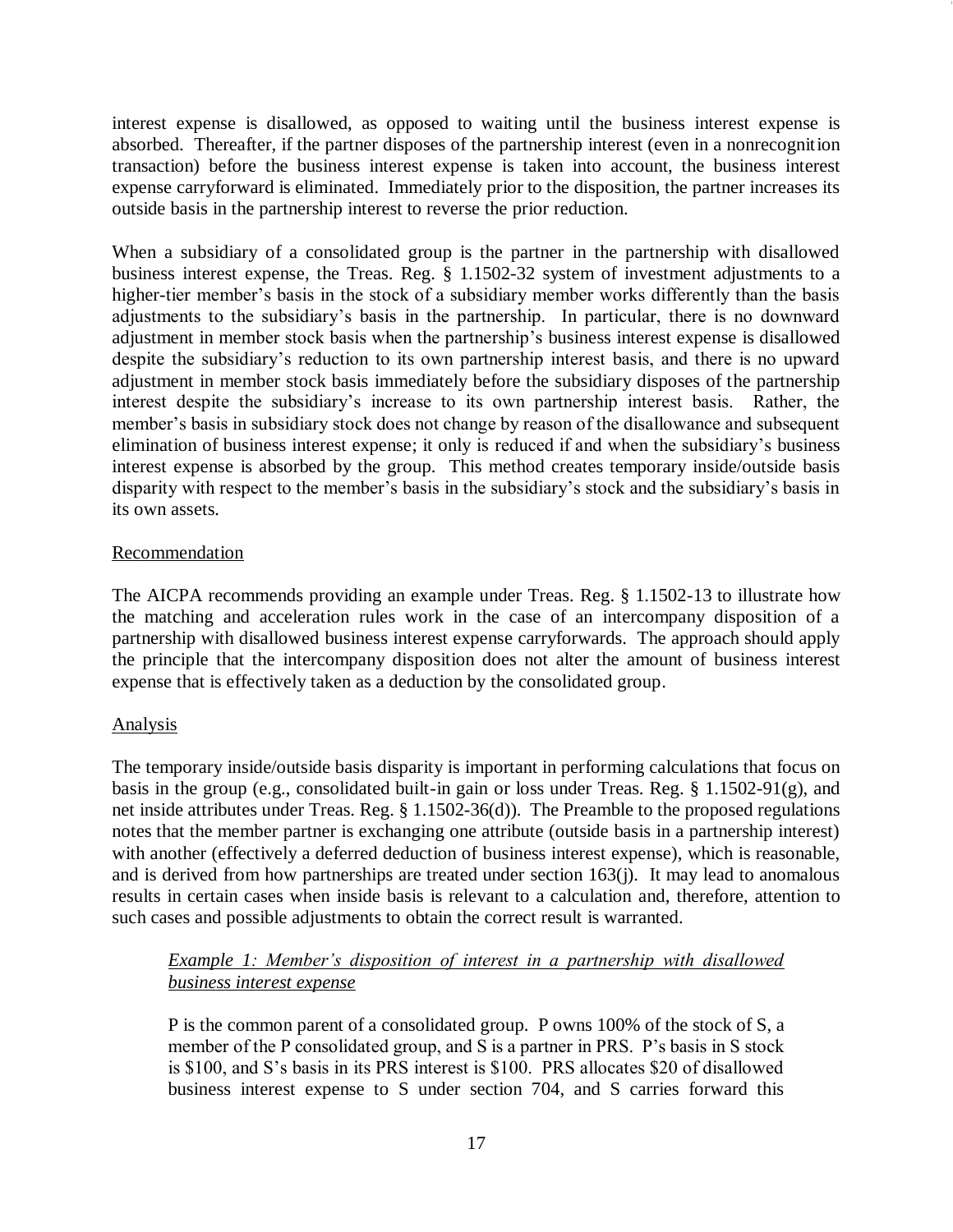disallowed business interest expense until it is allocated ETI from PRS. At the time the disallowed business interest expense is allocated under section 704, S's basis in PRS is reduced from \$100 to \$80. P's basis in S is not reduced and remains at \$100. In a subsequent year, S sells its partnership interest to an unrelated party. Immediately before the disposition, S's basis in PRS is increased by \$20 from \$80 to \$100. P's basis in S in not increased and remains at \$100. (In each case, the adjustments assume there are no other interim adjustments.)

If S incurred the disallowed business interest expense directly instead of through PRS, P's basis in S stock similarly is not reduced upon the disallowance. Thus, there is parity in the basis results whether or not a partnership is used.

### *Example 2: Intercompany disposition of partnership interest to another member*

Assume the same facts as Example 1, except S's disposition of its interest in PRS is to another member of the P consolidated group in an intercompany transaction (other than in a transaction in which the partnership terminates, a transaction with respect to which the proposed regulations reserve). The stock basis and partnership interest basis results are the same. The disposition of a partnership interest in an intercompany transaction is a disposition for purposes of the partnership basis adjustment rules described above. Following the intercompany transaction, the matching and acceleration rules of Treas. Reg. § 1.1502-13(c) and (d) govern the timing and attributes of S's items and the items of the member purchasing the PRS interest from S.

We suggest providing an example under Treas. Reg. § 1.1502-13 to illustrate how the matching and acceleration rules work in the case of an intercompany disposition of a partnership with disallowed business interest expense carryforwards. The approach should apply the principle that the intercompany disposition does not alter the amount of business interest expense that is effectively taken as a deduction by the consolidated group.

In contrast to an actual disposition of a partnership interest, if a consolidated group member that is a partner leaves the consolidated group while owning its partnership interest, that deconsolidation is not treated as an indirect disposition of the partnership interest. In such a case, the normal rules governing disallowed business interest expense incurred by a partnership continue to apply to the departing member.

## **5. Ordering Rules for Absorbing Disallowed Interest**

#### **Overview**

A group's consolidated limitation includes not only its consolidated ATI but also the group's aggregate business interest income. If the aggregate of each member's business interest expense exceeds the group's consolidated limitation for a year, each member first deducts interest to the extent of its own business interest income. If there is remaining consolidated limitation, each member deducts its allocable share of the group's remaining consolidated limitation, in proportion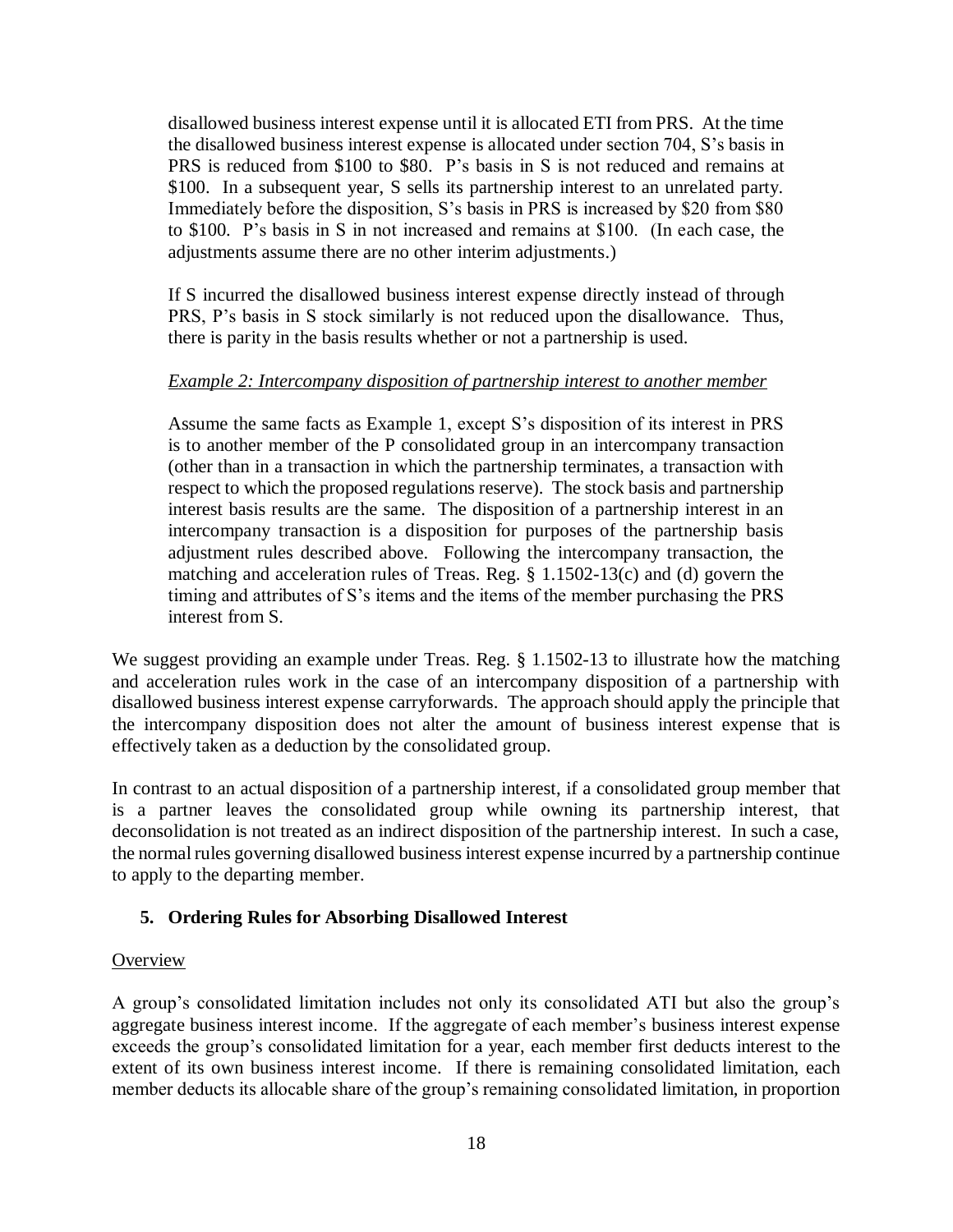to such member's net interest expense (i.e., each member's business interest expense reduced by its business interest income).

#### Recommendation

We support the approach in the proposed regulations for allocating a group's consolidated limitation among its members.

#### Analysis

While other approaches for allocating a group's consolidated limitation among its members are possible (e.g., allocating aggregate business interest income among members instead of first netting each member's business interest income against business interest expense on a separate company basis), we support the approach of the proposed regulations.

We provide the following examples for illustrative purposes:

#### *Example 1: Allocation of a group's consolidated limitation among members*

P is the common parent of a consolidated group. P owns 100% of the stock of S1 and S2, each a member of the P consolidated group. The P group's consolidated ATI is \$100. S1 has business interest income of \$10, and thus the P group's consolidated limitation is \$40  $([\$100 * 30\%] + \$10)$ . In addition, each of S1 and S2 incurs \$30 of business interest expense, and thus the P group's aggregate business interest expense is \$60. Because the aggregate business interest expense of \$60 exceeds the group's consolidated limitation of \$40, S1 first deducts \$10 of business interest expense, an amount equal to its own business interest income. Remaining is \$20 of business interest expense for S1 and the entire \$30 of business interest expense for S2, as well as \$30 of remaining consolidated limitation. S1 and S2 deduct their respective remaining business interest expense to the extent of the remaining consolidated limitation, in proportion to their respective share of net interest expense, with such proportion equaling 40% for S1 (\$20 out of the \$50 aggregate) and 60% for S2 (\$30 out of the \$50 aggregate). Thus, of the remaining \$30 limitation, S1 deducts \$12 and carries \$8 forward, and S2 deducts \$18 and carries \$12 forward.

An alternative approach to Example 1 is to allocate the entire limitation of \$40, including S1's \$10 of business interest income, in proportion to the member's business interest expense, which would result in \$20 of deductible business interest expense for each of S1 and S2, and a \$10 disallowed business interest expense carryforward for each of S1 and S2. This alternative approach has the benefit of further deemphasizing the location of interest income and interest expense among group members. The proposed regulations, by prioritizing S1's own business interest expense when using its business interest income, essentially increase the amount S1 can deduct from \$20 to \$22 and decrease the amount S2 can deduct from \$20 to \$18. The alternative approach is reasonable and has theoretical appeal as discussed above; the approach of the proposed regulations appears reasonable as well.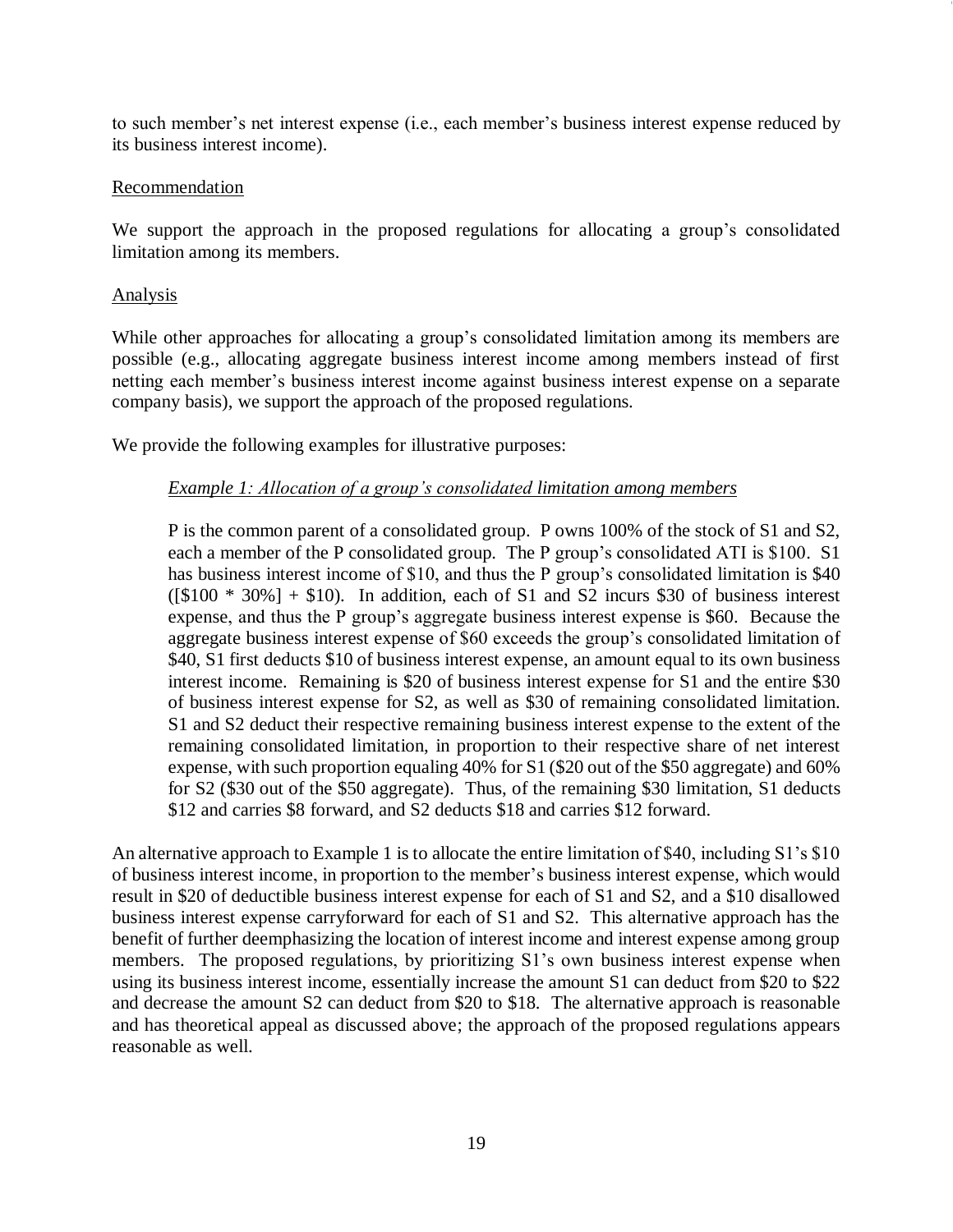As illustrated above, the location of business interest income within a consolidated group can affect the allocation of the group's consolidated limitation by effectively permitting a member earning business interest income priority access to the consolidated limitation to the extent it contributed to the group's consolidated limitation with its business interest income. This method is in contrast to the contribution of each member to the group's consolidated ATI, for which no priority allocation of limitation is given. Generally, the location of items of income or loss among members of a group is not relevant for purposes of the amount or allocation of the consolidated group's limitation. However, other than to the extent of a member's business interest income as discussed above, the allocation of a group's consolidated limitation is calculated by relative business interest expense.

However, if a group's consolidated limitation for a year exceeds the aggregate of each member's business interest expense, the consolidated group can deduct all of the year's business interest expense, and any remaining consolidated limitation is available to deduct business interest expense carryforwards from prior years, beginning with the earliest year (i.e., a first-in, first-out (FIFO) approach). If there are carryforwards from the same year for different members, these carryforwards are deducted pro rata, in proportion to each such member's net business interest expense (similar to the allocation of insufficient limitation in the current year, described above). Presumably, in the original year that the business interest expense was incurred, section 163(j) would not have prohibited the member from deducting the business interest expense to the extent of such member's business interest income. Thus, in allocating excess current year limitation to prior year carryforwards, the appropriate proportion is determined by relative net business interest expense (as opposed to relative gross business interest expense, which would effectively doublecount some or all of the business interest expense of a member with business interest income).

#### *Example 2: Deducting carryforwards and allocation of deduction among members*

P is the common parent, and P owns 100% of the stock of S1 and S2, each a member of the P consolidated group. The P group's consolidated ATI for Year 3 is \$100, and thus the P group's consolidated limitation is \$30 (\$100 \* 30%). S1 and S2 each incur \$10 of business interest expense, resulting in P group aggregate business interest expense of \$20. Section 163(j) does not disallow any of S1's or S2's business interest expense in Year 3, and there is \$10 remaining limitation. In Year 1, S1 had \$8 of disallowed business interest expense and in Year 2, S2 had \$8 of disallowed business interest expense. The \$10 of remaining limitation from Year 3 is used to deduct S1's and S2's prior year disallowed business interest expense, starting with the earliest year. Therefore all \$8 of S1's Year 1 business interest expense is deductible, and \$2 of S2's \$8 Year 2 business interest expense is deductible.

#### **6. Separate Return Limitation Year Rules**

#### **Overview**

Proposed Reg. § 1.163(j)-5(d) provides a limitation on disallowed business interest expense carryforwards from separate return limitation years to align with the SRLY limitation on net operating loss (NOL) carryforwards provided for in Treas. Reg. § 1.1502-21. However, the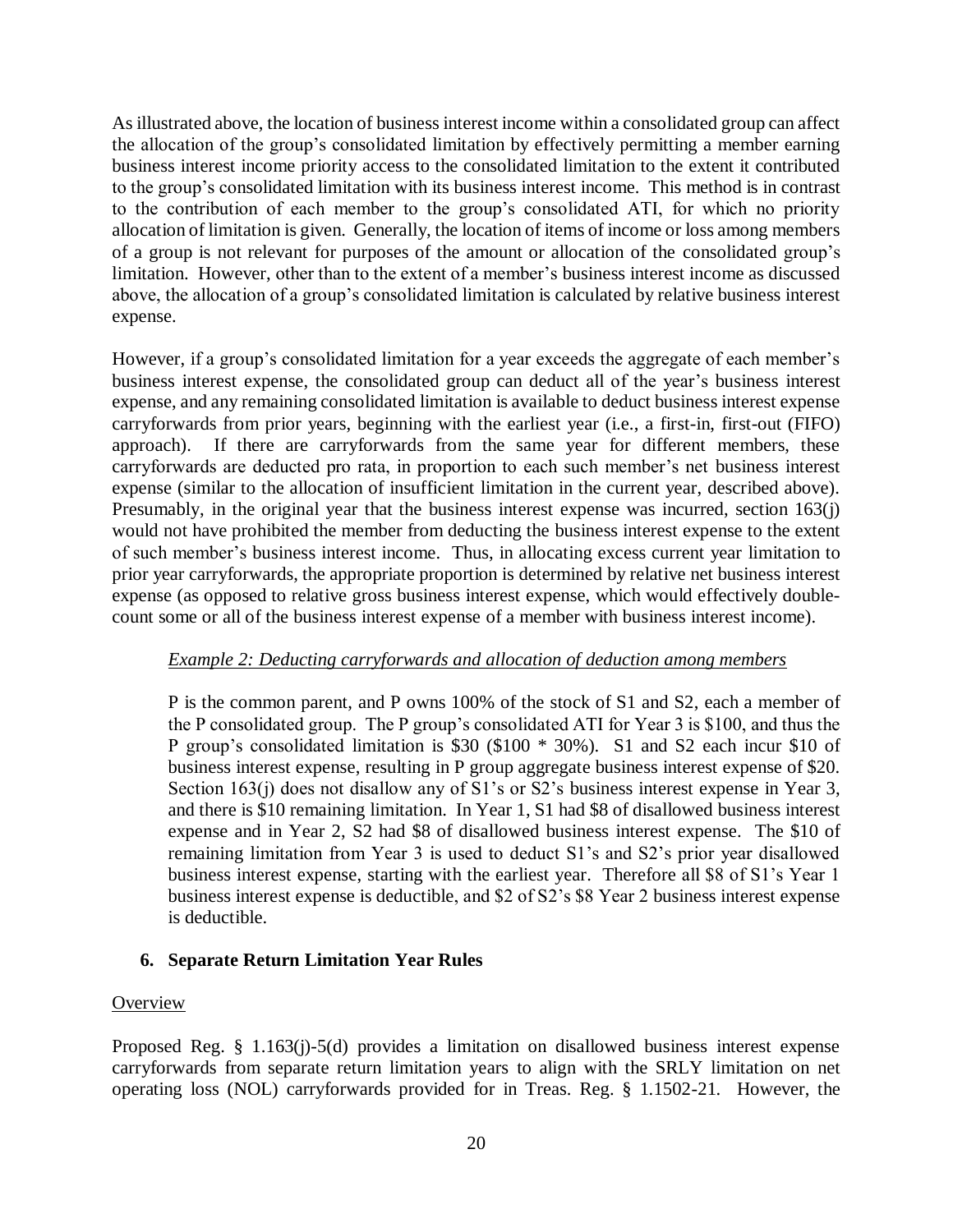proposed regulations provide that the calculation of the SRLY limitation for disallowed business interest expense carryforwards differs from the calculation of the SRLY limit for NOLs.

The Preamble explains that the SRLY limitation for NOL carryovers is cumulative. This result is based upon a member's aggregate contribution to CTI determined by reference to only the member's tax items, for all consolidated return years of the consolidated group in which the member was included in the group. As a result, a member may carry forward its unused SRLY limitation from one year to the next.

In contrast, the Preamble explains that the SRLY limitation for disallowed business interest expense carryforwards is calculated annually based upon a member's section 163(j) limitation, determined by reference only to the member's tax items for any given taxable year. As a result, a member may not carry forward its unused section 163(j) SRLY limitation from one year to the next. Treasury and the IRS have determined that this result is appropriate because Congress did not retain the excess limitation carryforward provisions from old section 163(j). Thus, allowing members to carry forward their unused section 163(j) SRLY limitation is inconsistent with congressional intent.

Furthermore, the proposed regulations provide for several additional limitations on a member's ability to use its disallowed interest expense carryforward arising in a SRLY as follows:

- Such items are only includable by the consolidated group in a taxable year to the extent the group has any remaining section 163(j) limitation for that year after applying the rules in Prop. Reg. § 1.163(j)-5(b);
- Such items are includable to the extent the SRLY member's section 163(j) limitation for that year exceeds the amount of the member's business interest expense already taken into account by the group in that year under the rules in Prop. Reg. § 1.163(j)- 5(b); and
- SRLY-limited disallowed business interest expense carryforwards are deductible on a pro-rata basis with non-SRLY limited disallowed business interest expense carryforwards from taxable years ending on the same date.

Treasury and the IRS requested comments on the SRLY rules in Prop. Reg. §1.163(j)-5(d), including whether a member's SRLY-limited disallowed business interest expense carryforwards are no longer subject to a SRLY limitation (to the extent of the member's stand-alone section 163(j) limitation) in taxable years in which the member's stand-alone section 163(j) limitation exceeds the consolidated group's section 163(j) limitation.

#### Recommendation

The AICPA recommends that the final regulations include a provision which would provide that a member's SRLY-limited disallowed business interest expense carryforwards are no longer subject to a SRLY limitation (to the extent of the member's stand-alone section 163(j) limitation) in taxable years in which the member's stand-alone section 163(j) limitation exceeds the consolidated group's section 163(j) limitation.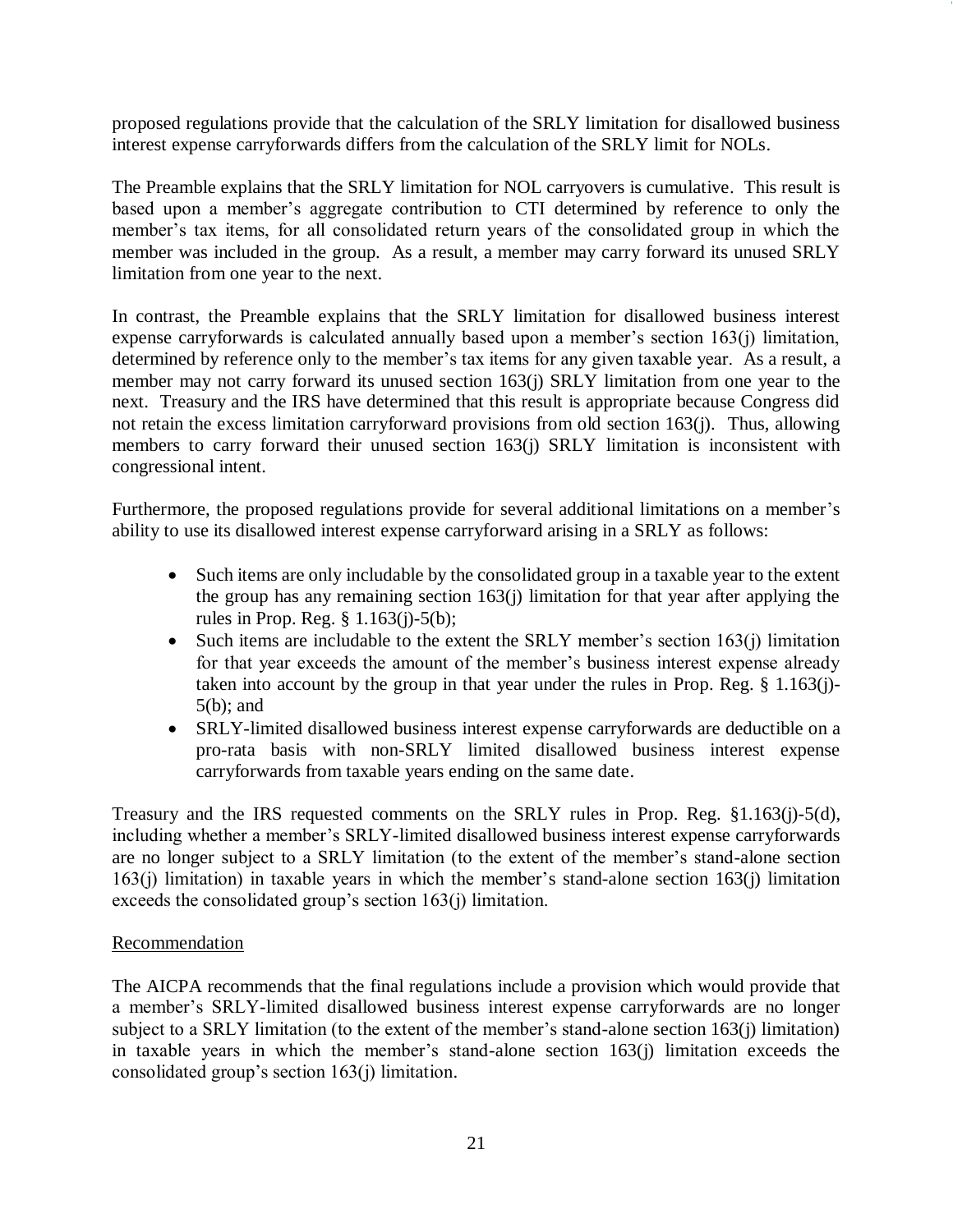## Analysis

The AICPA provided written comments<sup>16</sup> in response to Notice  $2018-28$  – Initial Guidance Under Section 163(j) as Applicable to Taxable Years Beginning After December 31, 2017 on how the SRLY rules could apply to disallowed business interest expense carryforwards arising in a SRLY. In that letter, the AICPA recommended that a member's SRLY-limited disallowed business interest expense carryforwards are no longer subject to a SRLY limitation (to the extent of the member's stand-alone section 163(j) limitation) in taxable years in which the member's standalone section 163(j) limitation exceeds the consolidated group's section 163(j) limitation. The AICPA continues to make the same recommendation.

In making this recommendation, the AICPA provided examples to illustrate how this application would apply, which are included below for reference.

# *Example 1*

S1 joins a consolidated group on day one of year 1. At the time S1 joins the group, it has \$50 of disallowed interest deduction carryforwards. The consolidated group has no interest deduction carryforwards. Neither S1 nor the consolidated group has any business interest income or floor plan financing interest. In year 1, S1 has \$30 of ATI and all other consolidated group members have (\$40) of ATI. Therefore, the consolidated group has (\$10) of ATI.

The \$50 of disallowed interest deduction carryforward of S1 is all SRLY-limited. In year 1, the consolidated group's ability to utilize the SRLY interest is limited to the lesser of 30% of S1's ATI or the consolidated group's ATI. As a result, in year 1, the group cannot deduct any interest since consolidated ATI is (\$10). On a standalone basis, S1 would have been able to deduct \$9 (\$30 \* 30%) of its disallowed interest carryforward. As a result, \$9 of S1's SRLY interest should lose its SRLY taint and become a disallowed interest deduction carryforward of the consolidated group.

# *Example 1(a) (Continuation of Example 1)*

In year 2, S1 has \$0 of ATI and the other members of the consolidated group have \$40 of ATI. As a result, the consolidated group has \$40 of ATI. No member of the consolidated group generated interest expense during year 2.

The consolidated group's interest deduction in year 2 is limited to \$12 (30% x \$40 consolidated ATI). The consolidated group is entitled to a deduction of \$9 of disallowed interest which represents \$9 of disallowed interest deduction of S1 that is no longer subject to SRLY. The consolidated group cannot deduct any additional interest in year 2 since S1's ATI during the year was \$0. The \$41 (\$50 - \$9) of disallowed interest deduction of S1 remains subject to SRLY.

 $\overline{a}$ <sup>16</sup> [https://www.aicpa.org/content/dam/aicpa/advocacy/tax/downloadabledocuments/20180709-aicpa-comments](https://www.aicpa.org/content/dam/aicpa/advocacy/tax/downloadabledocuments/20180709-aicpa-comments-notice-2018-28-sec-163j.pdf)[notice-2018-28-sec-163j.pdf.](https://www.aicpa.org/content/dam/aicpa/advocacy/tax/downloadabledocuments/20180709-aicpa-comments-notice-2018-28-sec-163j.pdf)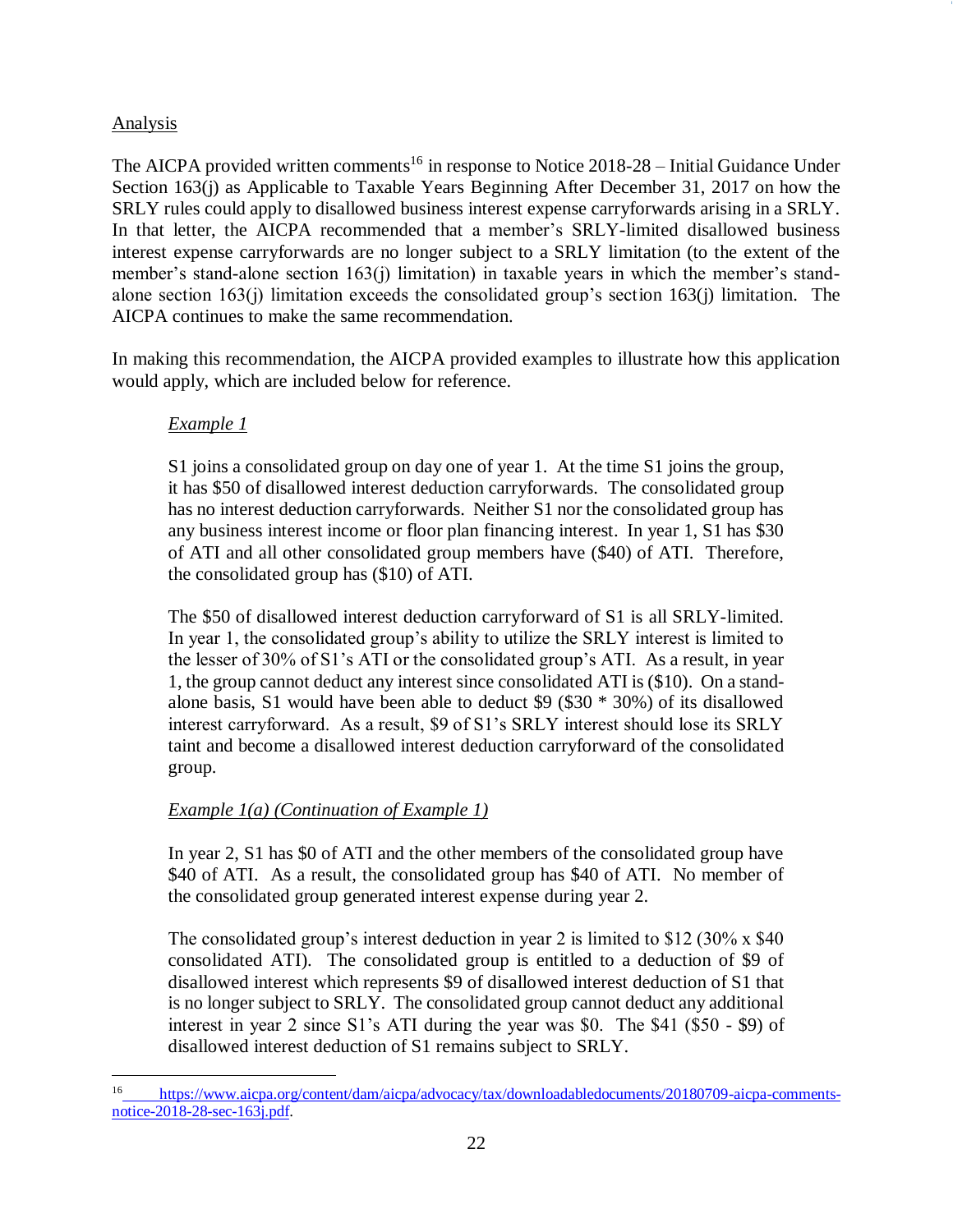In year 2, Sub 1 has \$0 of ATI and the other members of the consolidated group have \$20 of ATI. As a result, the consolidated group has \$20 of ATI. No member of the group generated interest expense during year 2.

The consolidated group's interest deduction in year 2 is limited to \$6 (30% x \$20 consolidated ATI). The consolidated group can deduct \$6 of the \$9 of disallowed interest deduction that is no longer subject to SRLY. The remaining \$3 of disallowed interest deduction that is no longer SRLY is carried forward. The \$41 of disallowed interest deduction of Sub 1 remains subject to SRLY.

Allowing the SRLY-limited disallowed interest deduction carryover to lose its SRLY taint in years in which the consolidated group's ATI is less than the SRLY sub's (S1's) separate company ATI is consistent with the SRLY register construct of Treas. Reg. § 1.1502-21(c)(1)(i). However, the consolidated group's ability to deduct interest in future years remains subject to the overall section 163(j) limitations, which aligns with the concept that the section 163(j) limit is not cumulative as it is a year-by-year test. As illustrated in Example 1(b), while some of S1's SRLY limited disallowed interest deduction carryforward lost its SRLY taint in year 1, the ability of the consolidated group to take an interest deduction in subsequent years remains subject to the 30% of ATI limit.

## **III. Allocation Rules**

## **1. Adjusted Basis Attributed to the Stock of a Group Member**

#### **Background**

 $\overline{a}$ 

Proposed Reg. § 1.163(j)-10 provides the exclusive rules for allocating tax items that are properly allocable to a trade or business between ETBs and NETBs for the purposes of section 163(j) ("the allocation rules").

Under Prop. Reg. § 1.163(j)-10(c), the amount of a taxpayer's interest expense and interest income properly allocable to a trade or business is allocated to the taxpayer's ETBs or NETBs for purposes of section 163(j) based upon the relative amounts of the taxpayer's adjusted basis in the assets used in its ETBs or NETBs.<sup>17</sup> If 90% or more of a taxpayer's basis in its assets for the taxable year is allocable to either ETBs or NETBs, all of the taxpayer's interest expense and interest income for that year properly allocable to a trade or business is treated as allocable to either ETBs or NETBs.<sup>18</sup> Other items are also allocable to ETBs or NETBs based on the taxpayer's adjusted basis in assets.<sup>19</sup> The taxpayer's adjusted basis in assets for this purpose is determined under Prop. Reg. § 1.163(j)-

<sup>&</sup>lt;sup>17</sup> Proposed Reg. § 1.163(j)-10(c)(1)(i). *But see* rules requiring the direct allocation of interest expense and interest income under Prop. Reg. § 1.163(j)-10(d).

<sup>&</sup>lt;sup>18</sup> Proposed Reg. § 1.163(j)-10(c)(1)(ii).

<sup>&</sup>lt;sup>19</sup> E.g., dividends under Prop. Reg. § 1.163(j)-10(b)(3) and certain expenses under Prop. Reg. § 1.163(j)-10(b)(5).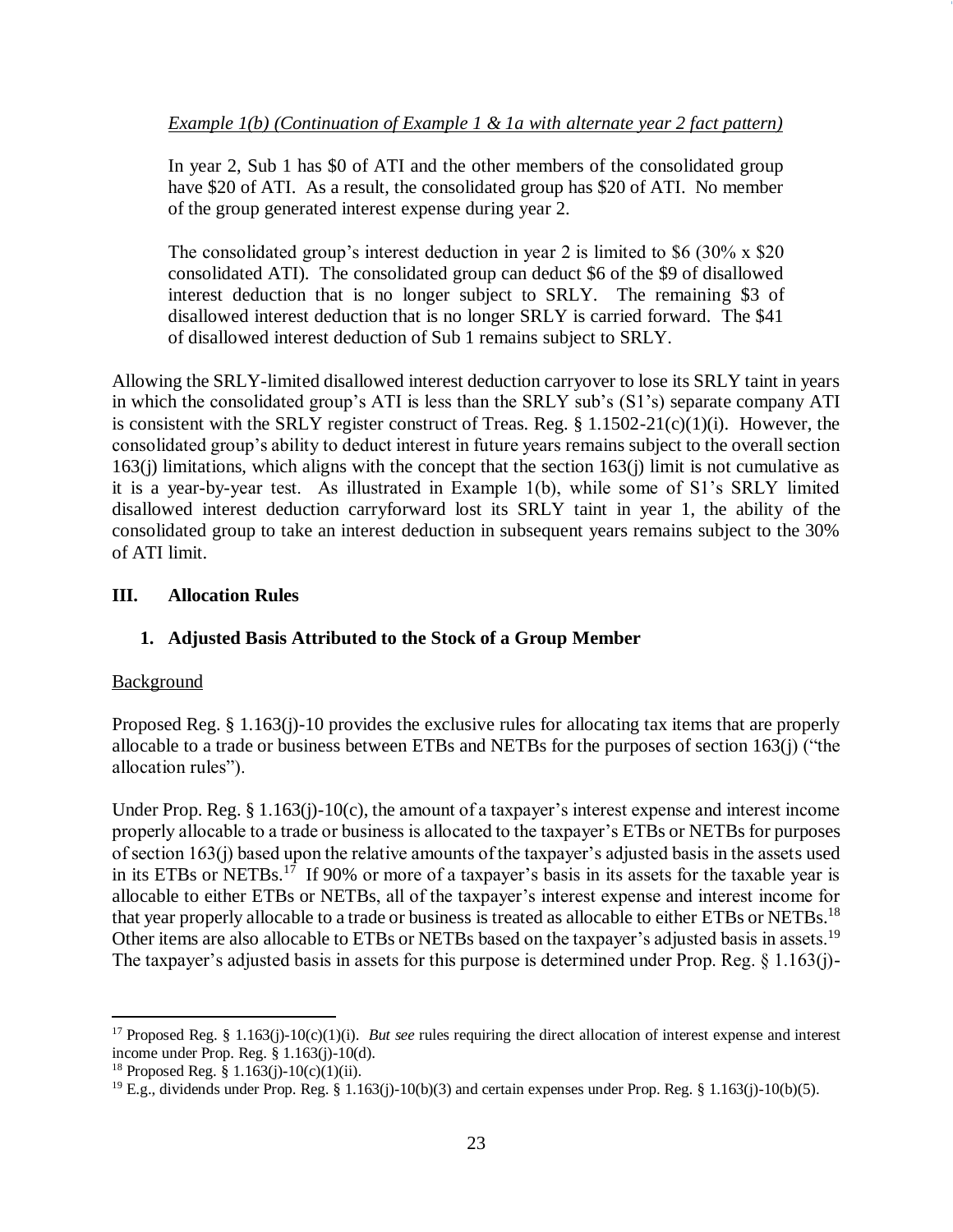$10(c)(5)$ .<sup>20</sup> For non-depreciable property other than land, the adjusted basis for purposes of Prop. Reg. § 1.163(j)-10 is generally the adjusted basis for determining gain or loss from the sale or other disposition of that asset as provided in Treas. Reg.  $\S 1.1011$ -1.<sup>21</sup> The adjusted basis of depreciable property for purposes of Prop. Reg. § 1.163(j)-10 is subject to depreciation methods specified in Prop. Reg. § 1.163(j)-10(c)(5).<sup>22</sup>

For purposes of applying the allocation rules:

- All members of a consolidated group (a group) are treated as one corporation; $^{23}$
- Intercompany obligations (within the meaning of Treas. Reg.  $\S 1.1502-13(g)(2)(ii)$ ) are not considered an asset of the creditor member; $^{24}$
- Intercompany transactions (within the meaning of Prop. Reg.  $\S$  1.1502-13(b)(1)(i)) and their offsetting items are disregarded; $^{25}$  and
- Property is not treated as used in a trade or business to the extent that the use of such property in a trade or business derives from an intercompany transaction.<sup>26</sup>

Stock of a group member that is owned by another member of the same group is not treated as an asset for purposes of the allocation rules.<sup>27</sup> Furthermore, for the purposes of the allocation rules, the transfer of the stock of a group member to a non-group member is treated by the group as a transfer of the member's assets proportionate to the amount of the member stock transferred.<sup>28</sup> In contrast, if a taxpayer owns stock in a corporation that is not a member of the taxpayer's consolidated group, the stock is treated as an asset of the taxpayer.<sup>29</sup>

#### **Overview**

 $\overline{a}$ 

We commend Treasury and the IRS for adopting an objective approach to allocating interest expense to ETBs that is reasonable. A significant consideration for the allocation of interest expense and interest income to ETBs is the adjusted basis of a taxpayer's assets used in such trade or business. However, the stock of a consolidated group member is not considered an asset for purposes of the allocation rules.

<sup>27</sup> Proposed Reg. § 1.163(j)-10(a)(4).

<sup>&</sup>lt;sup>20</sup> Proposed Reg. § 1.163(j)-10(c)(1)(i).

<sup>&</sup>lt;sup>21</sup> Proposed Reg. § 1.163(j)-10(c)(5)(i)(A).

<sup>&</sup>lt;sup>22</sup> Proposed Reg. § 1.163(j)-10(c)(5)(i).

<sup>&</sup>lt;sup>23</sup> Proposed Reg. § 1.163(j)-10(a)(4).

<sup>&</sup>lt;sup>24</sup> Proposed Reg. § 1.163(j)-10(a)(4).

<sup>&</sup>lt;sup>25</sup> Proposed Reg. § 1.163(j)-10(a)(4).

<sup>&</sup>lt;sup>26</sup> Proposed Reg. § 1.163(j)-10(a)(4).

<sup>&</sup>lt;sup>28</sup> Proposed Reg. § 1.163(j)-10(a)(4).

<sup>&</sup>lt;sup>29</sup> Proposed Reg. § 1.163(j)-10(a)(4) and Prop. Reg. § 1.163(j)-10(c)(5)(ii)(B)(1).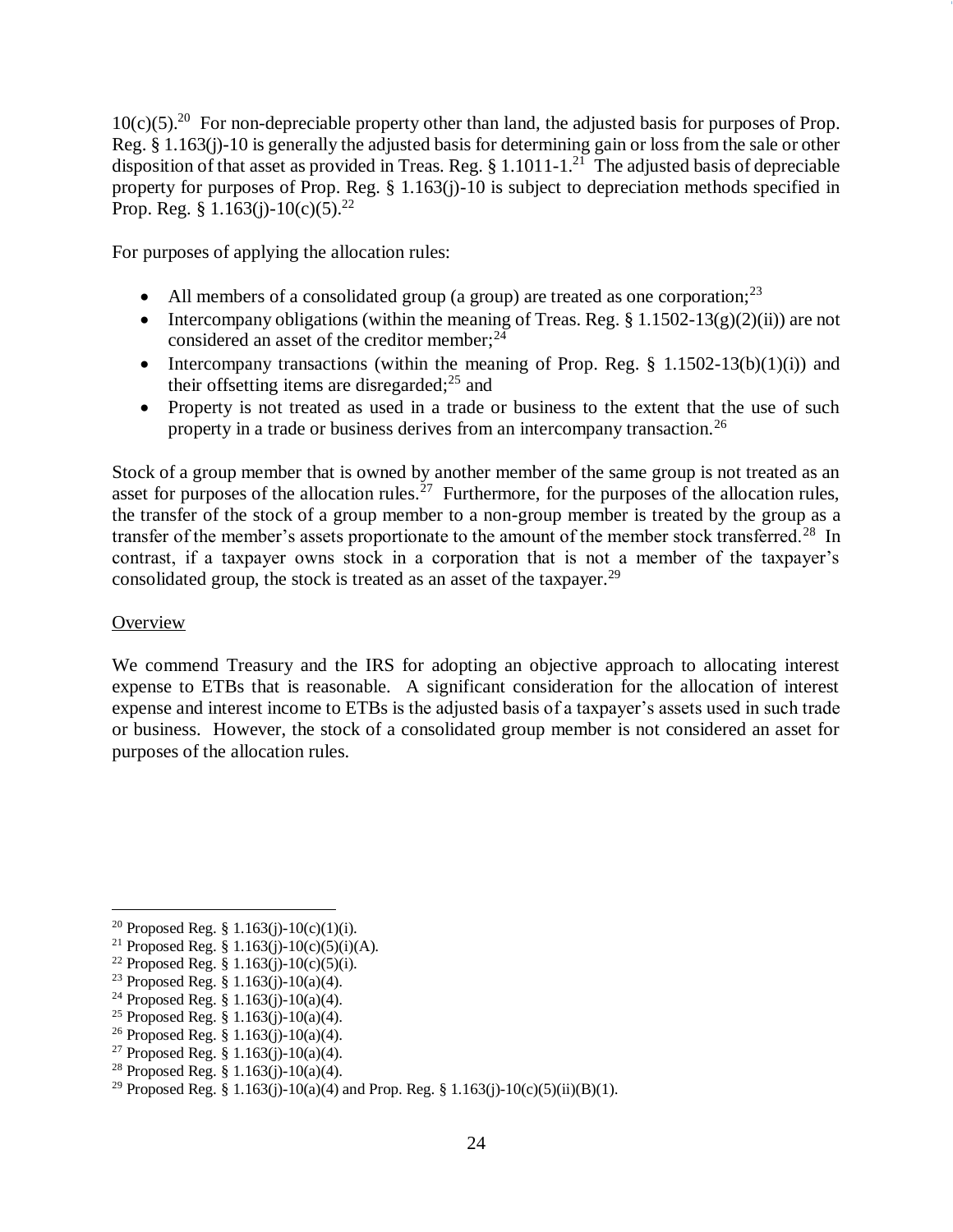#### Recommendation

The AICPA recommends that the final regulations clarify that a purchase of a member's stock by another member of its consolidated group from a non-member is treated as a purchase of a proportionate amount of the member's assets for purposes of Prop. Reg.  $\S 1.163(i)$ -10.<sup>30</sup>

### Analysis

 $\overline{a}$ 

Because the stock of a consolidated group member is not treated as an asset for purposes of the allocation rules, Prop. Reg.  $\S$  1.163(j)-10(c) provides that the transfer of the stock of a group member to a non-group member is treated as a transfer of a proportionate amount of the member's assets. However, the proposed regulations do not specifically provide the treatment of a purchase of the stock of a group member, or a corporation that becomes a group member immediately thereafter. If Prop. Reg.  $\S 1.163(j)-10(a)(4)$  is taken further, the purchase of the stock of a member is not treated as a purchase of stock of the member, but rather is treated as a purchase of a proportionate amount of the member's assets for purposes of the allocation rules (i.e., the transaction is treated not as a stock purchase but as an asset purchase). Without a clarification on this matter, taxpayers may interpret the regulations to imply such treatment.

The final regulations should clarify that the purchase of a group member's stock is treated as a purchase of a proportionate amount of the member's assets for this purpose. Without such treatment, the amount of adjusted basis attributed to an ETB or NETB may differ significantly depending on whether a shareholder and the underlying corporation are members of the same consolidated group.

The allocation of interest expense under Prop. Reg.  $\S$  1.163(j)-10 is affected by the adjusted basis attributed to ETBs or NETBs. Regardless of how much adjusted basis of assets is attributed to ETBs and NETBs, it is inappropriate for a consolidated group to have a different amount of adjusted basis that is subject to the allocation rules than a shareholder and a corporation that are not members of a consolidated group. Such disparate treatment could produce substantially different results under the allocation rules. While we recognize the legislative intent to treat a consolidated group as one corporation, there is no legislative history indicating the intent to treat a consolidated group different from a non-consolidated corporation in this manner.

The following examples illustrate our position:

## *Example 1 – No consolidated return filed*

A corporation, Target, conducts an ETB. Target has assets with a fair market value of \$100 and \$0 adjusted basis. Target has \$0 liabilities. Another corporation, Parent, solely conducts an NETB with an adjusted basis in its assets of \$100. Parent purchases 100% of Target's stock for \$100. Parent and Target do not file a consolidated tax return.

<sup>&</sup>lt;sup>30</sup> The recommendation includes a purchase of stock of a corporation that would become a member of the purchaser's consolidated group immediately thereafter.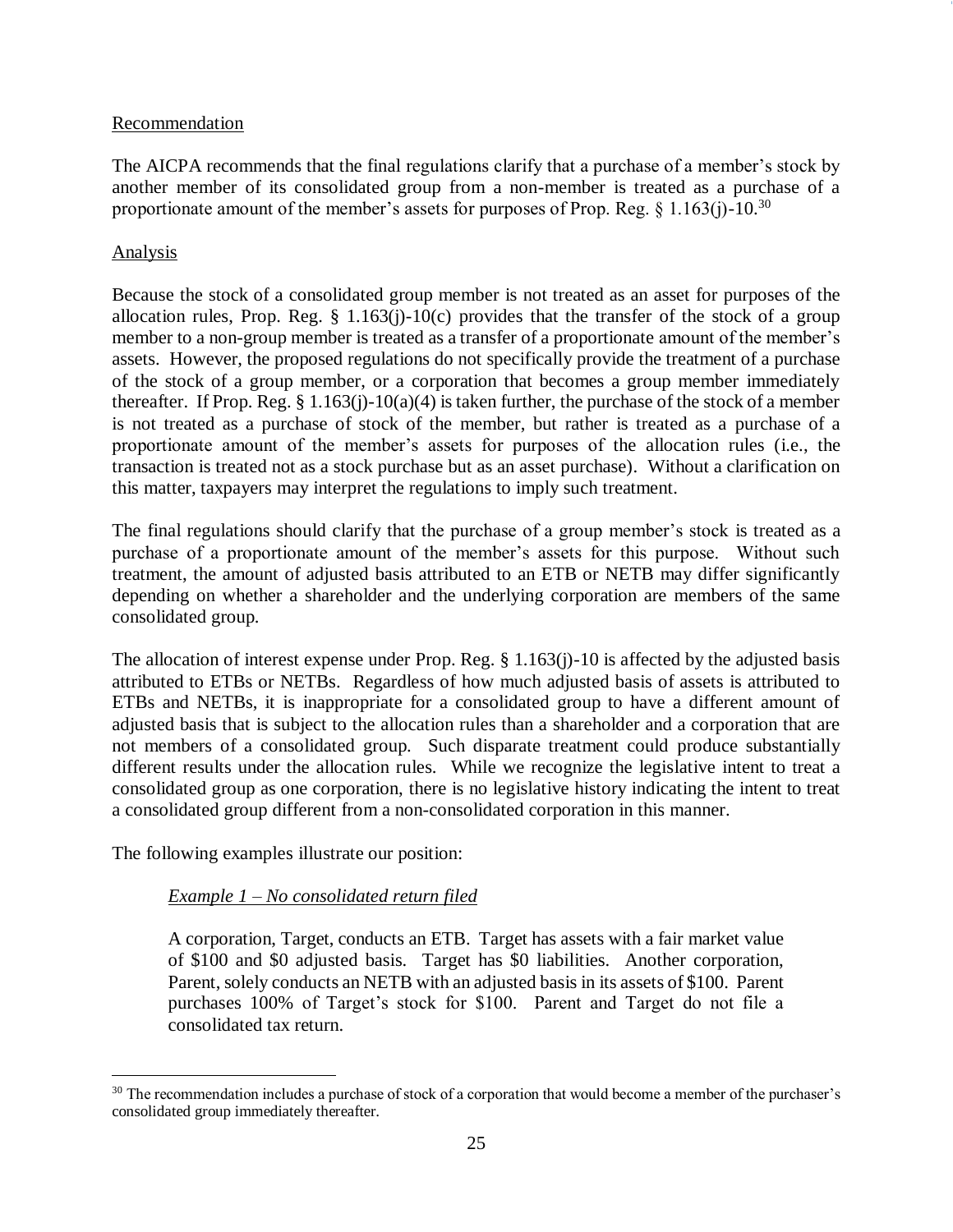Parent's Target stock is treated as an asset for purposes of the allocation rules under Prop. Reg. §  $1.163(j)-10(c)(5)(ii)(B)$ . The adjusted basis of its Target stock, \$100, would impact the allocation of interest expense and interest income of Parent between its ETB (conducted through Target) and its NETB under the allocation rules. $31$ 

### *Example 2 – Consolidated return filed*

Example 2 assumes the same facts as Example 1, except that Parent and Target file a consolidated return.

Parent's Target stock is not treated as an asset for purposes of the allocation rules under Prop. Reg.  $\S 1.163(i)-10(a)(4)$ . The amount of adjusted basis that Parent's consolidated group may take into account for the purposes of the allocation rules is unclear. If the Target stock, and the amount paid by Parent to acquire the Target stock, is ignored entirely, the adjusted basis of Target's assets for purposes of Prop. Reg. § 1.163-10 is \$0.

Parent should have the ability to take into account the amount paid for its Target stock, \$100, for purposes of the allocation rules in both Examples 1 and 2. Furthermore, Parent should have the same amount of adjusted basis subject to the allocation rules in Example 1 and Example 2. We recognize that such treatment is not always beneficial for Parent, however, no disparity between Example 1 and Example 2 for this purpose is equitable.

## *Example 3*

Same as Example 1, except that Target has assets with a fair market value of \$100 and \$1,000 adjusted basis and no liabilities.

## *Example 4*

Same as Example 2, except that Target has assets with a fair market value of \$100 and \$1,000 adjusted basis and no liabilities.

If there is a disparity between Example 3 and Example 4, Parent will have more adjusted basis in the system for Example 4 than in Example 3 because the amount paid by Parent for Target's stock is disregarded. If Parent is treated as purchasing the assets of Target in Example 4, Example 3 and Example 4 will have similar results for purposes of the allocation rules.

## **2. Indirect Interests for the Look-Through Rule in Prop. Reg. § 1.163(j)-10(c)(5)(ii)(B)**

#### Background

 $\overline{a}$ 

If a shareholder's direct and indirect interest in a non-consolidated domestic C corporation or a CFC satisfies the ownership requirements of section  $1504(a)(2)$ , the shareholder must look-

<sup>&</sup>lt;sup>31</sup> Proposed Reg. § 1.163(j)-10(c)(5)(ii)(B).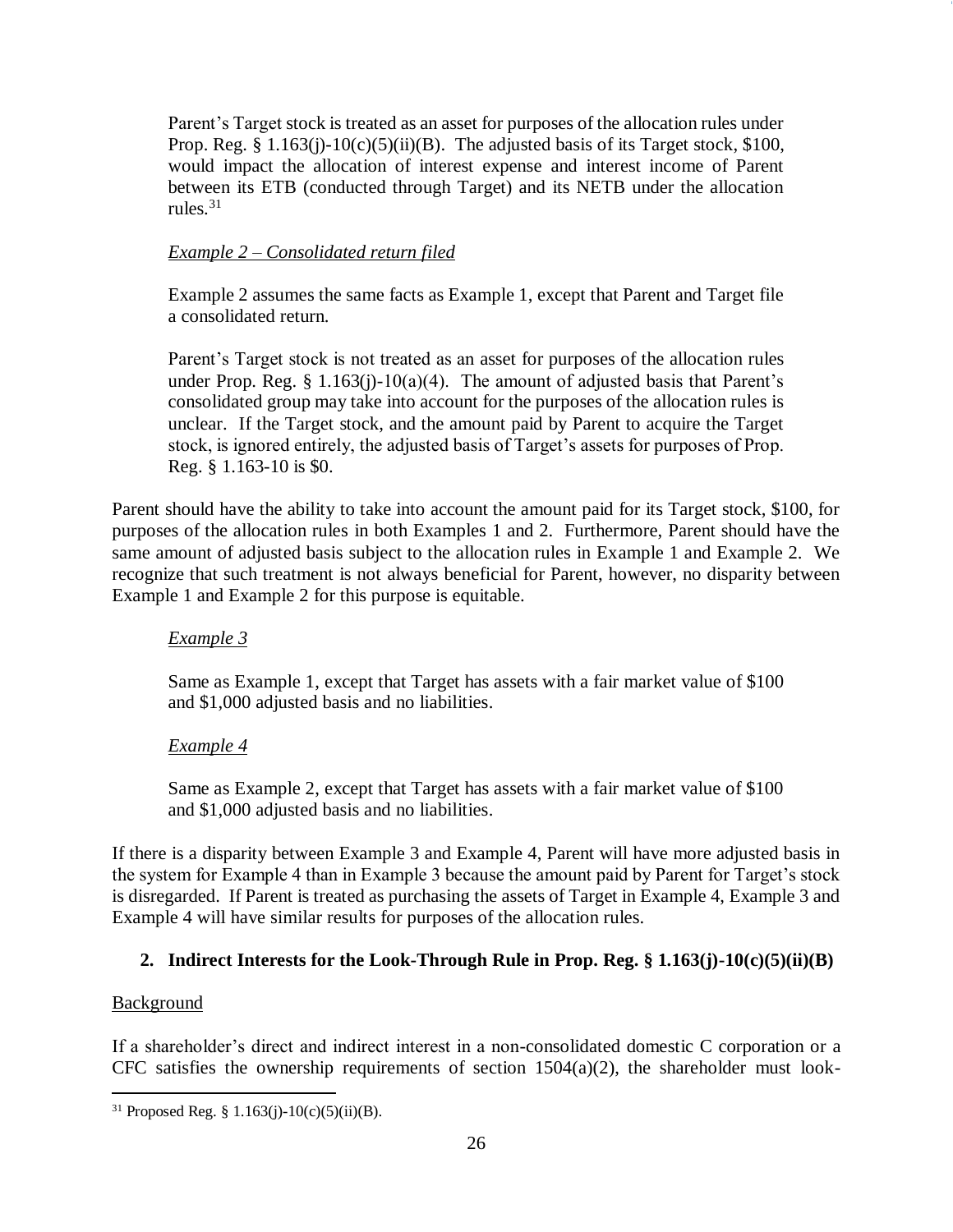through to the assets of such corporation for purposes of allocating the shareholder's basis in its stock between ETBs and NETBs (the "look-through rule").  $32$  Stock ownership meets the requirements of section 1504(a)(2) if it: (i) possesses at least 80% of the total voting power of the stock of such corporation; and (ii) has a value equal to at least 80% of the total value of the stock of such corporation.<sup>33</sup>

If a shareholder other than a C corporation or tax-exempt corporation does not satisfy the minimum ownership threshold, the shareholder will generally treat its entire basis in the corporation's stock as an asset held for investment.<sup>34</sup> If a shareholder that is a C corporation or a tax-exempt corporation does not satisfy the minimum ownership threshold, the shareholder must treat its entire basis in the corporation's stock as allocable to a NETB.<sup>35</sup>

### **Overview**

The look-through rule in Prop. Reg. § 1.163(j)-10(c)(5)(ii)(B) applies if a shareholder's direct and indirect interest in a non-consolidated corporation or CFC meets the ownership test in section  $1504(a)(2)$ .

#### Recommendation

The AICPA recommends that the final regulations clarify the definition of an indirect interest for purposes of the ownership requirement in the look-through rule and provide for specific constructive ownership rules.

#### Analysis

A shareholder of a non-consolidated domestic C corporation or CFC must apply the look-through rule if such shareholder's direct and indirect interest in the corporation satisfies the ownership requirements of section  $1504(a)(2)$ .<sup>36</sup>

Section  $1504(a)(2)$  does not contain constructive ownership rules governing when an indirect interest in a corporation is taken into account. Thus, it is unclear when a shareholder's indirect ownership in a corporation is counted for the purposes of the ownership requirement in the lookthrough rule. While the members of a consolidated group are treated as one corporation for purposes of the look-through rule, the final regulations should clarify if an indirect interest of a corporation that is not owned solely by members of a consolidated group is counted as well.

 $\overline{a}$ 

 $32$  Proposed Reg. § 1.163(j)-10(c)(7)(i).

 $33$  Section 1504(a)(2).

<sup>34</sup> Proposed Reg. § 1.163(j)-10(c)(5)(ii)(B)(2)(iii).

<sup>&</sup>lt;sup>35</sup> Proposed Reg. § 1.163(j)-10(c)(5)(ii)(B)(2)(iii).

<sup>&</sup>lt;sup>36</sup> Proposed Reg. § 1.163(j)-10(c)(7)(i).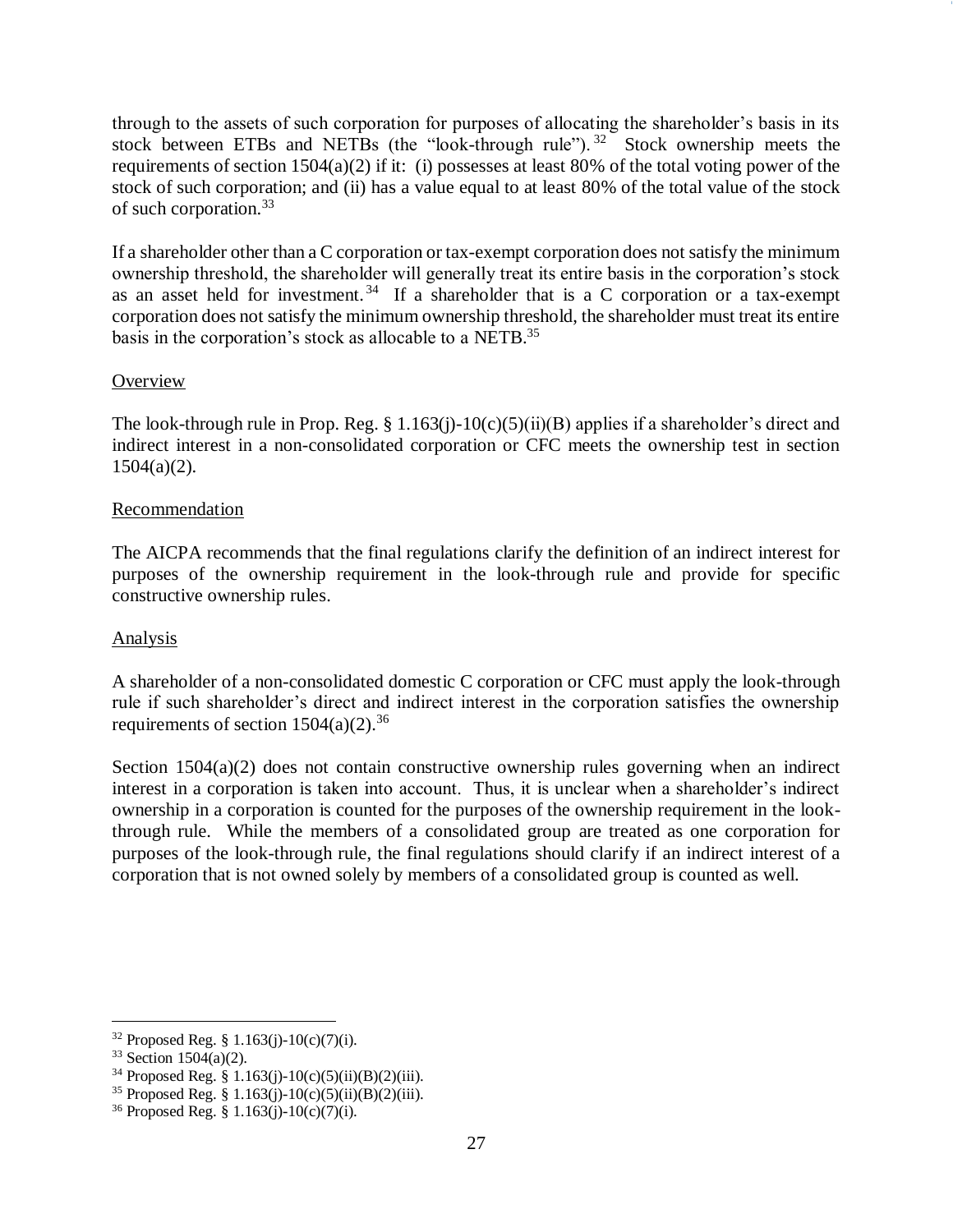We provide the following example for illustrative purposes:

## *Example 5*

Domestic Parent directly wholly owns a CFC (CFC 1), and directly owns 50% of another CFC (CFC 2). The remaining 50% of CFC 2's stock is directly owned by CFC 1. Domestic Parent and CFC 1 both conduct an NETB, but CFC 2 conducts an ETB.

Because CFC 2 is not owned solely by members of a consolidated group, it is unclear under the proposed regulations whether Domestic Parent and CFC 1 may apply the look-through rule. The application of certain constructive ownership rules (e.g., sections  $318(a)(2)$  and (3)) would attribute stock ownership to Domestic Parent and CFC 1 that is sufficient to apply the look-through rule for each corporation, however, the proposed regulations do not specifically reference section 318. Therefore, we recommend that the final regulations clarify the meaning of indirect interest for purposes of the ownership requirement in the look-through rule and provide specific constructive ownership rules that apply.

## **3. Allocation of Disallowed Disqualified Interest Carryforward**

## Background

Except to the extent it is properly allocable to an ETB under Prop. Reg. § 1.163-10, disallowed disqualified interest is carried forward to the taxpayer's first taxable year after December 31, 2017 and treated as a disallowed business interest expense carryforward under section 163(j) and Prop. Reg. § 1.163(j)-2.<sup>37</sup> The Preamble to the proposed regulations requested comments related to how the allocation rules in Prop. Reg. § 1.163(j)-10 should apply to disallowed disqualified interest under old section 163(j). Proposed Reg. § 1.163(j)-10(a)(6) is reserved for the application of Prop. Reg. § 1.163(j)-10 to disallowed disqualified interest carryforwards.

## **Overview**

The proposed regulations contemplate that disallowed disqualified interest expense carryforward under old section 163(j) is possibly allocable to an ETB. However, the proposed regulations do not provide a specific methodology to determine disallowed disqualified interest carryforward that is properly allocable to an ETB or a NETB.

## Recommendations

The AICPA recommends that the final regulations provide that taxpayers can use either the historical taxable year or the effective date taxable year as the reference taxable year for allocating disallowed disqualified business interest between ETBs and NETBs under Prop. Reg. § 1.163(j)- 10.

 $\overline{a}$  $37$  Proposed Reg. § 1.163(j)-11(b)(1).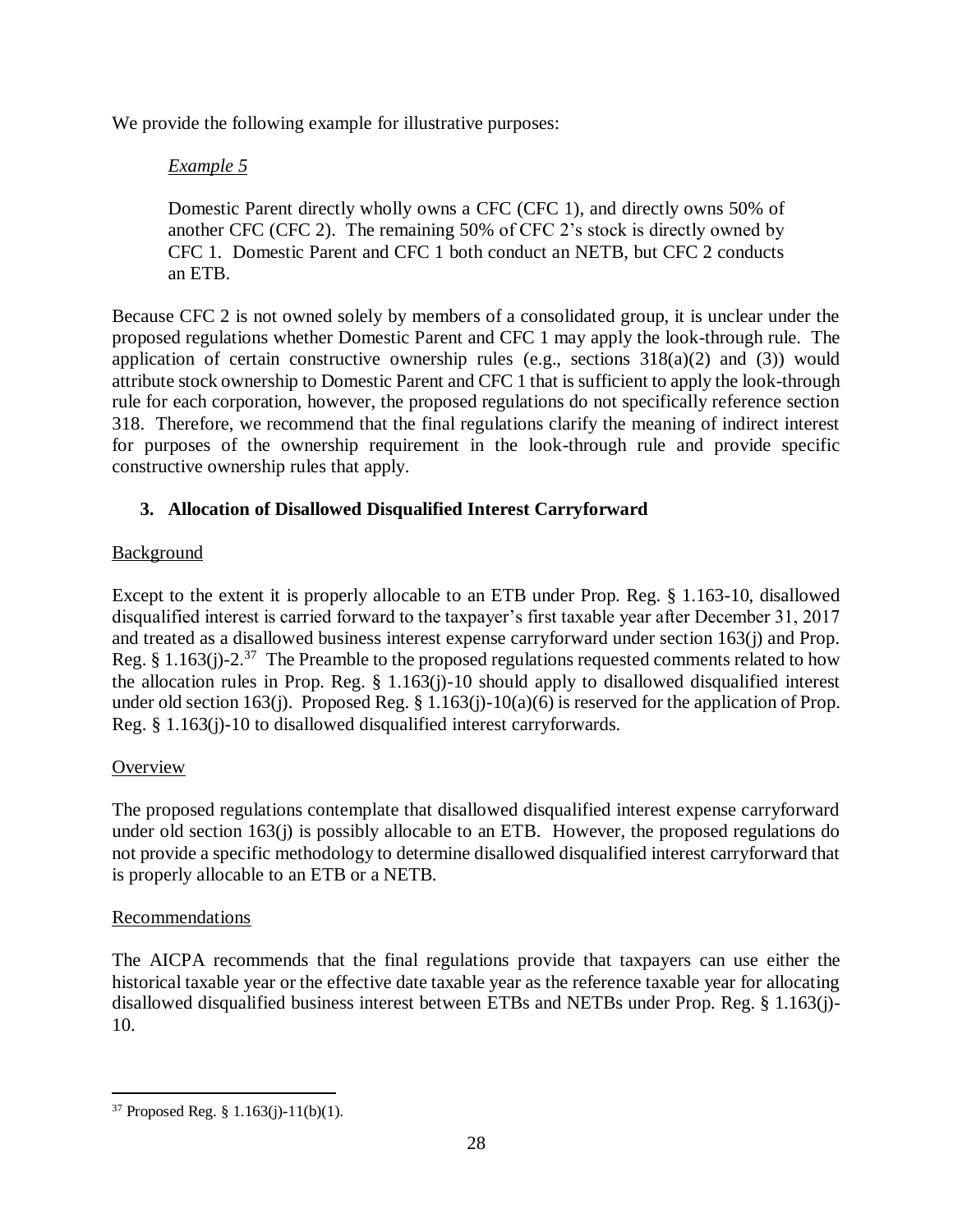The AICPA further recommends providing the effective date approach in the final regulations as a safe-harbor. This method would permit taxpayers to allocate disallowed disqualified interest to ETBs and NETBs under Prop. Reg. § 1.163(j)-10 based on the taxpayer's circumstances in its first taxable year beginning after December 31, 2017 as if the disallowed disqualified interest arose in such taxable year.

The AICPA also recommends that the final regulations provide that any reasonable methodology is acceptable in relation to allocating disallowed disqualified interest to ETBs and NETBs provided the method is applied consistently to disallowed disqualified interest that arose in the same taxable year.

## Analysis

There are a number of possible methods that taxpayers can use to allocate disallowed disqualified interest to ETBs and NETBs under the allocation rules. One method would require a taxpayer to analyze the allocation rules with respect to disallowed disqualified interest for each taxable year in which the disallowed disqualified interest arose (the "historical approach"). However, the historical approach likely will prove administratively burdensome for many taxpayers. Another method would allocate disallowed disqualified interest to ETBs and NETBs under Prop. Reg. § 1.163(j)-10 based on the taxpayer's circumstances in its first taxable year beginning after December 31, 2017 as if the disallowed disqualified interest arose in such taxable year (the "effective date approach"). The effective date approach appears simpler for taxpayers to apply however, it may not accurately represent the taxpayer's circumstances.

Because any allocation methodology could present issues for taxpayers to apply, we suggest allowing taxpayers to use any reasonable method provided the same method is applied consistently to disallowed disqualified interest that arose in the same taxable year. Additionally, a disallowed disqualified interest expense carryforward may have been generated in many past taxable years. The final regulations should provide a safe-harbor for taxpayers to allocate disallowed disqualified interest expense carryforward to an ETB or NETB that is not administratively burdensome.

# **IV. Ordering and Operating Rules**

# **Overview**

The proposed regulations provide ordering and operating rules governing the interaction of the section 163(j) limitation with other provisions of the Code. Under these rules, the proposed regulations generally apply to interest expense that is deductible without regard to the section 163(j) limitation; interest expense disallowed, deferred, or capitalized in the current taxable year, or not yet accrued, is not taken into account for purposes of section 163(j). The proposed regulations apply after the operation of the loss limitation rules in sections 465 and 469 and before the application of the limitation on excess business losses of noncorporate taxpayers in section 461(l).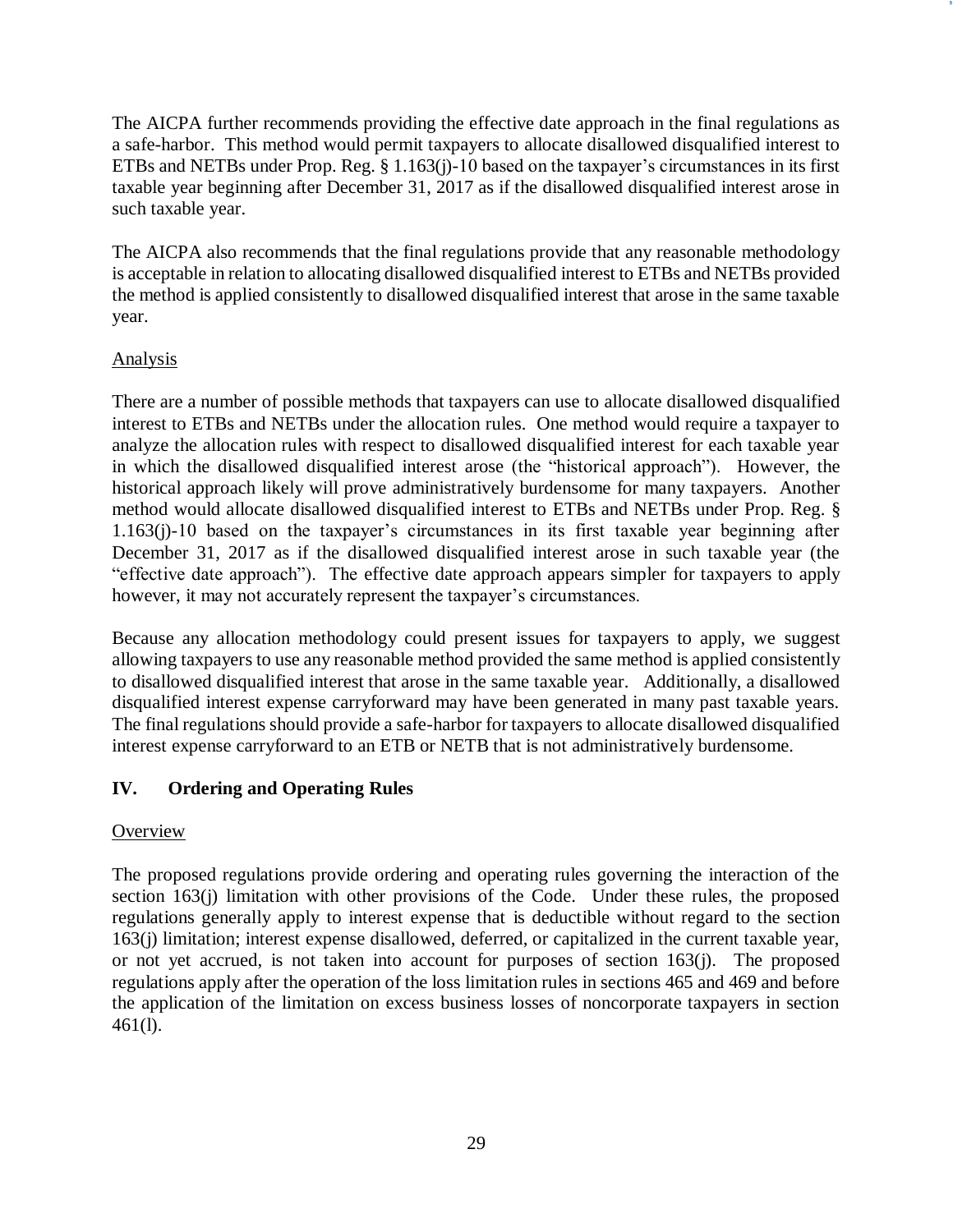#### Recommendations

The AICPA recommends that the IRS and Treasury clarify that the 163(j) limitation applies after the application of all provisions that subject interest expense to capitalization and that sections 263A and 263(g) are nonexclusive examples of this general ordering rule.

The AICPA further recommends that the IRS and Treasury clarify the scope and operation of Prop. Reg. § 1.163(j)-3(b)(9) governing the interaction of the section 163(j) limitation with provisions that characterize interest expense as something other than business interest expense.

#### Analysis

Proposed Reg. § 1.163(j)-3(b)(1) provides, in part, that section 163(j) applies after the application of provisions that subject interest expense to disallowance, deferral, capitalization or other limitation. Provisions relating to the disallowance and deferral of interest are discussed in subsections  $(b)(2)$ ,  $(b)(3)$  and  $(b)(4)$ , and nonexclusive examples of disallowance and deferral provisions are provided. Subsection (b)(5) addresses provisions requiring capitalization of interest but references only sections 263A and 263(g), without identifying them as nonexclusive examples.

The text of subsection (b)(5) thus implies that the ordering rule for interest capitalization applies only to sections 263A and 263(g), which is contrary to the legislative history of section 163(j). We suggest revising subsection (b)(5) to clarify that sections 263A and 263(g) are nonexclusive examples of the general ordering rule for interest capitalization, consistent with the treatment of ordering rules for disallowed and deferred interest in preceding subsections (b)(2), (b)(3) and (b)(4). The suggested revision is particularly appropriate because of the expansive concept of interest set forth in Prop. Reg. § 1.163(j)-3(b)(20), which increases the likelihood that capitalization of interest is possibly required by provisions other than sections 263A and 263(g).

Proposed Reg. § 1.163(j)-3(b)(9) provides that, except as otherwise provided, provisions that characterize interest expense as something other than business expense, such as section 163(d), govern the treatment of that interest expense and such interest expense is not treated as business interest expense for any purpose under section 163(j). By its terms, subsection (b)(9) applies to amounts that constitute interest expense under section 163(j) but are characterized as something other than business interest expense under any other provision. In general, business interest expense is defined as interest expense that is properly allocable to an NETB or that is classified as floor plan interest. Accordingly, it appears that subsection (b)(9) applies where a provision other than 163(j) provides that amounts otherwise qualifying as interest expense under section 163(j) are not properly allocable to an NETB and thus are not considered business interest expense under section  $163(j)$ .

The construction of subsection  $(b)(9)$  is not consistent with the example of section 163(d) provided in the subsection. Section 163(d) governs the characterization of certain interest as investment interest. This characterization is a different issue from whether an amount otherwise qualifying as interest expense under section 163(j) is properly allocable to an NETB, thus qualifying as business interest expense. Accordingly, it is unclear how subsection (b)(9) applies to an amount that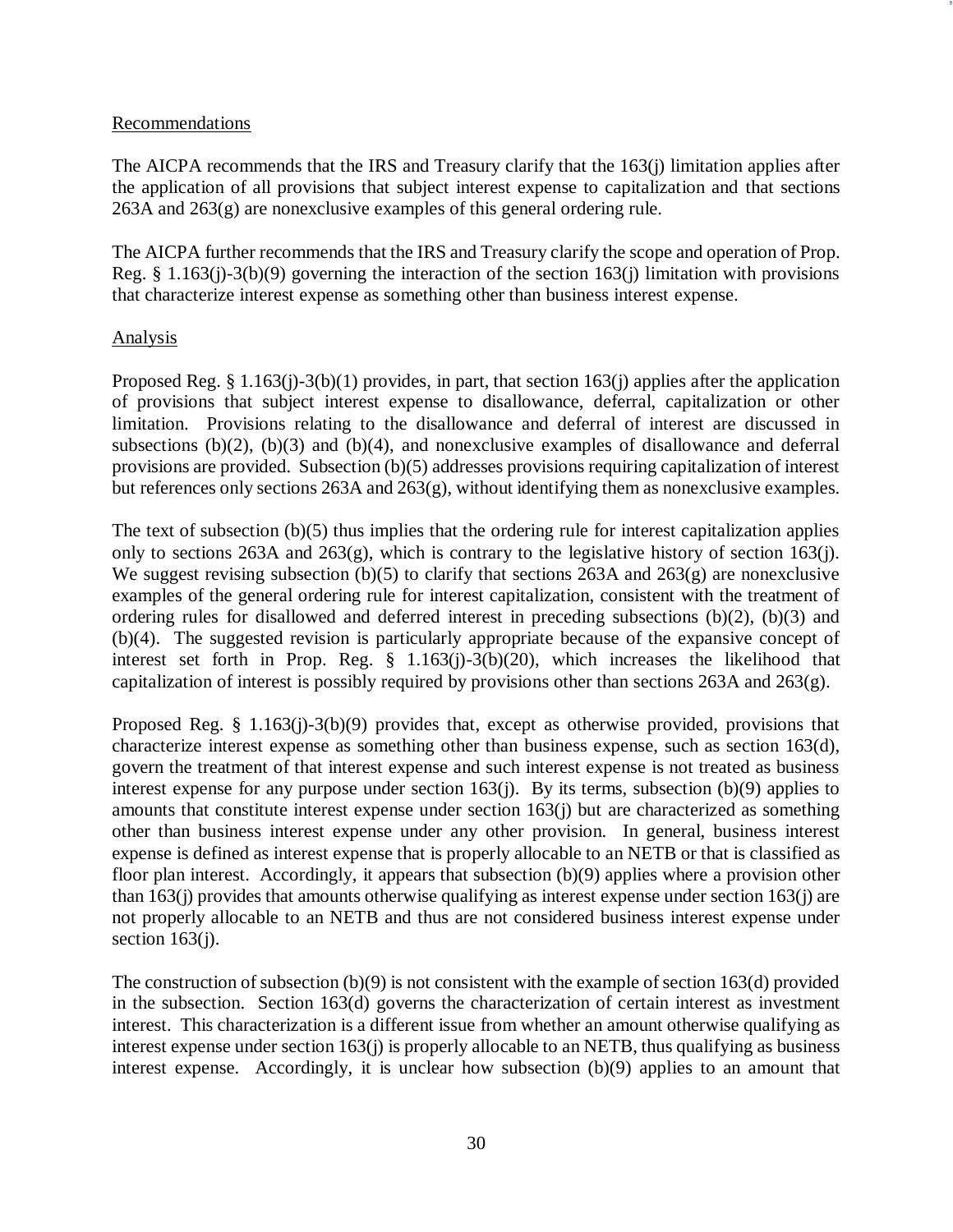qualifies as interest under section  $163(j)$ , is characterized as investment interest under section 163(d), but is properly allocable to an NETB.

### **1. Whether the Section 163(j) Limitation is a Method of Accounting under Sections 446 and 481**

### **Overview**

The proposed regulations provide that any business interest expense disallowed as a deduction under the section 163(j) limitation ("disallowed business interest expense") is carried forward to the succeeding tax year as business interest expense for purposes of section  $163(j)$ . <sup>38</sup> This carryforward rule also applies to interest, including carryforwards, that was disallowed under old section 163(j) in the taxpayer's last taxable year beginning before January 1, 2018 and was carried forward pursuant to old section 163(j) ("disallowed disqualified interest"). The proposed regulations place no time limits on the carryforward of disallowed business interest expense or disallowed disqualified interest.

#### Recommendation

The AICPA recommends that the IRS and Treasury clarify that a change in the calculation and application of the section 163(j) limitation on the deduction of business interest is not considered a change in the method of accounting within the meaning of sections 446 and 481.

#### Analysis

 $\overline{a}$ 

Methods of accounting used by taxpayers to compute taxable income are subject to special rules under sections 446 and 481. In particular, once a taxpayer has established a method of accounting for an item of income or expense, the taxpayer must obtain the consent of the Commissioner under section 446(e) before changing to a different method of accounting for that item. Accounting method changes are ordinarily on a prospective basis; a taxpayer generally may not make a retroactive change in a method of accounting by amending its returns. Finally, when the taxpayer changes its method of accounting or the IRS imposes a change in method of accounting, section 481(a) requires an appropriate adjustment to offset any duplications or omissions of income or deductions that result from the change.

The term "method of accounting" includes not only the overall method of accounting of the taxpayer (such as cash receipts and disbursements or accrual) but also the accounting treatment of any material item, which includes "any item that involves the proper time for the inclusion of the item in income or the taking of a deduction."<sup>39</sup> Thus, an accounting practice that involves the timing of when an item is included in income or when it is deducted is considered an accounting method.<sup>40</sup> In determining whether timing is involved, generally the pertinent inquiry is whether

<sup>38</sup> Proposed Reg. §§ 1.163(j)-1(b)(8).

<sup>&</sup>lt;sup>39</sup> Treasury Reg. §§ 1.446-1(a)(1), (e)(2)(ii)(a).

<sup>40</sup> FPL Group, Inc. v Commissioner, 115 T.C. 554, 562 (2000); General Motors Corp. v. Commissioner, 112 T.C. 270, 296 (1999); Color Arts, Inc. v. Commissioner, T.C. Memo. 2003-95.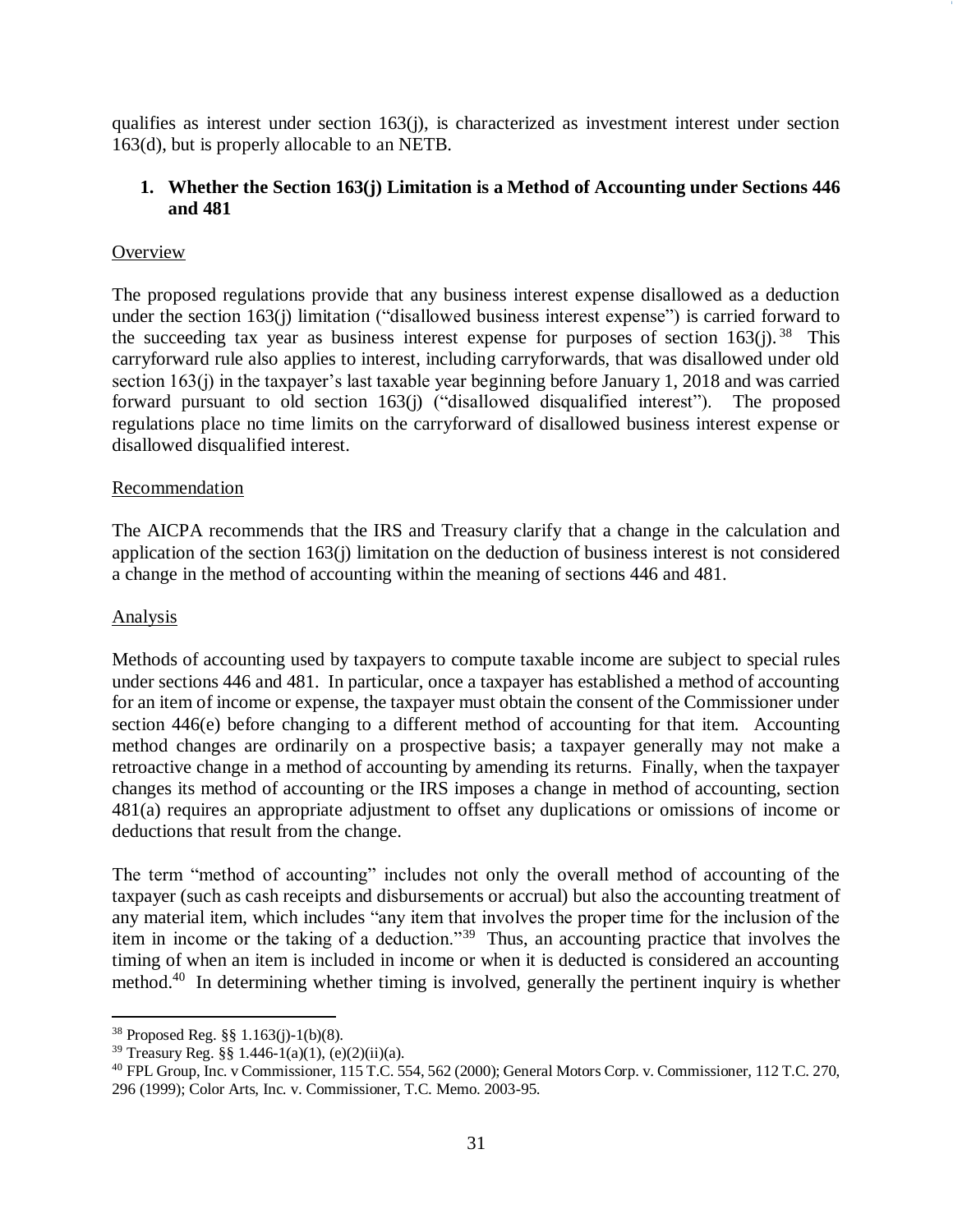the accounting practice permanently affects the taxpayer's lifetime taxable income or merely changes the tax year in which taxable income is reported.<sup>41</sup>

The proposed regulations allow the carryforward of disallowed business interest expense and disallowed disqualified interest indefinitely into successive taxable years. Section 163(j) thus operates to defer, rather than to permanently disallow, the deduction of interest to which the provision applies. As such, it is possible to view section 163(j) as a timing provision that qualifies as a method of accounting within the meaning of sections 446 and 481.

Alternatively, section 163(j) can ultimately create a permanent disallowance of interest where the limitations applicable in the subsequent years of its existence never allow the taxpayer to deduct all of its deferred interest. This possibility led the IRS to conclude that discontinuing the limitation of old section 163(j) did not constitute a change in method of accounting under section  $446.^{42}$ 

## **2. Determination of Adjusted Taxable Income**

### **Overview**

To determine the ATI for a taxable year under the proposed regulations, deductions for depreciation under section 167 or 168, the amortization of intangibles and other amortized expenditures, and depletion under section 611 are added back to a taxpayer's taxable income for tax years beginning before January 1, 2022. The result is an increase in ATI, reducing the amount of interest expense potentially subject to the limitation. The Preamble and the text of Prop. Reg. § 1.163(j)-1(b)(iii) state that depreciation, amortization, and depletion capitalized to inventory under section 263A is not considered depreciation allowable as a deduction for purposes of section 163(j). Therefore, it is not added back to ATI which increases the amount of interest expense subject to the limitation.

#### Recommendation

The AICPA recommends that the IRS and Treasury provide that depreciation, amortization, and depletion allowances that are allocable to inventory, capitalized, and recovered through cost of goods sold (COGS) for the tax year retain their original character and are allowable as a deduction for purposes of section 163(j) and allowable for addback to ATI for tax years beginning before January 1, 2022.

#### Analysis

For taxable years beginning after December 31, 2017, ATI under section 163(j)(8) means the taxable income of the taxpayer computed without regard to the following items:

<sup>42</sup> CCA 201202021, 2012 WL 105617.

 $\overline{a}$ <sup>41</sup> See Rev. Proc. 2002-18, section 2.01; Rev. Proc. 91-31, 1991-1 C.B. 566, Primo Pants Co. v. Commissioner, 78 T.C. 705, 723-724 (1982); Knight Ridder Newspapers, Inc. v. United States, 743 F.2d 781, 798 (11th Cir. 1984); Huffman v. Commissioner, 126 T.C. 322, 343 (2006) affd. 518 F.3d 357, 364-5 (6th Cir. 2008); Peoples Bank & Trust Co. v. Commissioner, 415 F.2d 1341, 1344 (7<sup>th</sup> Cir. 1969).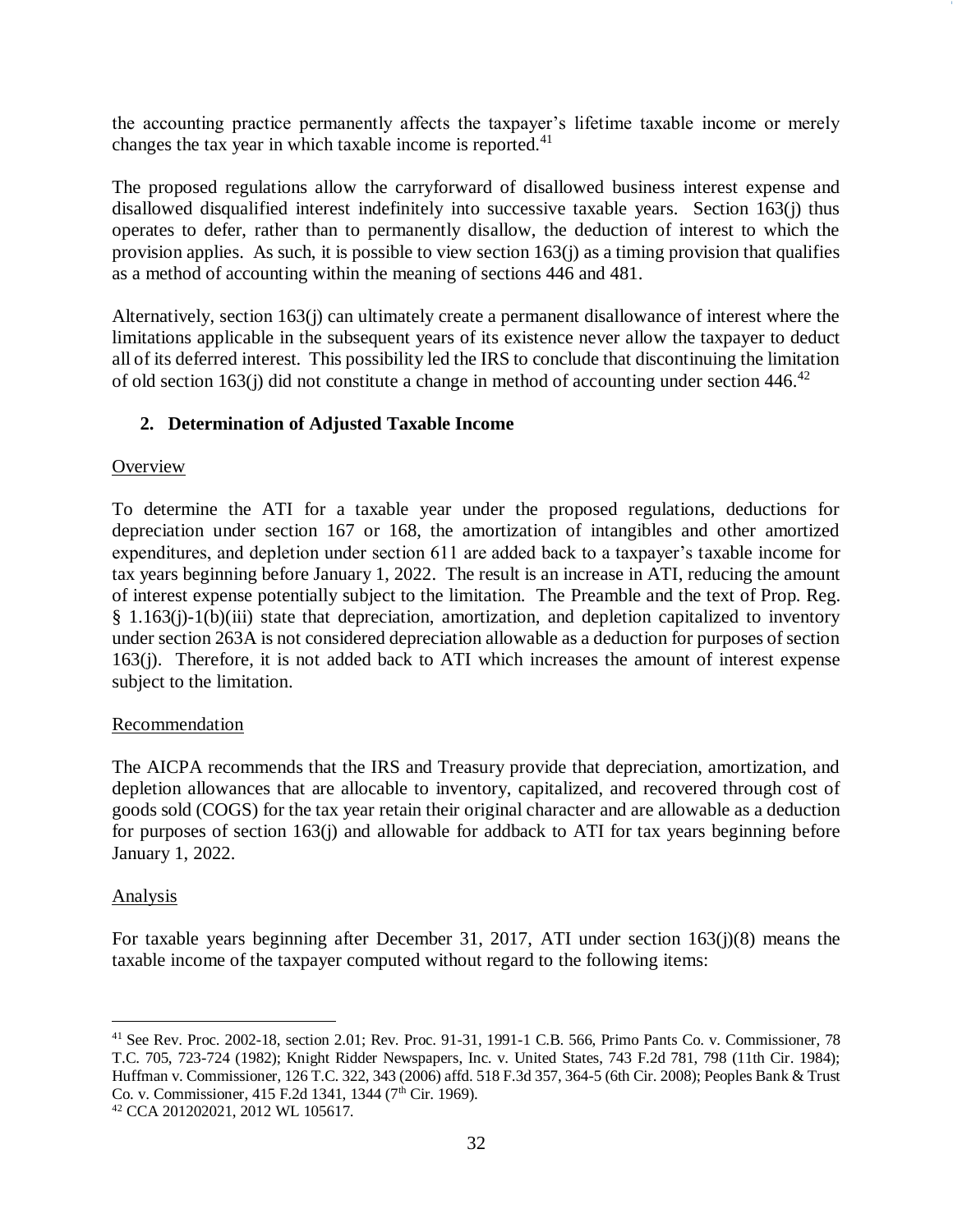- Any item of income, gain, deduction, or loss that is not properly allocable to a trade or business;
- Any business interest or business interest income;
- The amount of any NOL deduction;

 $\overline{a}$ 

- The amount of any deduction allowed under section 199A; and
- For taxable years beginning before January 1, 2022, any deduction allowable for depreciation, amortization, or depletion.

For taxable years beginning after December 31, 2021, ATI is computed with regard to deductions allowable for depreciation, amortization, or depletion. Proposed Reg. § 1.163(j)-1(b)(1) would follow the statutory framework of section  $163(j)(8)$  and define ATI to include the adjustments specified in section 163(j)(8)(A), as well as additional adjustments under the authority granted by the Secretary in section  $163(i)(8)(B)$  to prevent double-counting and other distortions of items such as floor plan financing interest expense and certain deductions for depreciation, amortization, or depletion upon the sale or disposition of property.

Treasury Reg. § 1.61-3 defines gross income for manufacturing, merchandising, and mining businesses as total sales, less COGS, plus other income from investments and incidental or outside operations or sources. COGS is determined in accordance with the taxpayer's method of accounting and, therefore, is not accounted for earlier than the taxable year in which economic performance occurs. COGS is generally computed based on beginning inventory, plus capitalizable costs incurred during the taxable year, less ending inventory. Taxpayers subject to inventories recover, through COGS, inventoriable costs that are otherwise currently deductible when the related inventory items are sold.

Treasury Reg. § 1.263A-1(a)(3)(ii) requires producers to include in inventory costs: (1) all direct costs of producing the inventory; and (2) the inventory's allocable share of indirect costs. Treasury Reg. § 1.263A-1(e)(3)(i) provides that indirect costs are properly allocable to produced inventory when the costs directly benefit or are incurred by reason of the performance of production activities. Section 263A(c) provides exceptions for certain costs not includable in COGS since there is no requirement to capitalize them as inventoriable costs. Under Treas. Reg. § 1.263A- $1(e)(3)(ii)(I)$ , there is a requirement to capitalize as inventoriable indirect costs, depreciation, amortization, and cost recovery allowances on equipment and facilities (or self-constructed assets) related to assets used in the manufacturing process or resale activities. Depletion, whether or not in excess of cost, is properly allocable to property that has been sold for purposes of determining the gain or loss on sale of the property.

Neither the former proposed regulations<sup>43</sup> nor the Committee Reports to the TCJA indicate that Congress intended to exclude depreciation, amortization, and depletion that is allocable to COGS as an addition to ATI. COGS-allocable depreciation, amortization, and depletion allowances have

 $43$  According to the Preamble to the prior proposed regulations under the pre-amendment version of section 163(j), the adjustments to taxable income to arrive at ATI were intended to approximate income under a cash-flow approach. In permitting an add-back for deductions for depreciation under section 167 and section 168, if the goal is to arrive at a cash position, there is no reason to distinguish between depreciation or amortization claimed as a deduction or taken into account as a reduction in gross income through COGS as in neither case does the depreciation represent a cash outlay in the current period. See Prop. Reg. § 1.163(j)-2(f).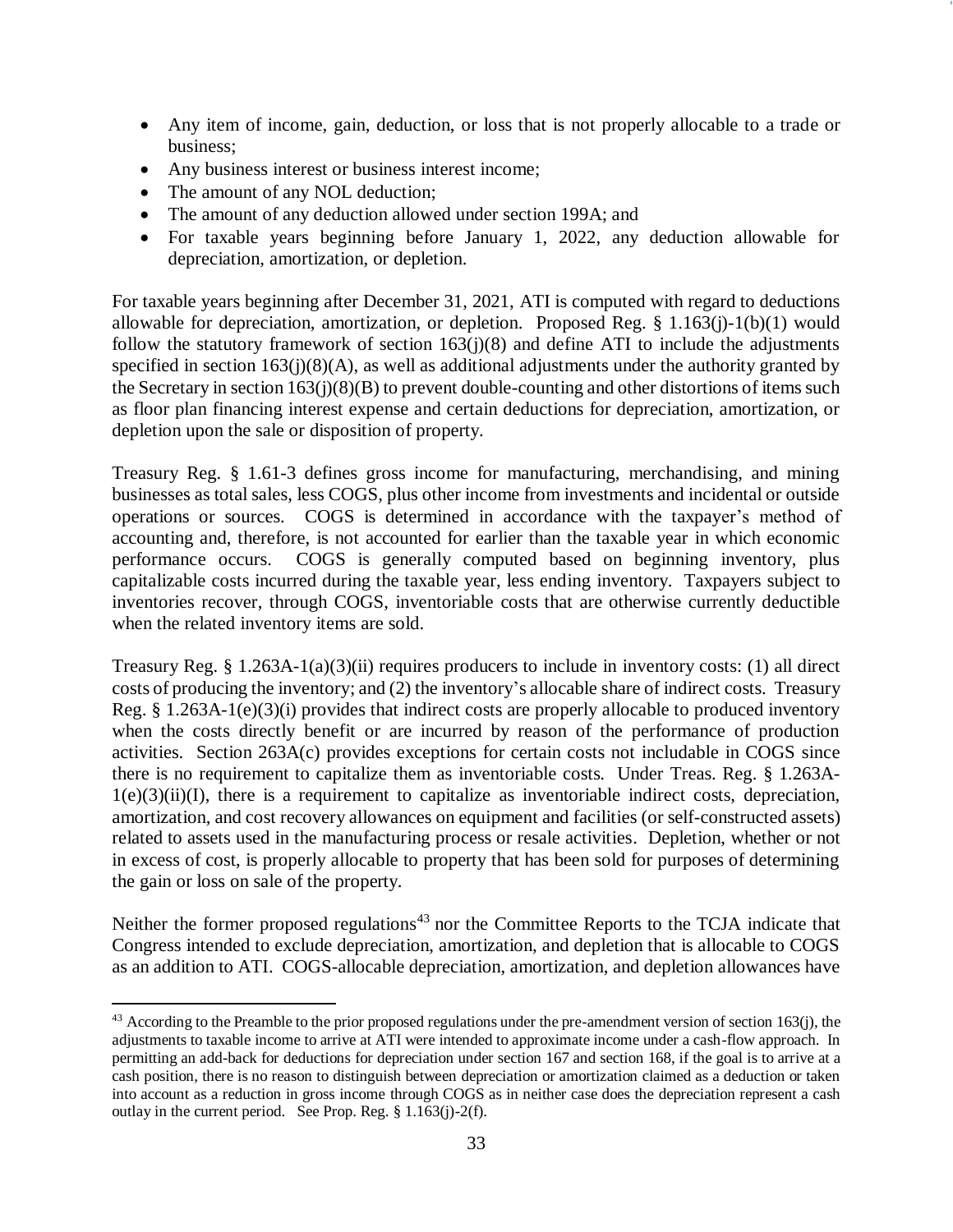long been regarded as allowable deductions for purposes of the asset basis adjustment provisions in section  $1016(a)(2)$  of the Code. Section  $167(c)(1)$  generally provides that the basis for allowed deduction for exhaustion, wear and tear of any property is the adjusted basis used for the purpose of determining gain on the sale or other disposition of such property. Section 1016(a)(2) provides, in part, that proper adjustment with respect to the property is made for exhaustion, wear and tear, obsolescence, amortization, and depletion, to the extent the amount is allowed as a deduction in computing taxable income and results (by reason of the deductions so allowed) in a reduction of tax for any taxable year, but no less than the amount allowable under the prevailing tax law. Essentially, section  $1016(a)(2)$  provides that the basis of depreciable property is reduced by the greater of allowed or allowable depreciation, amortization, and depletion (regardless of whether it is included in COGS). Upon disposition of a given asset, a taxpayer can claim the appropriate amount of basis as an offset to proceeds (if any) in determining gain or loss.

If allowed depreciation (i.e., depreciation claimed and sustained on the taxpayer's federal income tax returns) exceeds allowable depreciation (i.e., depreciation properly claimed per statute), the taxpayer may not claim the excess depreciation twice: that is, once upon original cost recovery and a second time upon disposition of the asset. However, if allowable depreciation exceeds allowed depreciation, the taxpayer may under-recover basis over the life of the asset (i.e., the excess is recovered neither through cost recovery nor upon disposition). If allowed and allowable depreciation are equal (i.e., the taxpayer claimed the proper amount of depreciation), the correct amount of lifetime basis will have been recovered.

Section 1016(a)(2) provides that in calculating basis, adjustments are required for depreciation to the extent such amounts are allowed or allowable as deductions in computing taxable income. In determining whether a deduction is allowable under section 1016(a)(2), taxpayers must look to whether the deduction is permitted by the Code and whether it is otherwise limited or forbidden in the Code. While adjustments to basis are required to the extent of the amount of depreciation either allowed or allowable as a deduction, no adjustment is permitted or required to the extent of disallowed deductions. "[A] deduction is "allowable" under the Code if some provision of the Code permits it to be taken as a deduction and no other provision of the Code acts to limit or forbid it as a deduction."<sup>44</sup>

Based on the above, it appears the term "allowable" for purposes of the basis adjustment means not disallowed by a disallowance or exempt income provision. This meaning is consistent with the rationale applied by the Court of Federal Claims in *CBS Corporation & Subsidiaries v. United States<sup>45</sup>* in holding that a taxpayer's tax basis in its assets is not reduced by depreciation disallowed under the Foreign Sales Corporation rules. Also, it is implausible to read the regulation as not providing for a basis adjustment for depreciation that is allocable to COGS since it is not allowable as a deduction. Given that the same term is used to describe both the basis adjustments under section 1016 and the addback in section 163(j) to ATI, it is reasonable to allow depreciation allocable to COGS as a deduction for the addback to ATI under section  $163(j)(8)(A)(v)$ .

The proposed regulations provide for an ordering rule for the interaction of section 163(j) and section 263A(f), which provides that taxpayers must apply the interest capitalization rules of

 $\overline{a}$ 

<sup>44</sup> *Sharp v. United States,* 14 F.3d, 583, 587-88 (Fed. Cir. 1993).

<sup>45</sup> 105 Fec. Cl. 74 (2012).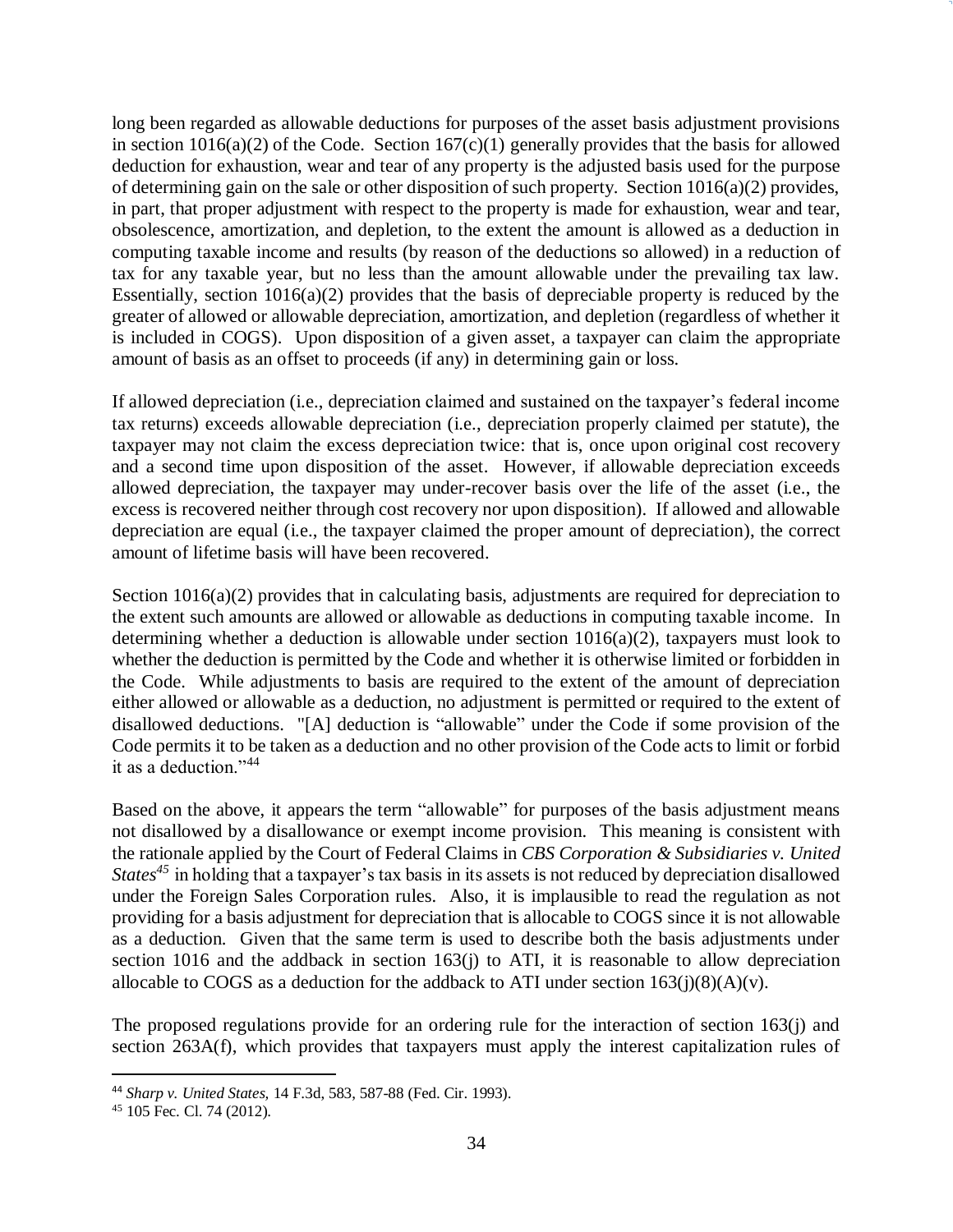section  $263A(f)$  prior to applying the limitation under section  $163(i)$ . In addition, the proposed regulations provide that any interest expense capitalized under section 263A(f) is not later treated as business interest expense potentially subject to disallowance under section 163(j). This ordering rule originated in the interest capitalization rules following the enactment of section  $263A$ .<sup>46</sup> Since interest capitalized under section 263A(f) is not otherwise deductible for the tax year, the result of this ordering rule is appropriate in that the section 163(j) limit is based on taxable income that takes into account all allowable deductions. The ordering rule also obviates the need for taxpayers to apply a complex tracing rule to the interest capitalized and potentially recharacterizing it from depreciation to interest expense in a later year.

As the interest capitalization rules often apply to long-lived depreciable assets, the burdens associated with tracking such interest through later depreciation allowances likely outweigh the benefits of subjecting such interest to the disallowance provision in a later year, especially in the case of long-lived depreciable fixed assets. In contrast, (except in the case of the last-in, first-out (LIFO) inventory method) costs that are allocable to inventory are typically recovered either in the year incurred or in the immediately succeeding year. In addition, a number of businesses subject to 163(j) have no ending inventory (e.g., power generation, natural resource extraction). Therefore, the amount of depreciation, amortization, or depletion allocable to inventory is recovered in the same year. In the case of depreciation, amortization, and depletion, there is also no potential disallowance provision for which a special ordering rule is needed. The only issue is whether such depreciation, amortization, or depletion is considered allowable as a deduction. The flush language in section 263A(a) indicates that an amount is not taken into account through capitalization unless it is otherwise "allowable" as a deduction, and, in describing the items added back to taxable income in arriving at ATI, Prop. Reg.  $\S 163(i)(8)(A)(5)$  states broadly that it is any deduction allowable for depreciation, amortization, and depletion. Depreciation that is allocable to and capitalized with respect to inventory and COGS must qualify as an allowable deduction for capitalization to occur. Accordingly, it should qualify as an allowable deduction for the add-back to ATI.

The IRS reached a similar conclusion in Advice Memorandum 2008-012 regarding the characterization of certain specified liabilities inventoried and recovered through COGS for purposes of determining whether such amounts were subject to a carryback provision for allowable deductions under former section 172(f). Former section 172(f) provided a 10-year carryback for specified liability losses, generally defined as any amount allowable as a deduction that is attributable to certain activities such as product liabilities, environmental remediation, or workers' compensation. In A.M. 2008-012, the IRS concluded that environmental remediation and workers' compensation costs allocable to inventory under section 263A and recovered through COGS are accounted for as specified liabilities to the extent taken into account in computing a NOL for the taxable year.

The Joint Committee of Taxation General Explanation of P.L. 115-97 (JCS-1-18) provides that for purposes of computing ATI before 2022, any deduction allowable for depreciation, amortization, or depletion includes any deduction allowable for any amount treated as depreciation, amortization, or depletion. Amounts included in COGS are still treated as allowable depreciation, amortization, or depletion deductions for purposes of reducing the basis of depreciable property

 $\overline{a}$ <sup>46</sup> Treasury Reg. § 1.263A-9(g)(1).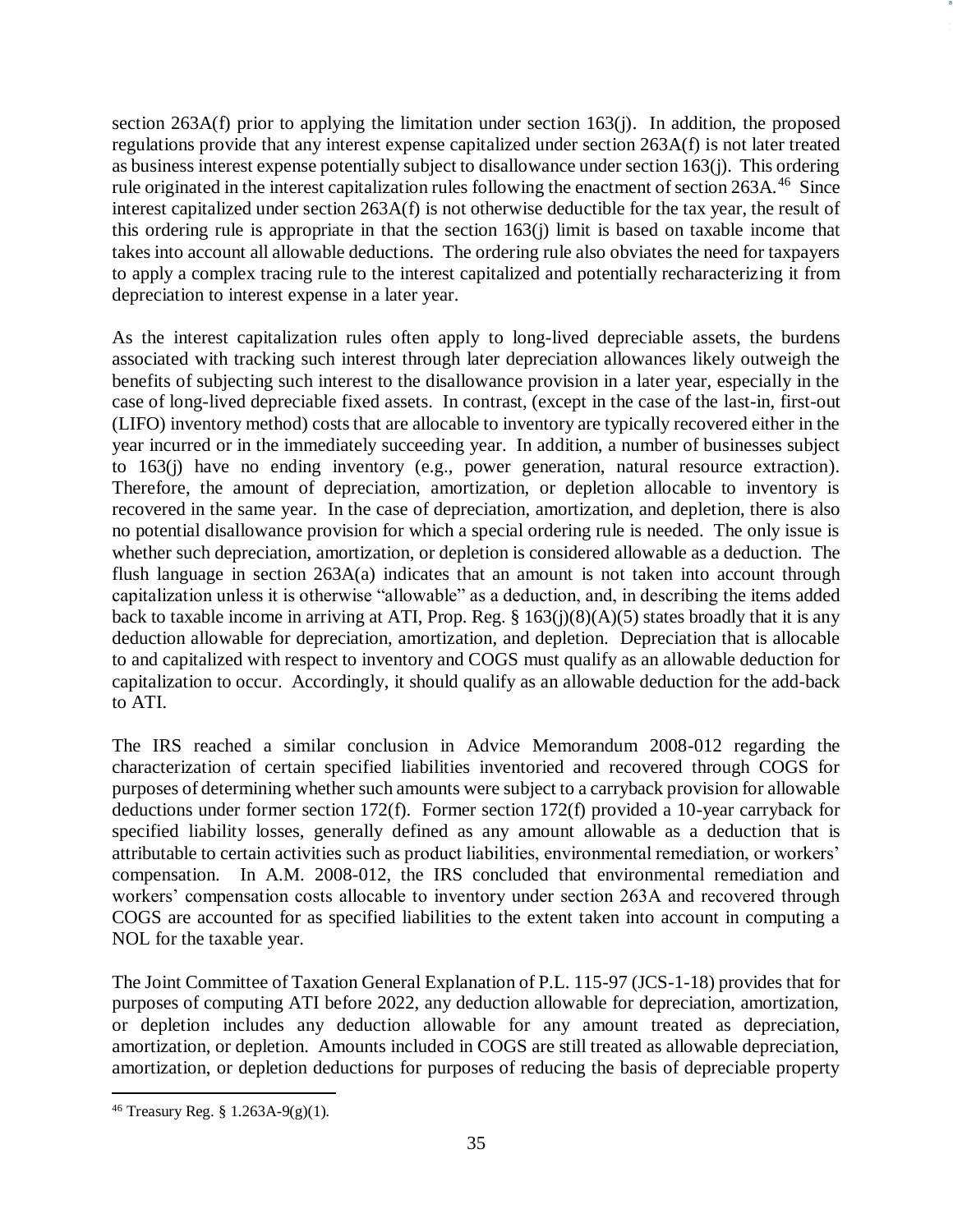under section 1016(a)(2) in order to properly recover the entire cost basis of the property or properly compute gain or loss on disposition of the property. Accordingly, depreciation, amortization, and depletion capitalized and included in COGS should not lose the nature of the underlying costs for purposes of computing earnings before interest, tax, depreciation and amortization (EBITDA) under section  $163(i)(8)(A)(v)$ .

## **V. Interaction of Section 163(j) and Section 108**

## **1. Interaction with Section 108(b)**

## **Overview**

Under the TCJA, taxpayers are allowed to carryover disallowed interest deductions indefinitely.<sup>47</sup> However, it is not clear if disallowed interest carryforwards under section 163(j) constitute an attribute that is subject to reduction under section 108(b).

## Recommendation

The AICPA believes that disallowed interest carryforwards are not an attribute subject to reduction under section 108(b)(2) as currently drafted. If, consistent with the underlying policy section 108(b)(2), Treasury and the IRS expect taxpayers to treat disallowed interest carryforwards as attributes subject to section 108(b)(2), we recommend that Treasury and the IRS so clarify.

## Analysis

Generally, income from the cancellation of indebtedness (CODI) is included in gross income under section  $61(a)(11)$ . However, section  $108(a)$  permits certain taxpayers to exclude CODI from gross income to the extent of their insolvency or bankruptcy ("excluded CODI").<sup>48</sup> In exchange for avoiding CODI, section 108(b) requires that taxpayers reduce specified tax attributes to the extent of the excluded CODI. In particular, section 108(b)(2) provides that the following attributes are reduced in the following order:

- Any NOL for the year of the discharge and any NOL carryover to such year;
- Any carryover to or from the taxable year of a discharge of an amount allocable for purposes of determining the amount allowable as a general business credit under section 38;
- The amount of minimum tax credit available under section 53(b) as of the beginning of the taxable year immediately following the taxable year of the discharge;
- Any net capital loss for the taxable year of the discharge, and any capital loss carryover to such taxable year under section 1212;
- The basis of the property of the taxpayer;
- Any passive activity loss or credit carryover of the taxpayer under section 469(b) from the taxable year of the discharge; and

 $\overline{a}$ 

 $47$  Section 163(j)(2).

<sup>&</sup>lt;sup>48</sup> Section  $108(a)(1)$  and (3).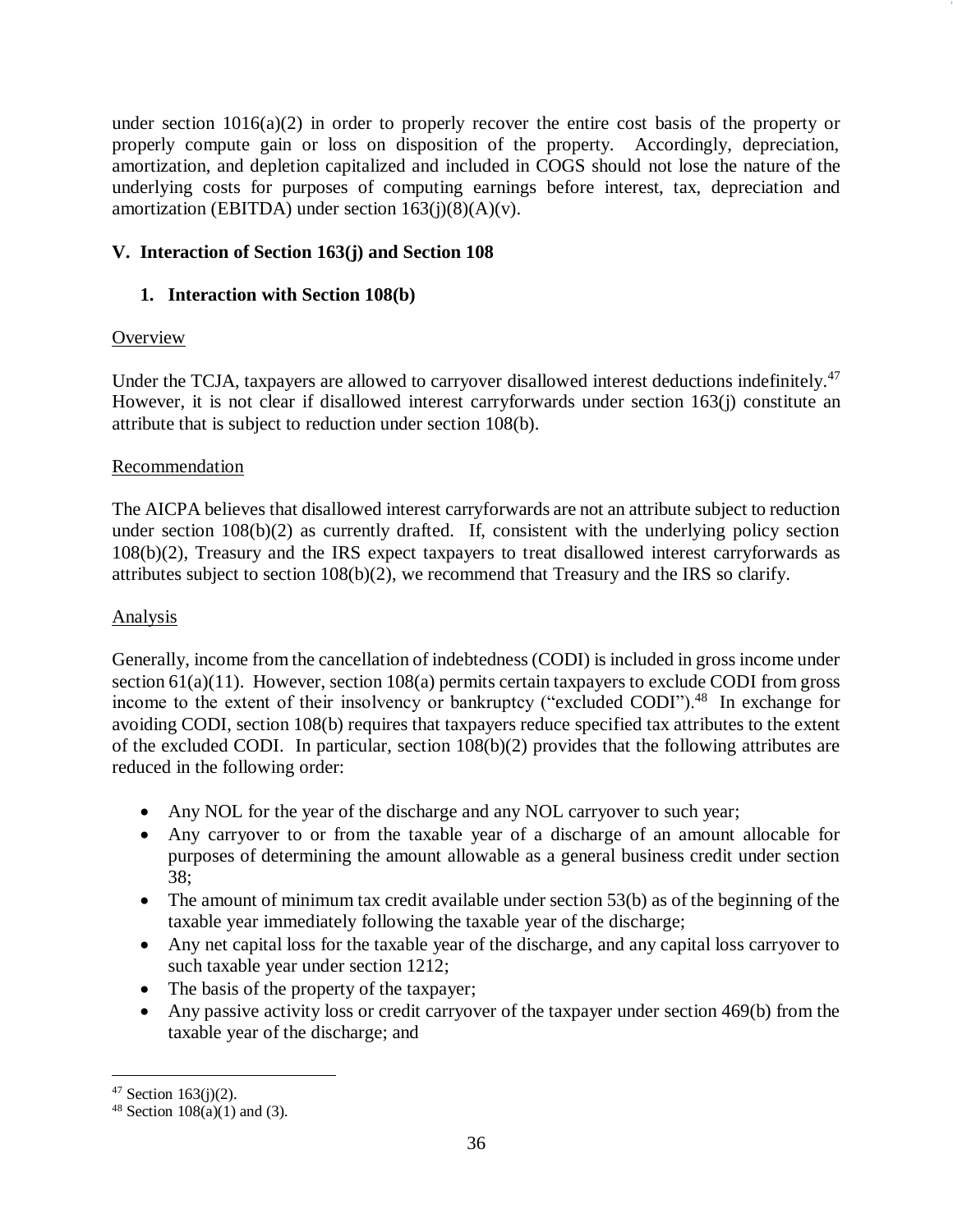• Any carryover to or from the taxable year of the discharge for purpose of determining the amount of the credit allowable as a foreign tax credit under section 27.

The legislative history to section 108(b)(2) explains:

In developing the rules of the bill, the committee recognized that the basis-reduction mechanism of present law fails to effectuate the Congressional intent of deferring, but eventually collecting tax on, ordinary income realized from debt discharge.

Thus, present law permits both solvent and insolvent taxpayers to apply the amount of their discharged debt to reduce the basis of non-depreciable assets that may never be sold, such as stock in a subsidiary corporation or the land on which the company operates its business, thereby avoiding completely, rather than deferring, the tax consequences of debt discharge. . . .<sup>49</sup>

Accordingly, the rules of the bill are intended to carry out the Congressional intent of deferring, but eventually collecting within a reasonable period, tax on ordinary income realized from debt discharge. Thus, in the case of a bankrupt or insolvent debtor, the debt discharge amount is applied to reduce the taxpayer's net operating loss and certain other tax attributes, unless the taxpayer elects to apply the amount first to reduce basis in depreciable assets.<sup>50</sup>

The legislative history also provides for the following:

Any amount of debt discharge which is left after attribute reduction under these rules is disregarded (i.e., does not result in income or have other tax consequences). 51

Over time, Congress has added attributes and removed attributes from the list in section 108(b)(2).<sup>52</sup> The TCJA did not add disallowed interest carryforwards to the list of attributes in section  $108(b)(2)$ .

 $\overline{a}$ <sup>49</sup> Under the law at the time, "a debtor which would otherwise be required to report current income from debt cancellation under the preceding rules instead may elect to reduce the basis of its assets . . . ." H.R. Rep. No. 96-833, at 7 (Mar. 19, 1980) (House Report accompanying the Bankruptcy Tax Act of 198 (P.L. 96-589)).

<sup>50</sup> H.R. Rep. No. 96-833, at 9 (Mar. 19, 1980).

<sup>51</sup> S. Rep. No. 96-1035, at 13 (Nov. 23, 1980) (Senate Report accompanying the Bankruptcy Tax Act of 1980 (P.L. 96-589)).

<sup>52</sup> *See e.g.*, P.L. 103-66 (adding the minimum tax credit under section 53 to the list of attributes available for reduction under section  $108(b)(2)$  as well as the passive activity loss under section 469(b)); P.L. 98-369 (removing credit carryovers under former section 38 (relating to investment in certain depreciable property), former section 40 (relating to expenses of work incentive programs), former section 44B (relating to credit for employment of certain new employees), former section 44E (relating to alcohol used as a fuel) and former section 44F (relating to credit for increasing research activities)).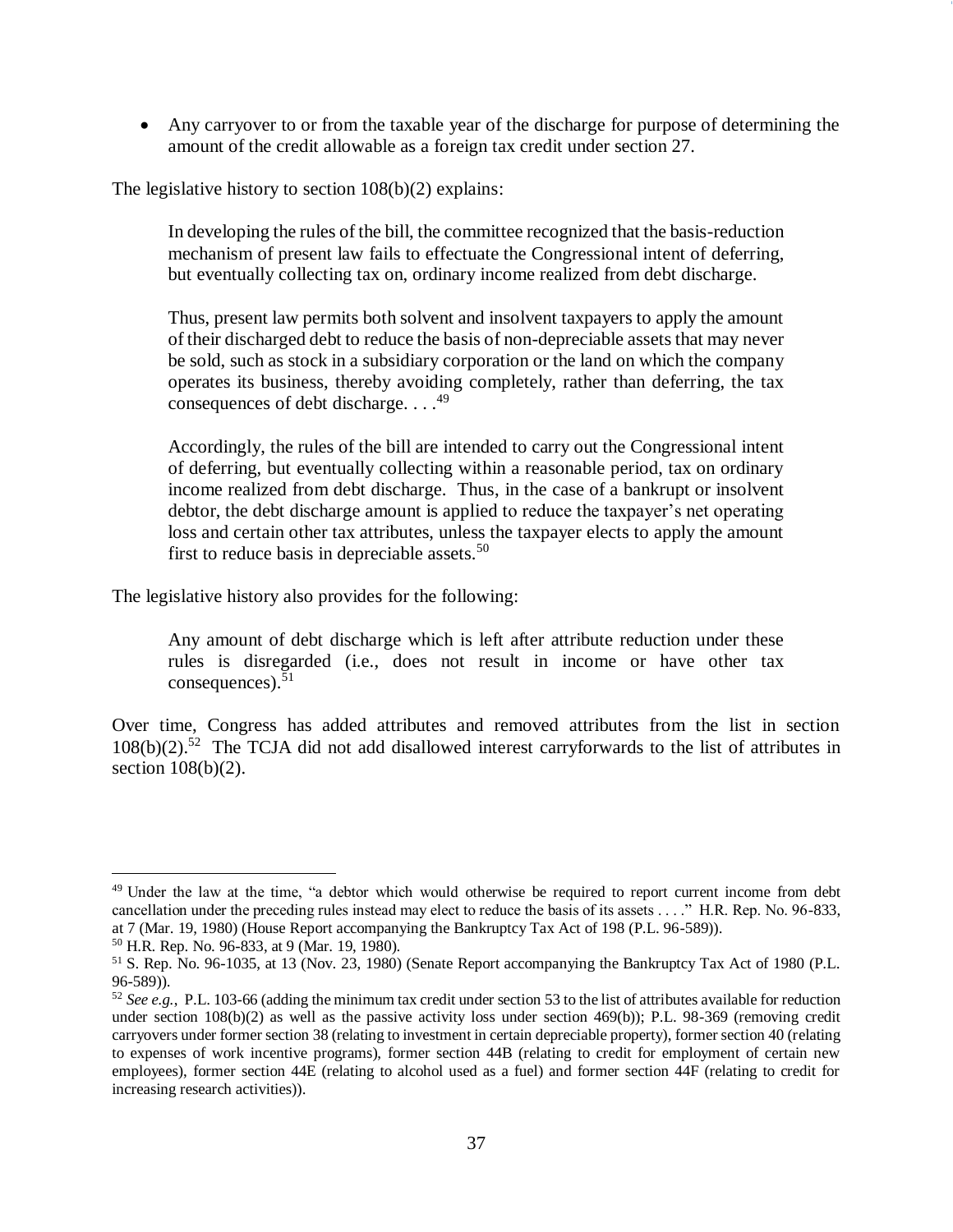In contrast, the TCJA added disallowed interest carryforwards to the list of attributes in section  $381(c)$ .<sup>53</sup> Similar to section 108(b)(2), section 381(c) sets forth a list of tax attributes (including NOLs), each of which carry over to the acquiring corporation in a liquidation qualifying under section 332 or an acquisitive asset reorganization under section 368.<sup>54</sup>

The TCJA also amended the definition of pre-change loss in section 382 to include disallowed interest carryforwards.<sup>55</sup> Generally, section 382 can limit a taxpayer's ability to use NOLs incurred before an ownership change ("pre-change losses") following an ownership change. Prior to the enactment of the TCJA, pre-change losses were limited to NOLs incurred before the ownership change.

Reducing disallowed interest carryforwards in the event of excluded CODI is consistent with the purpose of section 108(a) and (b)(2) (i.e., to defer CODI while subsequently collecting tax on an equivalent amount of income by reducing attributes that would reduce taxable income in subsequent years). However, the statute does not expressly include disallowed interest carryforwards in the list of attributes subject to reduction under section 108(b)(2). Furthermore, the legislative history to section  $108(b)(2)$  indicates that the list of attributes in section  $108(b)(2)$ is an exclusive list, and once exhausted, remaining excluded CODI is discharged without additional cost. Moreover, for purposes of sections 381 and 382, the TCJA provides express rules accounting for disallowed interest carryforwards; the fact that Congress omitted disallowed interest carryforwards from 108(b)(2) indicates that such omission was intentional.

Based on the foregoing, under current law, disallowed interest carryforwards are not subject to reduction under section 108(b)(2). As a result, if, consistent with the underlying policy of section 108(b)(2), Treasury and the IRS expect taxpayers to treat disallowed interest carryforwards as attributes subject to reduction in the event of excluded CODI, we recommend that Treasury and the IRS affirmatively state such treatment. However, if Treasury and the IRS do not agree that they have the authority to add disallowed interest carryforward to the list of attributes subject to reduction under section 108(b)(2), a statutory amendment is necessary.

# **2. Interaction with Section 108(e)(2)**

## **Overview**

Section 108(e)(2) provides that no income is realized from the discharge of indebtedness to the extent that payment of the liability would give rise to a deduction. It is unclear whether taxpayers can avoid CODI if accrued but unpaid interest on the cancelled debt is disallowed under section 163(j) (i.e., a disallowed interest deduction).

#### Recommendations

The AICPA recommends that Treasury and the IRS clarify whether section 108(e)(2) applies to the discharge of interest expense that is disallowed as an interest deduction if paid.

 $\overline{a}$ 

<sup>53</sup> Section 381(c)(20).

<sup>54</sup> Section 381(a).

<sup>55</sup> Section 382(d)(3).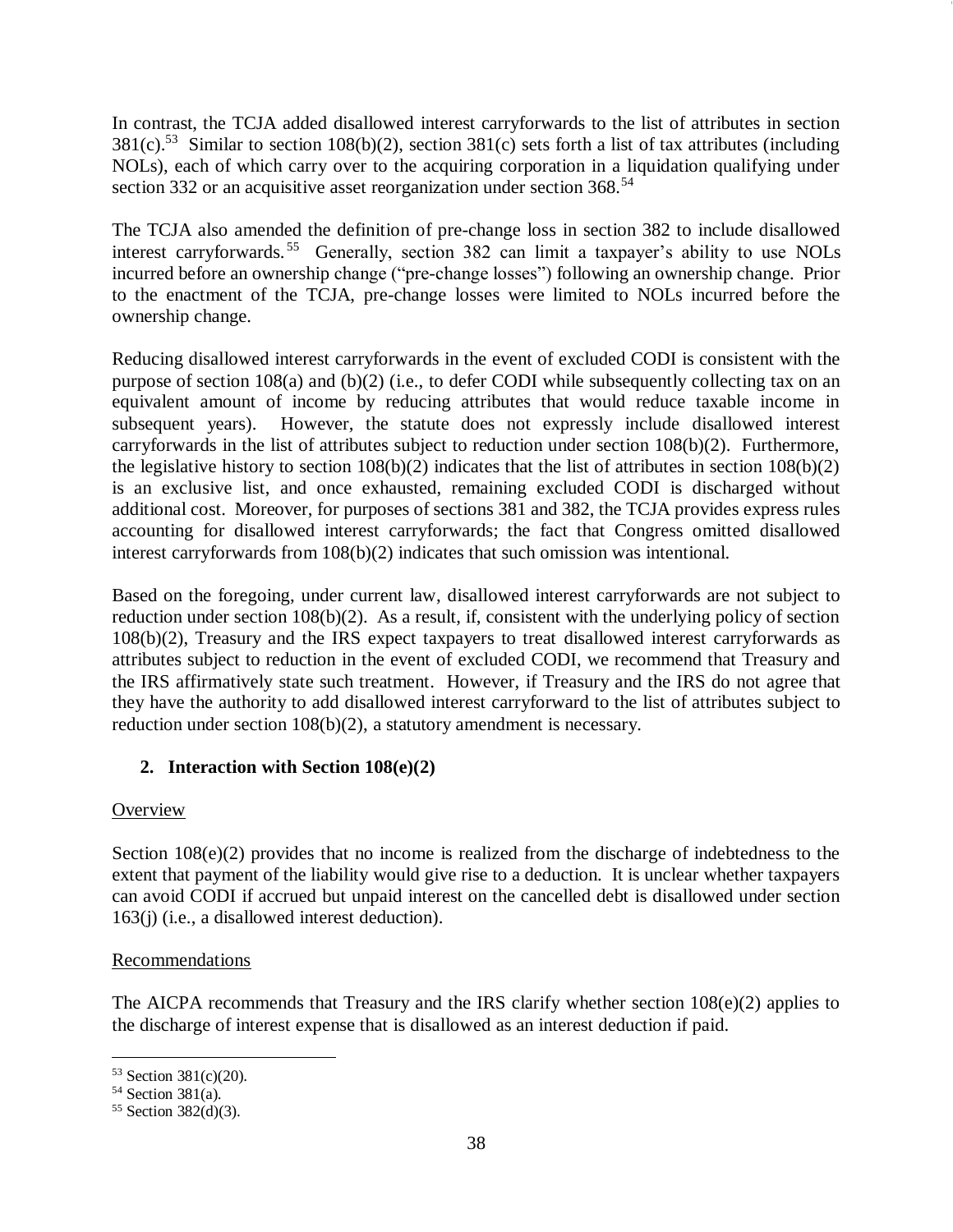If Treasury and the IRS conclude that section  $108(e)(2)$  should not apply to interest limited by section 163(j), we recommend that Treasury and the IRS provide rules that would treat such discharged interest expense as a disallowed interest deduction eligible for carryover under section  $163(j)(2)$ .

### **Analysis**

As discussed above, CODI (including interest owed) is generally included in gross income. However, under section  $108(e)(2)$ , to the extent that payment of a liability would give rise to a deduction, no income is realized from the discharge of indebtedness and no attribute reduction is required.<sup>56</sup> For example, a cash-basis taxpayer will not recognize CODI to the extent discharged interest expense would have resulted in a deduction, if paid.<sup>57</sup>

As discussed above, section 163(j) can apply to limit a taxpayer's business interest expense deduction. It is unclear whether an interest deduction limited by section 163(j) is considered an amount that would have given rise to a deduction for purposes of section 108(e)(2). Neither section 108(e)(2) nor section 163(j) address this issue and the legislative history is similarly silent.

### *Example 1*

In year 1, Taxpayer accrued \$10 of business interest, which was disallowed under section  $267(a)(3)$  (or section  $163(e)(3)$ ) until it was paid. In year 2, Taxpayer was discharged of the \$10 of accrued interest from year 1 before it was paid. If the business interest had been paid in year 2, it would have been disallowed under section  $163(i)$ .

In Example 1, section 108(e)(2) should apply because the payment of the interest would *give rise* to a deduction even if such deduction is also subject to section 163(j). The fact that section 163(j) would have disallowed the business interest had it been paid should not alter whether section  $108(e)(2)$  applies. The application of section  $108(e)(2)$  in Example 1 appears to fall within the underlying purpose of section 108(e)(2). However, taxpayers require clear guidance that section 108(e)(2) would apply in this context.

Based on the foregoing, we recommend that Treasury and the IRS clarify that section  $108(e)(2)$ applies to interest that, if paid, would be limited by section 163(j). Alternatively, if Treasury and

 $\overline{a}$ <sup>56</sup> The legislative history of section  $108(e)(2)$  provides that it was intended to allow cash-basis taxpayers who were discharged of a liability that would give rise to a deduction to utilize it. *See* S. Rep. No. 96-1035 (1980) at 20:

The bill provides that if the payment of a liability would have given rise to a deduction, the discharge of that liability does not give rise to income or require reduction of tax attributes. For example, assume a cash-basis taxpayer owes \$1,000 to its cash-basis employee as salary and has not actually paid such amount. If later the employee forgives the debt (whether or not as a contribution to capital), then the discharge does not give rise to income or require any reduction of tax attributes.

*See also* H.R. 96-833 at 16 (containing the same language).

<sup>57</sup> Section 108(e)(2) could also apply to interest accrued by an accrual basis taxpayer that is subject to section 267. Section 267(a)(2) provides that payments by an accrual method taxpayer to a related cash method taxpayer are not deductible until the payee includes the amount in income. Similarly, section 267(a)(3) requires accrual method taxpayers to use the cash method of accounting with respect to the deduction for amounts owed to a related foreign person (e.g., interest expense).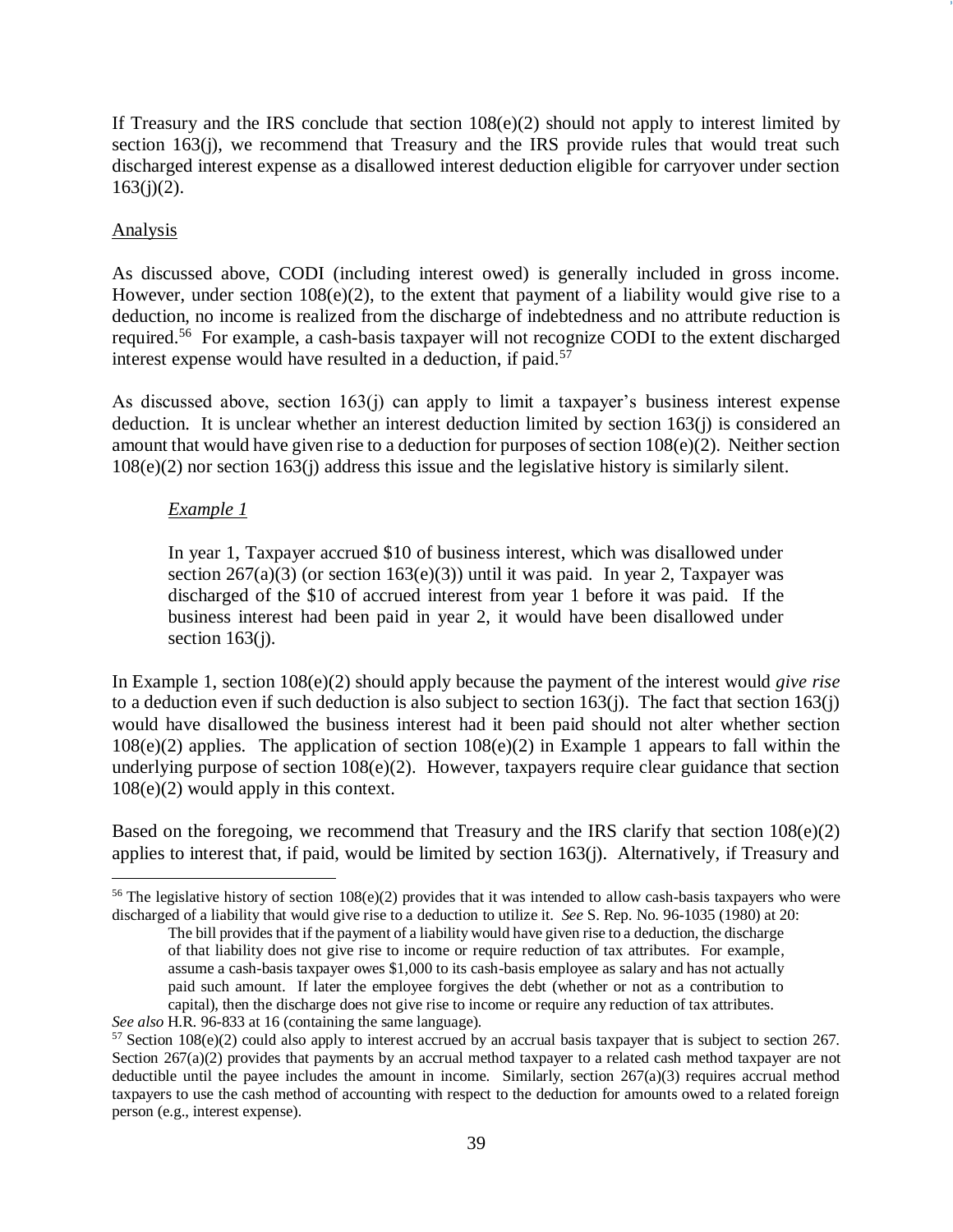the IRS conclude that section  $108(e)(2)$  should not apply to interest that would be limited by section 163(j), we recommend that Treasury and the IRS provide rules that would treat such discharged interest expense as a disallowed interest deduction eligible for carryover under section 163(j)(2) such that taxpayers are not required to include an amount in income without the corresponding deduction.

## **VI. Partnership Related Items**

## **1. Intercompany Transfer of a Partnership Interest in Nonrecognition Transactions**

## **Overview**

Section  $163(j)(4)(B)(iii)(I)$  generally provides that a partner's adjusted basis in its partnership interest is reduced (but not below zero) by the amount of excess business interest expense allocated to that partner. Section  $163(j)(4)(B)(iii)(II)$  further provides that if a partner disposes of its partnership interest, the adjusted basis of the partner's interest is increased, immediately before the disposition, by the amount of the excess (if any) of this basis reduction over the amount of any excess interest expense that was treated as paid by the partner (i.e., excess interest expense that was deducted by the partner against ETI of the same partnership). By its terms, section  $163(j)(4)(B)(iii)(II)$  applies to the transfer of a partnership interest in a transaction "in which gain is not recognized in whole or in part." In the Preamble to the proposed regulations, Treasury and the IRS requested comments on these rules with respect to the intercompany transfer of a partnership interest among consolidated group members.

## Recommendation

The AICPA recommends that the intercompany transfer of a partnership interest in a nonrecognition transaction is treated as a disposition for purposes of section  $163(j)(4)(B)(iii)(II)$ .

# Analysis

In the Preamble, Treasury and the IRS requested comments on whether the intercompany transfer of a partnership interest in a nonrecognition treatment is treated as a disposition for purposes of section  $163(i)(4)(B(iii)(II)$ . As mentioned above, this provision clearly contemplates that a disposition of a partnership interest includes a transaction "in which gain is *not recognized* in whole or in part."<sup>58</sup> The legislative history, moreover, provides no indication otherwise.

# **2. Tiered Partnerships Carryforward Allocation**

## **Overview**

Treasury and the IRS have requested comments regarding whether, in a tiered partnership arrangement, carryforwards (i.e., excess business interest expense) are allocated through the uppertier partnerships (UTP).

 $\overline{a}$ <sup>58</sup> Emphasis added.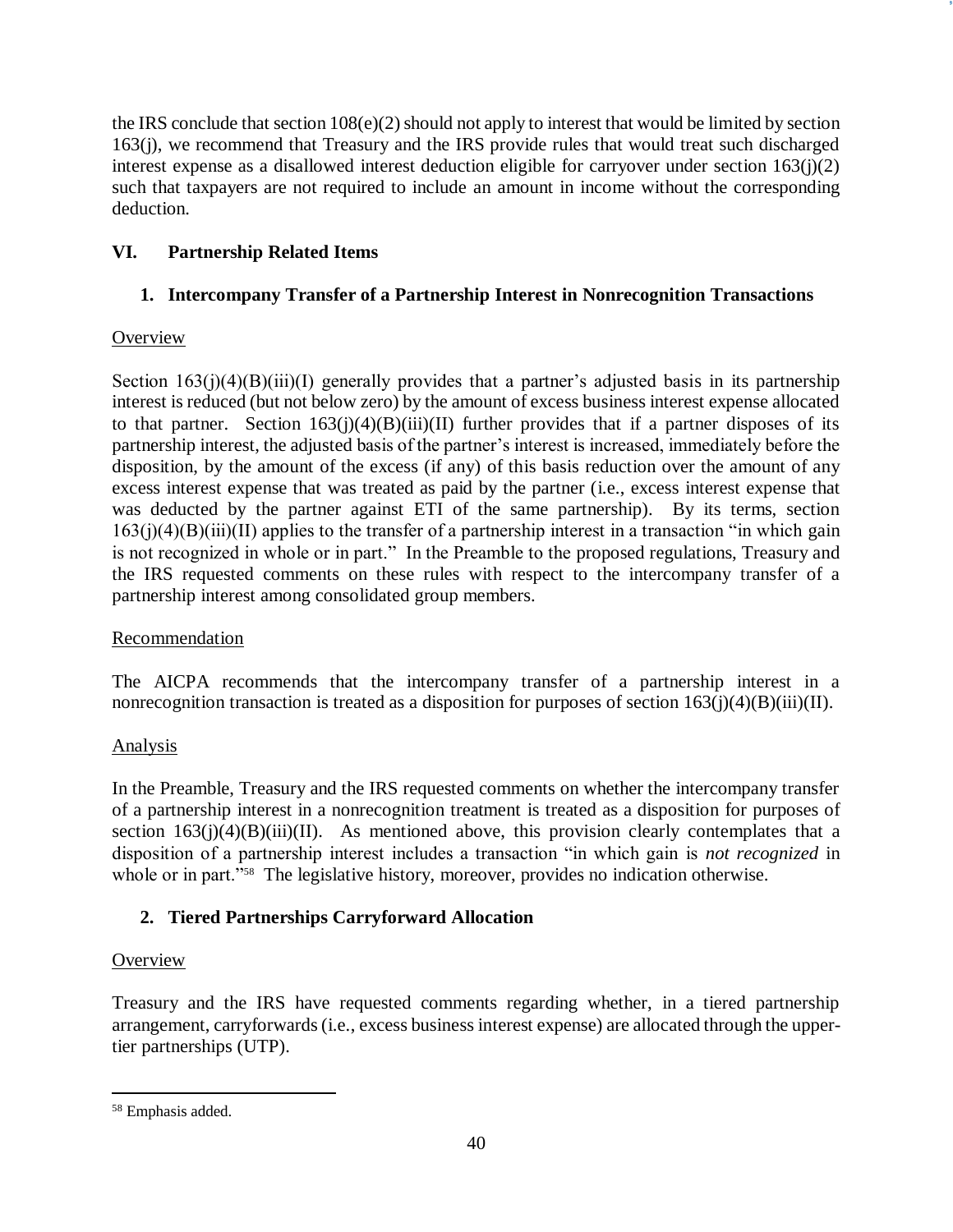Generally, the statute and the proposed regulations thereunder provide for an entity-level application of the section  $163(j)$  limitation, and the excess business interest expense – or disallowed portion of a partnership's business interest expense – is allocated to the partners pursuant to the mechanics prescribed by Prop. Reg.  $\S 1.163(j)-6(f)(2)$ .

In addition, Treasury and the IRS have emphasized within the Preamble that the manner of allocating section 163(j) excess items (i.e. ETI, excess business interest expense, and excess business interest income) must consistently apply with five specific issues. One of these issues is that section 163(j) applies at the partnership level.<sup>59</sup>

#### **Recommendation**

The AICPA recommends that the IRS and Treasury issue final regulations clarifying that, in the context of a tiered partnership, the allocation of excess business interest expense to an UTP is not carried through the UTP. To maintain consistency and satisfy the guiding principles outlined by Treasury and the IRS in the Preamble, we recommend that any allocation of excess business interest expense to a UTP pursuant to Prop. Reg. § 1.163(j)-6(f)(2) remains suspended until the next taxable year in which the UTP is allocated ETI from such lower-tier partnership (LTP).<sup>60</sup>

#### Analysis

 $\overline{a}$ 

If the allocation of excess business interest expense to a UTP flows through to the partners of the UTP, the first of the five specific principles identified by Treasury and the IRS is not satisfied since there is not a true application of the section 163(j) rules at the partnership level of the UTP.

The following example modifies two examples from Prop. Reg. § 1.163(j)-6(o) to demonstrate the AICPA's recommended approach in the context of a tiered partnership structure. This example illustrates how the excess business interest expense allocated to an UTP is suspended at that UTP until ETI is later allocated (from the same lower tier partnership which allocated the excess business interest expense) in order to re-apply the 163(j) rules at that partnership entity level.

#### *Example*

The facts are the same as Examples  $1^{61}$  and  $2^{62}$  except that Partner X is an UTP (referred to here as "UTP X") with respect to PRS partnership. In addition, UTP X

<sup>59</sup> See Section 6.D.i of the Preamble.

 $60$  Proposed Reg. § 1.163(j)-6(g)(2).

 $61$  "Example 1. (i) Facts. X and Y are equal partners in partnership PRS. In Year 1, PRS has \$100 of ATI and \$40 of business interest expense. PRS allocates the items comprising its \$100 of ATI \$50 to X and \$50 to Y. PRS allocates its \$40 of business interest expense \$20 to X and \$20 to Y. X has \$100 of ATI and \$20 of business interest expense from its sole proprietorship. Y has \$0 of ATI and \$20 of business interest expense from its sole proprietorship."

 $62$  "Example 2. (i) Facts. The facts are the same as in Example 1 of this paragraph (o). In Year 2, PRS has \$200 of ATI, \$0 of business interest income, and \$30 of business interest expense. PRS allocates the items of its \$200 of ATI \$100 to X and \$100 to Y. PRS allocates its \$30 of business interest expense \$15 to X and \$15 to Y. X has \$100 of ATI and \$20 of business interest expense from its sole proprietorship. Y has \$0 of ATI and \$20 of business interest expense from its sole proprietorship."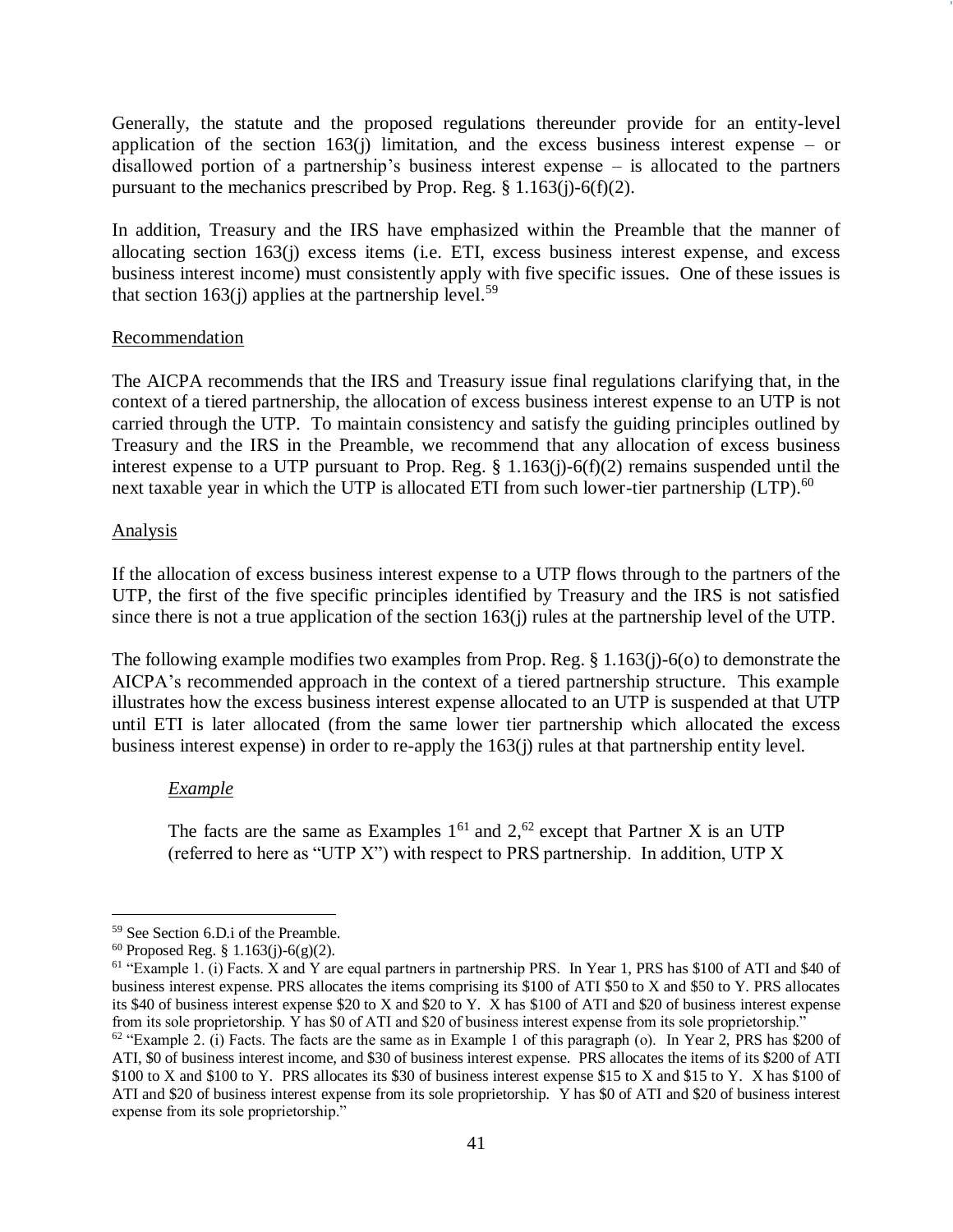has two partners, X1 and X2, who are equal partners in UTP X. The analysis below focuses on partner UTP X and its partners X1 and X2.

In Year 1, PRS allocated deductible business interest expense of \$15 and excess business interest expense of \$5 to each of UTP X and Y. At the level of UTP X, this partnership has ATI of \$100 and business interest expense of \$20 from its own operations.

In this modified example, applying the approach recommended by the AICPA, UTP X in Year 1 still has a section  $163(j)$  limitation of \$30 (\$100 ATI  $*$  30%), and deductible business interest expense of \$20. The excess business interest expense of \$5 is held at the level of UTP X until ETI is allocated from partnership PRS to release it. The \$5 excess business interest expense does not flow through to partners X1 and X2. Note that since UTP X is itself a partnership in this modified example, UTP X also has ETI of  $$33.33$   $[(10/3) * ($30$ Limitation - $20$ deductible business$ interest expense)] in Year 1, which is allocated between its partners X1 and X2 pursuant to the mechanics prescribed by Prop. Reg.  $\S 1.163(j)-6(f)(2)$ .

In Year 2, PRS allocated deductible business interest expense of \$15 and ETI of \$50 to each of UTP X and Y. At the level of UTP X, this partnership has ATI of \$100 and business interest expense of \$20 from its own operations.

In this modified example, applying the approach recommended by the AICPA, UTP X in Year 2 still has a section  $163(i)$  limitation of \$45 (\$150 ATI  $*$  30%), and deductible business interest expense of \$25. The ATI includes not only \$100 from its sole proprietorship, but also \$50 from the ETI allocated from PRS. The deductible business interest expense includes not only \$20 of business interest expense from UTP X's sole proprietorship, but also \$5 of excess business interest expense from PRS that was carried forward from Year 1. This \$5 of excess business interest expense (previously allocated from PRS) becomes deductible in Year 2 because of the ETI allocated from PRS which releases it. Note that since UTP X is itself a partnership in this modified example, UTP X also has ETI of \$66.67 [(10/3) \* (\$45 Limitation - \$25 deductible business interest expense)] in Year 2, which is allocated between its partners X1 and X2 pursuant to the mechanics prescribed by Prop. Reg. § 1.163(j)-6(f)(2).

#### **3. Basis Adjustments Upon Disposition of Partnership Interests Pursuant to Section 163(j)(4)(B)(iii)(II)**

#### **Overview**

Treasury and the IRS requested comments on the issue of basis adjustments where a partner disposes of less than substantially all of its interest in a partnership. Proposed Reg. § 1.163(j)-  $6(h)(2)$  provides that a partner shall not increase its basis in its partnership by the amount of any excess business interest expense that the partner has not yet treated as paid or accrued in accordance with Prop. Reg.  $\S 1.163(j)-6(g)$ .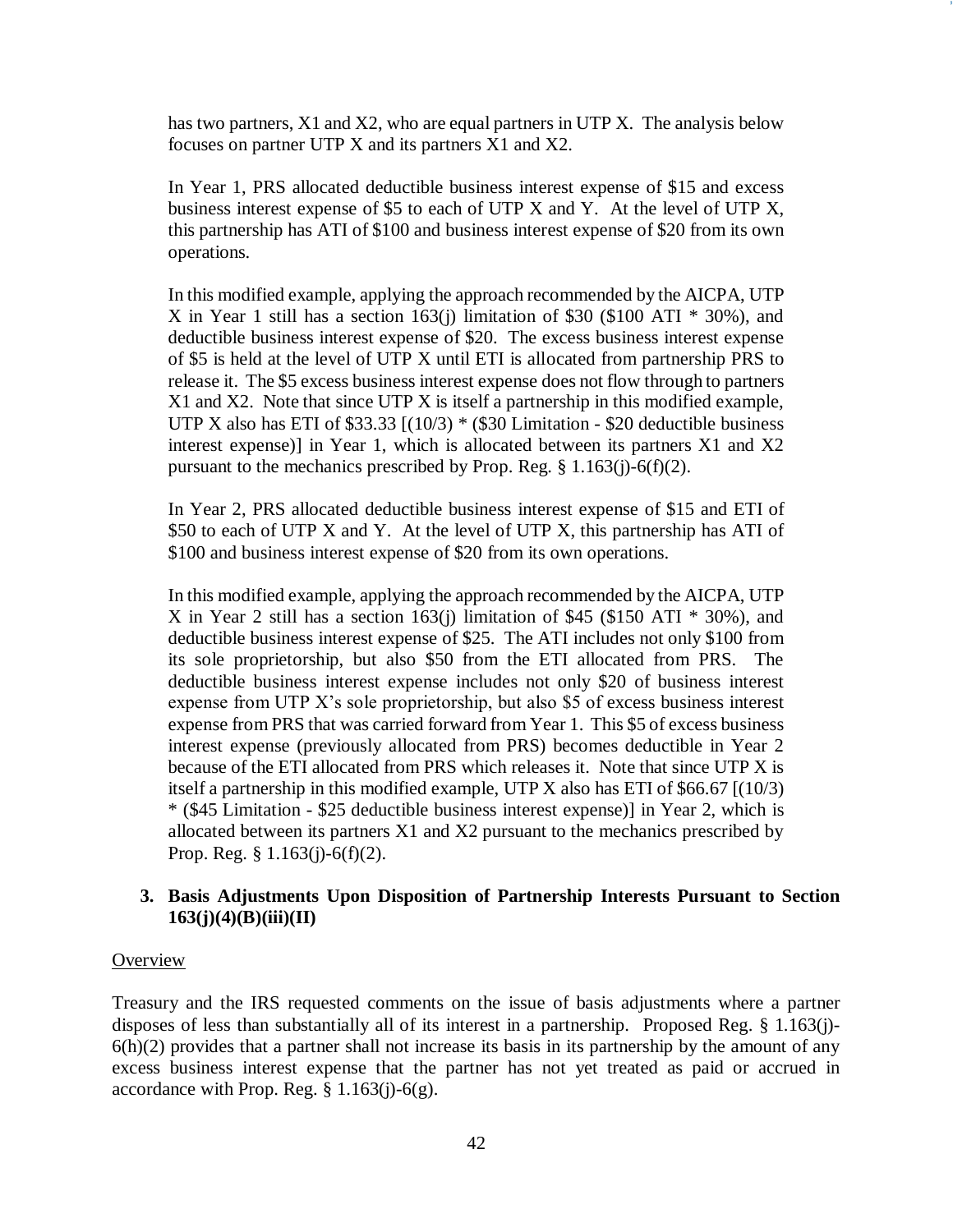#### Recommendations

The AICPA recommends that Treasury and the IRS define "substantially all" as used in Prop. Reg. § 1.163(j)-6(h)(3) to mean 80% or more of a partner's interest in profits or capital of the partnership.

The AICPA also recommends that Treasury and the IRS replace the method described in Prop. Reg. § 1.163(j)-6(h)(3)(ii) with the second alternate approach discussed in the Preamble,  $63$  which would require a partner to track its basis in the partnership interest in a manner similar to that set forth in Rev. Rul. 84-53.

#### Analysis

 $\overline{a}$ 

The phrase "substantially all" appears in other areas of guidance including, but not limited to, section  $41(d)(1)(C)$ , section  $368(a)(1)(C)$ , and section 1400Z-2(d). Regulations or other guidance have each defined "substantially all" differently for purposes of the applicable code section. These references provide insight into a reasonable definition of "substantially all" in this context.

Under section  $41(d)(1)$  in order for activities to constitute qualified research, substantially all of the activities must constitute elements of a process of experimentation that relates to a qualified purpose. Under Treas. Reg. § 1.41-4(a)(6), the substantially all requirement is satisfied if 80% or more of a taxpayer's research activities constitute elements of a process of experimentation that relates to a qualified purpose.

Under section 368(a), certain reorganizations require that substantially all of the assets are transferred or acquired. Under advance ruling guidelines found in Section 3.01 of Rev. Proc. 77- 37, a transfer of assets that constitutes 90% of the value of the target's net assets (and 70% of the value of the target's gross assets) immediately prior to the transfer is considered substantially all of the assets.

Under section  $1400Z-2(d)(3)(A)$ , in order for a trade or business to qualify as a qualified opportunity zone business, substantially all of the tangible property owned or leased by the taxpayer must qualify as opportunity zone business property. Under Prop. Reg. § 1.1400Z-2(d)- 1(c)(3), the substantially all requirement is satisfied if at least 70% of the tangible property owned or leased is qualified opportunity zone business property.

We recommend that Treasury and the IRS define "substantially all" of a partnership interest, for purposes of a partial disposition under section 163(j), to mean 80% or more of a partner's interest in profits or capital of the partnership. This definition would provide a consistent interpretation within the meaning of Prop. Reg. §1.163(j)-6(h)(3) and comparable to how the term is defined for other code sections.

 $<sup>63</sup>$  "A second approach would increase the partner's remaining basis in the partnership interest by the amount of excess</sup> business interest expense that is proportionate to the amount of the partner's adjusted basis in the partnership interest that was transferred or redeemed. This method would require a partner to track its basis in the partnership interest in a manner similar to that set forth in Rev. Rul. 84-53, 1984-15 I.R.B. 17, 1984-1 C.B. 159 (Apr. 9, 1984)." Limitation on Deduction for Business Interest Expense, 83 Fed. Reg. 248 (Dec. 28, 2018); page 67509.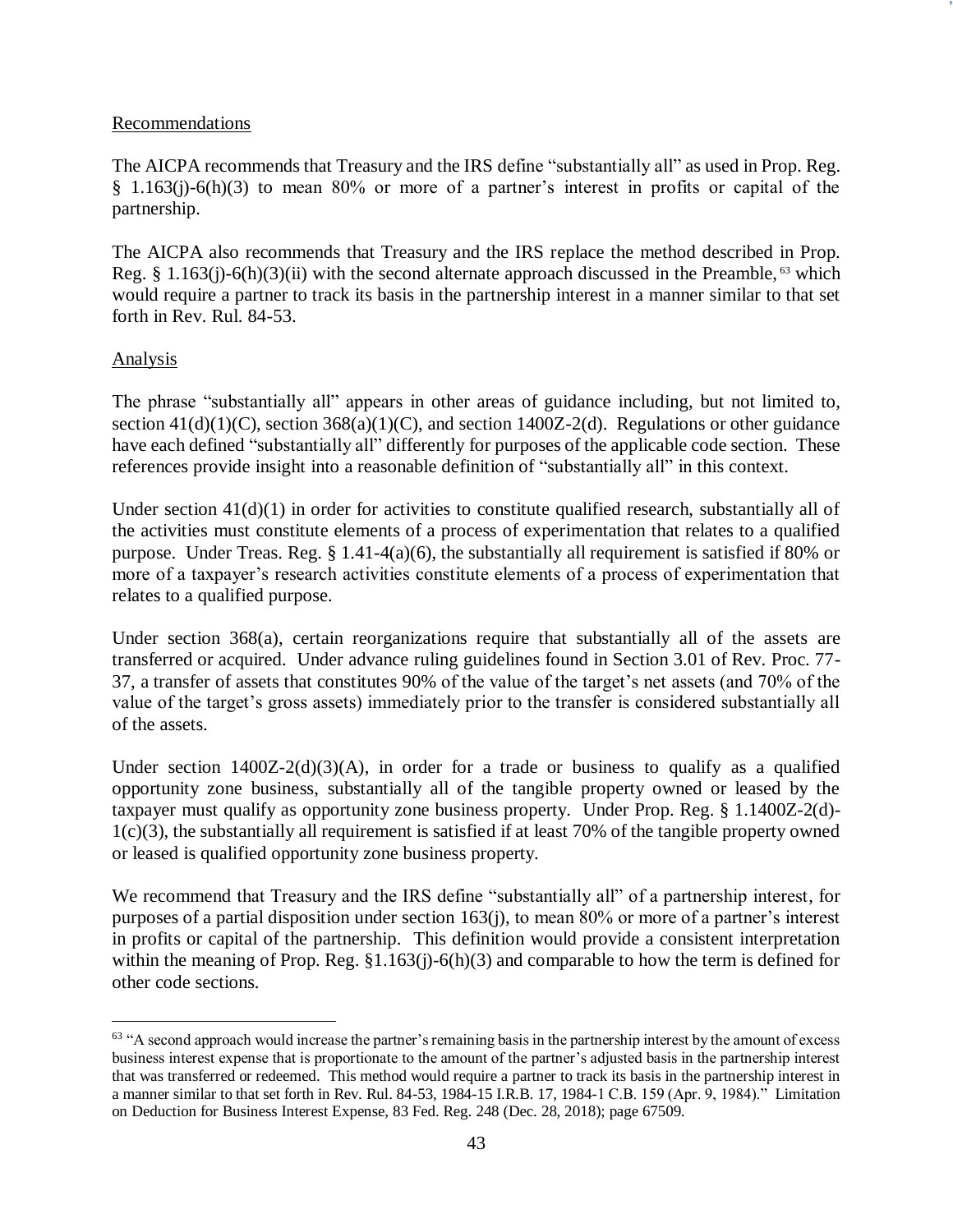Generally, in the case of a partial disposition of a partnership interest, Rev. Rul. 84-53 determines the amount of basis of the transferred portion based on the ratio of the fair market value of the portion sold over the fair market value of the entire partnership interest. Rev. Rul. 84-53 cites Treas. Reg. § 1.61-6(a), which provides that when a part of a larger property is sold, the cost or other basis of the entire property is equitably apportioned among the several parts for purposes of determining gain or loss on the part sold.

Other partnership provisions also address how to handle a partial or complete disposition of a partnership interest. For instance, Treas. Reg.  $\S$  1.704-1(b)(2)(iv)(l) provides that the capital account attributable to the transferred interest carries over to the transferee partner.

In the event of a partial disposition, Prop. Reg.  $\S 1.163(j)-6(h)(3)(ii)$  appears to cause a mismatch between the amount of the capital account that transfers in a partial disposition of a partnership interest and the tracking of the excess business interest expense. For example, a transferor's capital account that includes a reduction for the excess business interest expense is carved up based on the portion attributable to the transferred interest and is carried over to the transferee partner but the transferor's basis under section 705 remains unaffected. Additionally, other tax attributes, such as section 704 $(c)$  built-in gains and losses (except section 704 $(c)(1)(C)$  amounts), may partially transfer over to a transferee partner and may result in unintended differences between a partner's capital account under section 704(b) and its outside basis (which still reflects a reduction for excess business interest expense) under section 705.

Because of this potential disparity, we recommend that Prop. Reg. § 1.163(j)-6(h)(3)(ii) instead adopts a method similar to that set forth in Rev. Rul. 84-53 to increase the transferor's basis in its partnership interest, by utilizing a ratio of the excess business interest expense equaling the same ratio of the transferor's basis in its partnership interest used in determining its gain or loss pursuant to Rev. Rul. 84-53. This method would cause the amount of excess business interest expense remaining with the transferor to better align with the transferor's expected future economic share. The following example illustrates the application of this procedure.

#### *Example 1*

On January 1, 2018, A and B each contribute \$100 in exchange for an interest in newly-formed AB Partnership. A and B agree to allocate all items of income, gain, loss, and deduction generated by AB equally. On December 31, 2018, A has a basis in its partnership interest of \$60 before taking into account any interest expense. A's distributive share of AB's excess business interest expense is \$40, which is not yet treated as paid or accrued. On March 1, 2019, A sells one-fourth of its partnership interest (which is considered less than "substantially all" of A's partnership interest) to C, an unrelated party, for \$25. A first calculates the portion of excess business interest expense attributable to the partial disposition, which is \$10 (\$40 times 25%). Next, A increases its basis immediately before the disposition by the portion of excess business interest expense attributable to the partial disposition. The result is a basis in A's partnership interest of \$30 ((\$60 -  $$40) + $10$ . A then multiples its basis immediately before the disposition by the percentage of interest that is disposed. The result, \$7.50 (\$30 x 25%), is the amount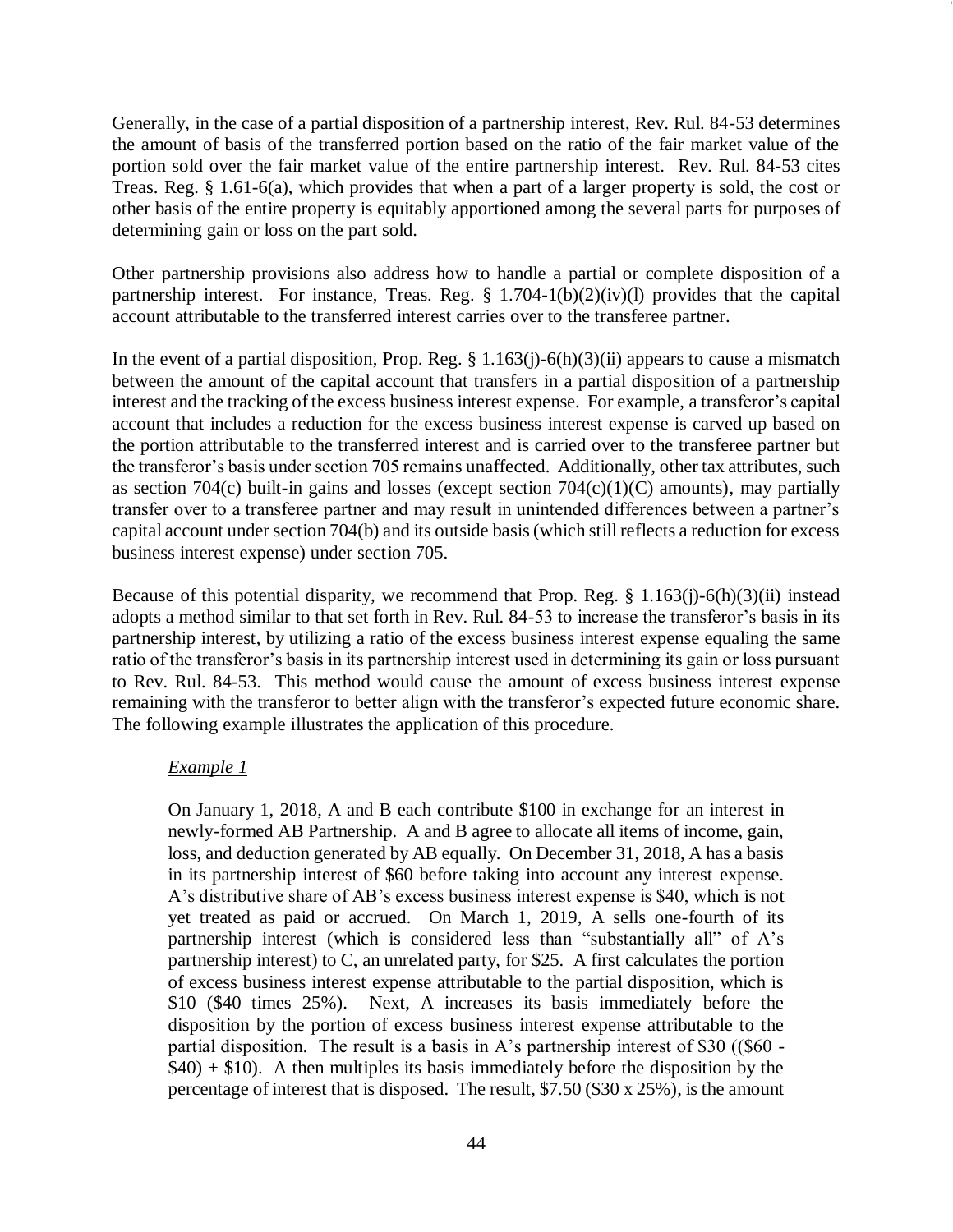of basis used to calculate the \$17.50 (\$25 - \$7.50) of gain A recognizes on the disposition of its partnership interest. Finally, A's basis in its remaining 37.5% (50% times (1- 25%)) interest in AB partnership is \$22.50 (\$30 - \$7.50) and A will have \$30 (\$40 - \$10) of remaining excess business interest expense.

### **VII. International Tax Items**

## **1. Excess Adjusted Taxable Income Limitation within a Controlled Foreign Corporation Group**

#### **Overview**

The proposed regulations allow any excess ATI limitation to flow from lower to higher tier CFCs, but do not allow the excess ATI limitation to flow from higher to lower tier CFCs.

#### Recommendation

The AICPA recommends that the final regulations provide that the excess ATI in any CFC with a CFC Group Election in place is available for utilization by any other CFC in that CFC group.

### Analysis

Proposed Reg. § 1.163(j)-7(c) allows for upper tier CFCs to utilize the excess ATI of lower tier CFCs provided a CFC Group Election is in place. However, the proposed regulations do not allow for a lower tier CFC subject to the section 163(j) interest expense limitation to utilize excess ATI from an upper tier CFC.

The proposed approach of allowing CFCs within the CFC group to share excess ATI is reasonable due to the fungibility of money. However, the AICPA notes that money is fungible in all directions, not solely from lower-tier to higher-tier CFCs, and not allowing use of the excess ATI limitation to all members of the CFC group is inequitable. In addition, we are unaware of a policy reason to limit the excess ATI to flow only from lower to higher-tier CFCs, as taxpayers could restructure their CFC ownership structures to place entities with higher excess ATI below entities with lower or no excess ATI. Such restructurings would require substantial time and cost. To avoid imposing this burden on taxpayers, the AICPA recommends that the final regulations provide that all CFCs within a group covered by a CFC Group Election may share excess ATI limitation without the need to restructure.

### **2. Excess Adjusted Taxable Income limitation of a Single Controlled Foreign Corporation**

## **Overview**

The proposed regulations allow any excess ATI limitation from a group of CFCs that are part of a CFC Group Election to flow upward to the U.S. shareholder to the extent of income inclusions.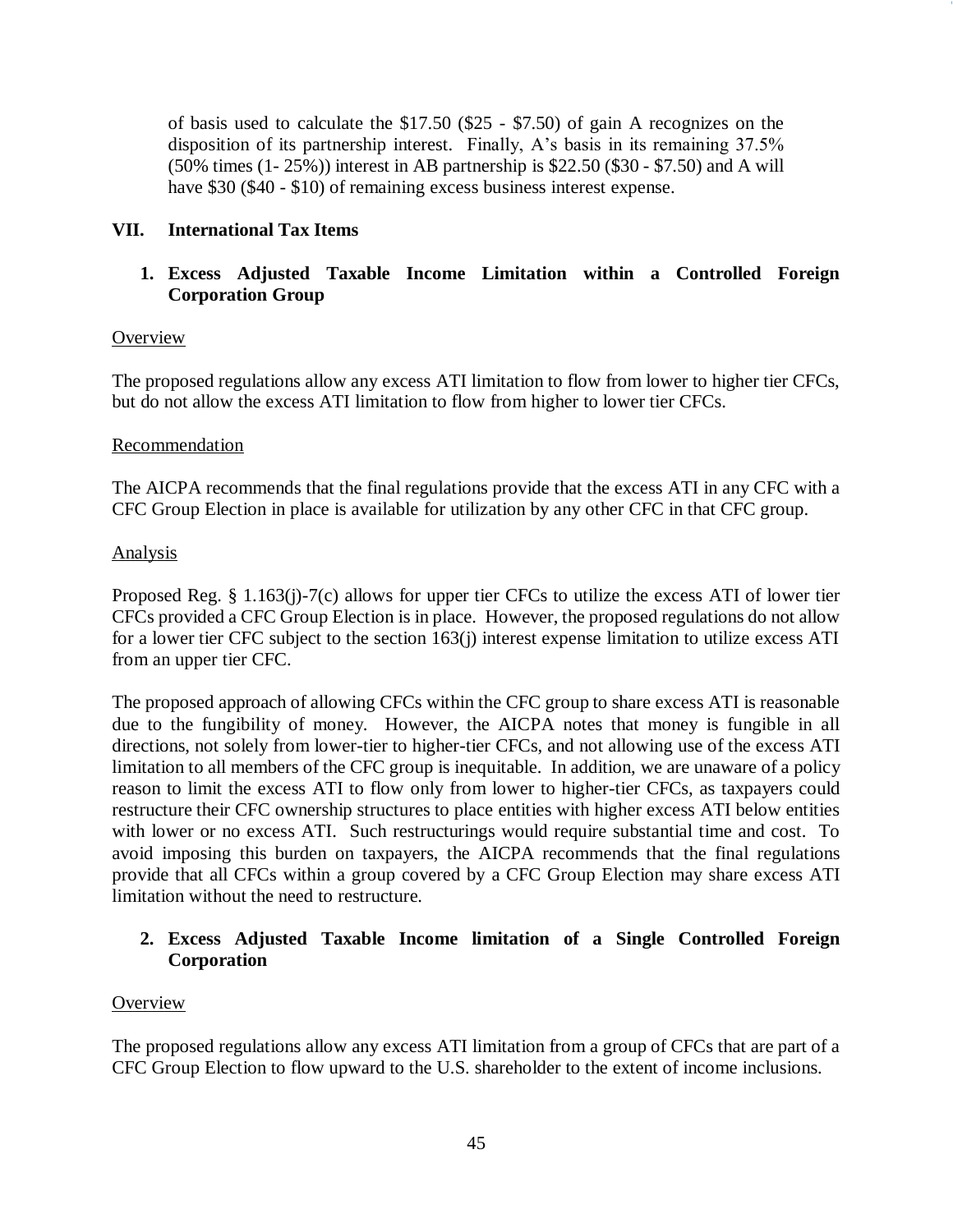#### Recommendation

The AICPA recommends permitting U.S. shareholders with an interest in only a single CFC to utilize the CFC's excess ATI as if a CFC Group Election was made covering the single CFC.

### Analysis

Proposed Reg. § 1.163(j)-7(d) allows the U.S. shareholder of a group of CFCs with a CFC Group Election to increase the U.S. shareholder's ATI by any excess ATI in the CFC group. The proposed regulations provide that the ability of U.S. shareholders to utilize the benefit of excess ATI in CFCs is only available for CFCs where a CFC Group Election is in place. Furthermore, Prop. Reg. § 1.163(j)-7(b) provides that only taxpayers that own multiple CFCs may make a CFC Group Election. The election and its benefits are not available to taxpayers owning a single CFC.

Taxpayers could avoid this limitation by forming a second CFC and making a CFC Group Election for the two CFCs. Forming and maintaining the second CFC, while carving out some business operations within the supply chain solely to operate this second CFC would impose additional costs and result in unnecessary inefficiencies to taxpayers. There is no reasonable policy basis for requiring a taxpayer to take these unnecessary steps to attain the ability to flow the excess ATI limitation up to the U.S. shareholders. As operations with only one CFC are often indicative of the operations of small businesses performing their first expansion offshore, denying this provision to them would put small businesses at a disadvantage over larger multinational operations. A U.S. shareholder of a single CFC should receive similar treatment for any excess ATI limitation from that CFC. Accordingly, we recommend permitting them to utilize the CFC's excess ATI.

## **3. Computing the Adjusted Taxable Income of an Applicable Controlled Foreign Corporation**

## **Overview**

Treasury and the IRS requested comments on whether the principles of Treas. Reg. § 1.952-2 should apply for determining a CFC's taxable income for purposes of section 163(j). As stated in the Preamble, "For example, questions have arisen as to whether a CFC should be allowed a dividends-received deduction under section 245A, even though section 245A by its terms applies only to dividends received by a domestic corporation."

#### Recommendation

The AICPA recommends that Treasury and the IRS apply the principles of Treas. Reg. § 1.952-2 for determining a CFC's taxable income for purposes of section 163(j). We specifically recommend that the dividends received deduction (DRD) under section 245A is allowed in determining a CFC's taxable income for purposes of section 163(j).

#### Analysis

In describing the availability of the DRD under section 245A, footnote 1486 on page 599 of the